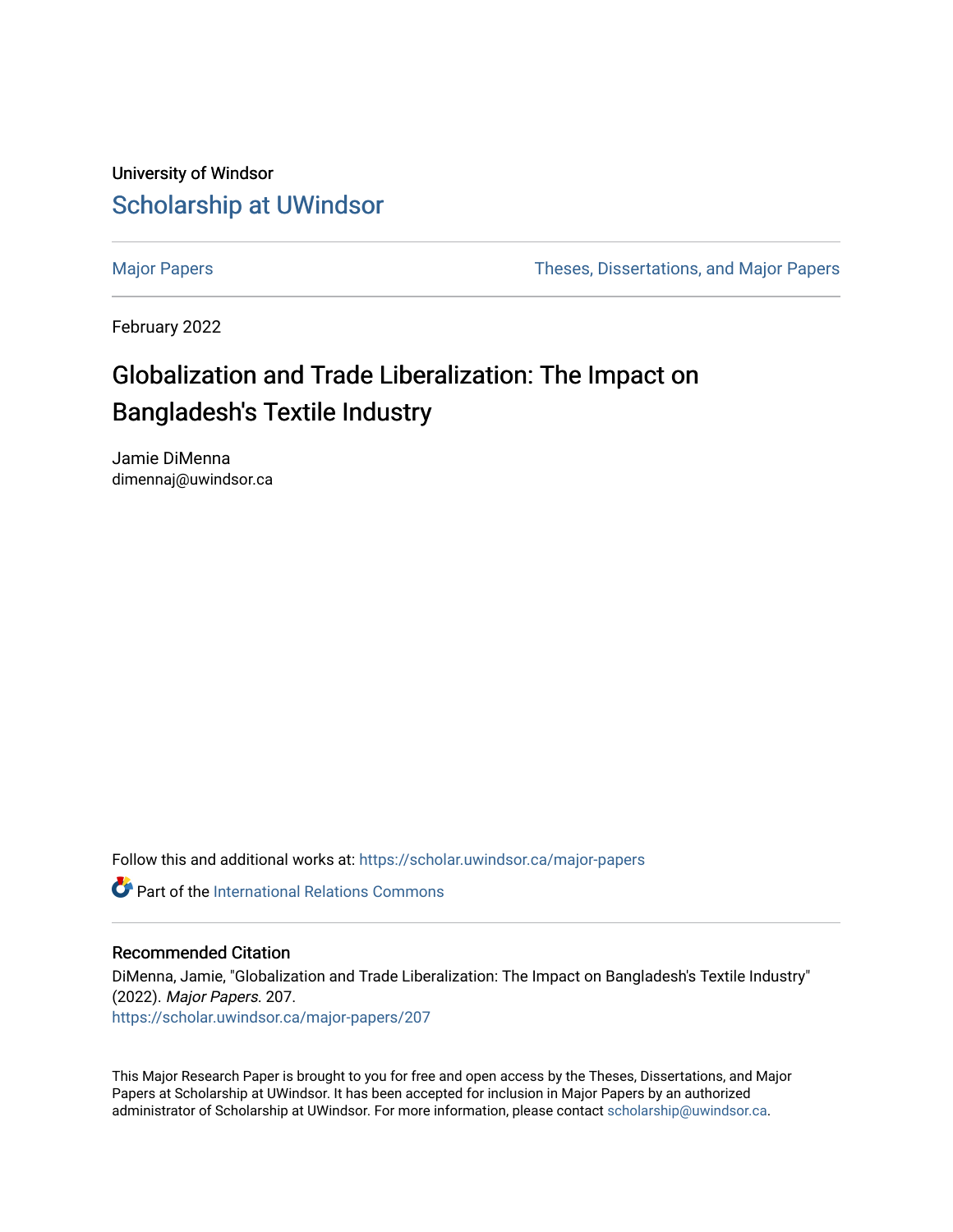## GLOBALIZATION AND TRADE LIBERALIZATION: THE IMPACT ON BANGLADESH'S TEXTILE INDUSTRY

By

Jamie DiMenna

A Major Research Paper Submitted to the Faculty of Graduate Studies through the Department of Political Science in Partial Fulfillment of the Requirements for the Degree of Master of Arts at the University of Windsor

Windsor, Ontario, Canada

2022

© 2022 Jamie DiMenna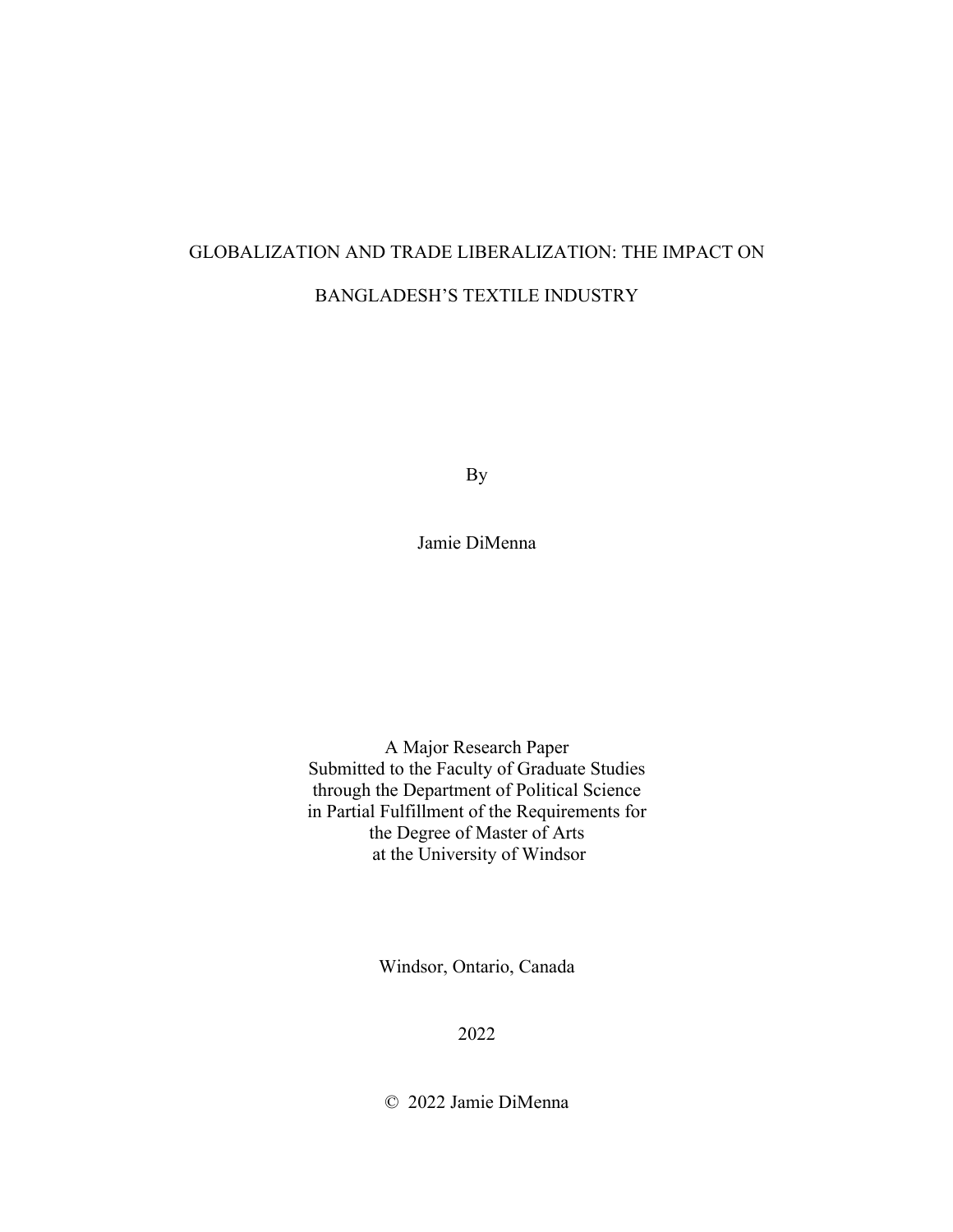# GLOBALIZATION AND TRADE LIBERALIZATION: THE IMPACT ON BANGLADESH'S TEXTILE INDUSTRY

by

Jamie DiMenna

APPROVED BY:

J. Essex Department of Political Science

 $\mathcal{L}_\text{max}$  and  $\mathcal{L}_\text{max}$  and  $\mathcal{L}_\text{max}$  and  $\mathcal{L}_\text{max}$  and  $\mathcal{L}_\text{max}$ 

S. Ovadia, Advisor Department of Political Science

 $\mathcal{L}_\text{max}$  and  $\mathcal{L}_\text{max}$  and  $\mathcal{L}_\text{max}$  and  $\mathcal{L}_\text{max}$  and  $\mathcal{L}_\text{max}$ 

February  $15^{\text{th}}$  2022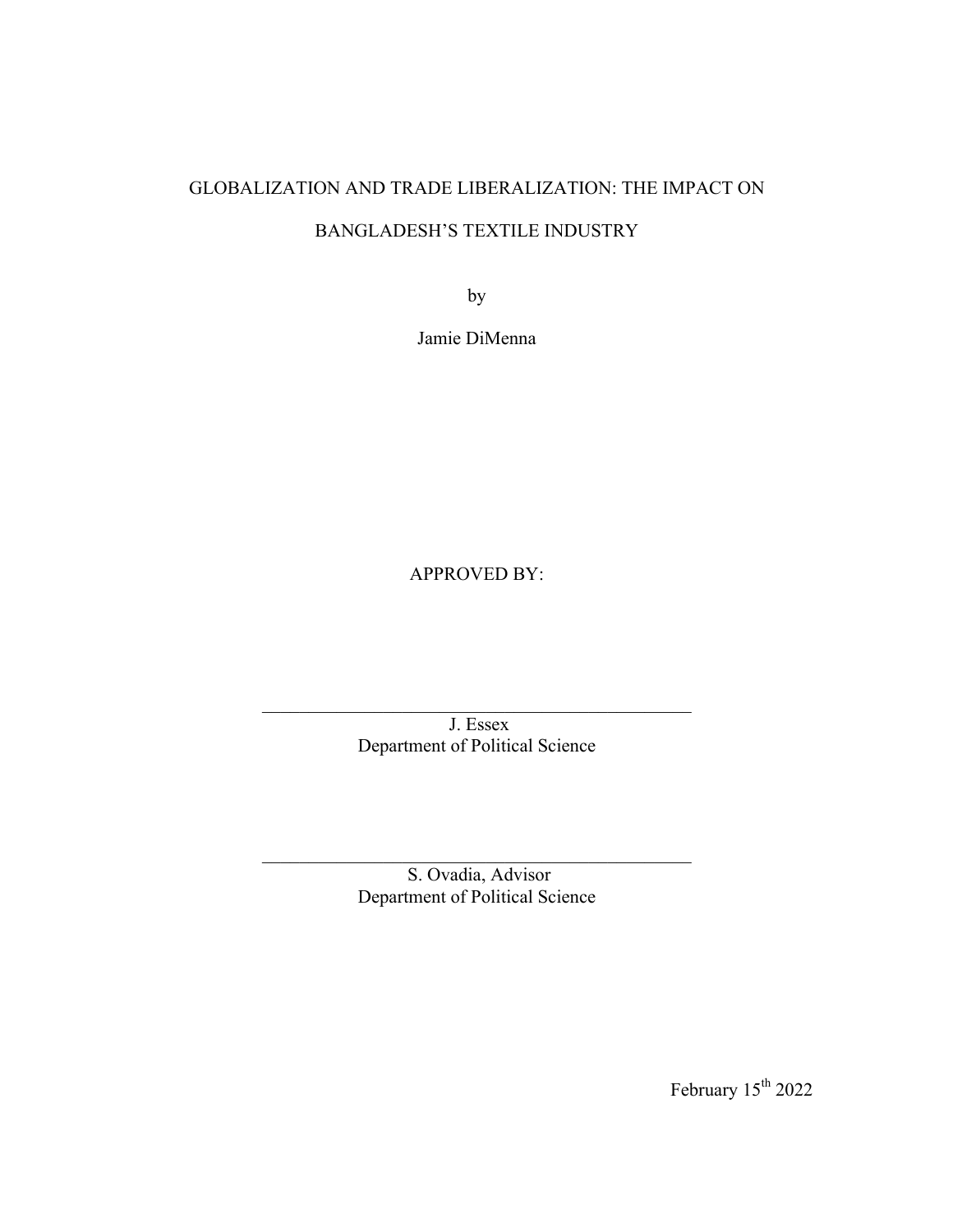#### **DECLARATION OF ORIGINALITY**

I hereby certify that I am the sole author of this thesis and that no part of this thesis has been published or submitted for publication.

I certify that, to the best of my knowledge, my thesis does not infringe upon anyone's copyright nor violate any proprietary rights and that any ideas, techniques, quotations, or any other material from the work of other people included in my thesis, published or otherwise, are fully acknowledged in accordance with the standard referencing practices. Furthermore, to the extent that I have included copyrighted material that surpasses the bounds of fair dealing within the meaning of the Canada Copyright Act, I certify that I have obtained a written permission from the copyright owner(s) to include such material(s) in my thesis and have included copies of such copyright clearances to my appendix.

I declare that this is a true copy of my thesis, including any final revisions, as approved by my thesis committee and the Graduate Studies office, and that this thesis has not been submitted for a higher degree to any other University or Institution.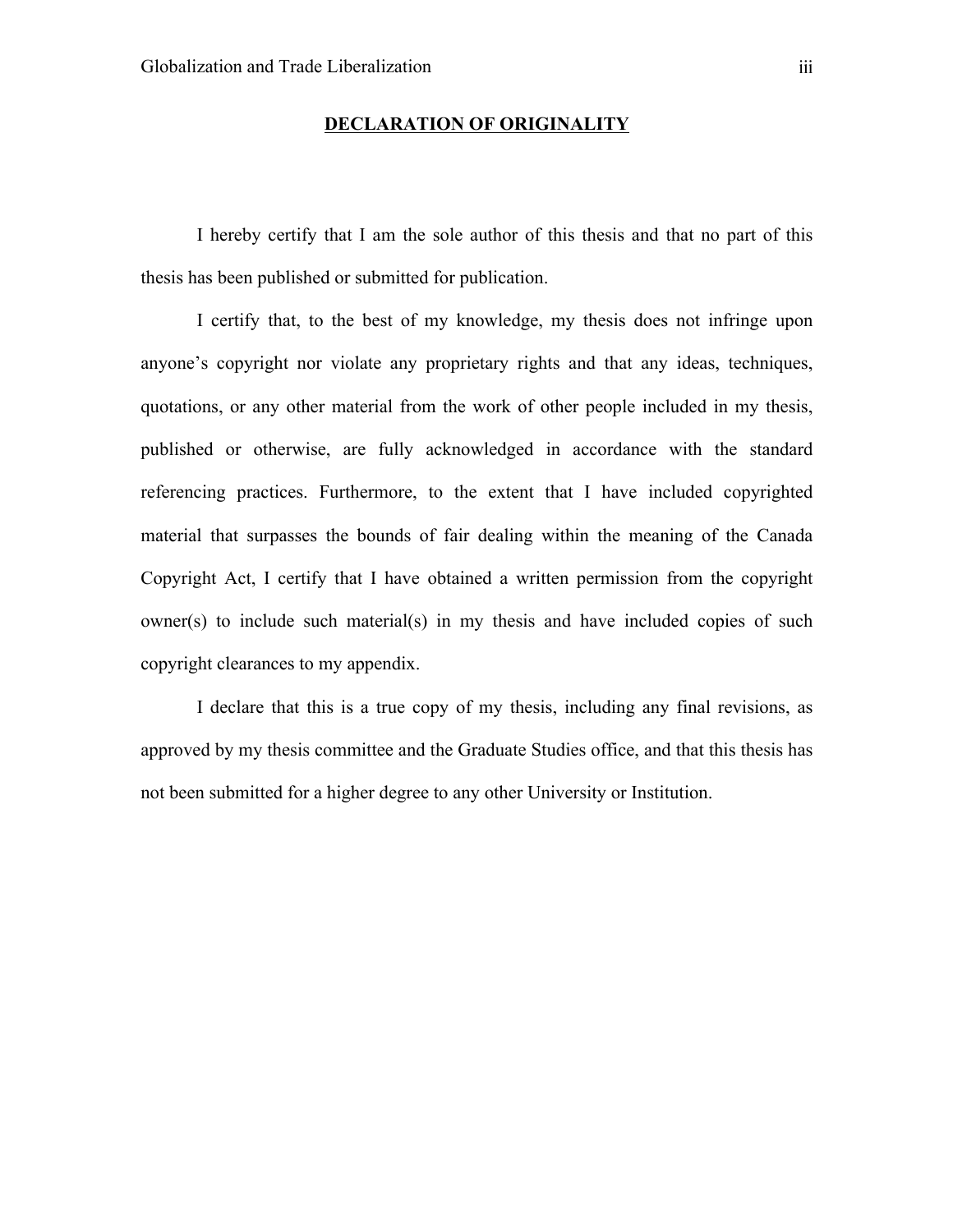#### **ABSTRACT**

Globalization has resulted in permeable borders and economic integration between states. Global integration has led to unevenness in development where the Global North has exploited the Global South for resources, labour and capital gain. Within this paper, the dynamics between the Global North and the Global South as a result of globalization will be analyzed and discussed using the state of Bangladesh as a case study. As a result of globalization, uneven economic growth has negatively affected the textile industry in Bangladesh while fuelling the growth of the global economy. An argument will be made against the current state of globalization and the imbalances it has created between states. The textile industry in Bangladesh comprises a majority of the country's gross domestic product and national exports. Trade liberalization has changed the landscape in Bangladesh and allowed for greater economic growth as well. This economic growth has come at a cost, as income instability is a prominent issue amongst Bangladeshi textile workers. A review of prominent literature will provide varying arguments on the state of Bangladesh, the textile industry and the effects of the globalized economy. Methodologically, this study will depict the reasoning behind the focus on Bangladesh as a case study. Although globalization has produced imbalanced outcomes, there is an opportunity for political, economic and international change.

Key Words: Globalization, Trade, State Development, Bangladesh, Textile Industry, Trade Liberalization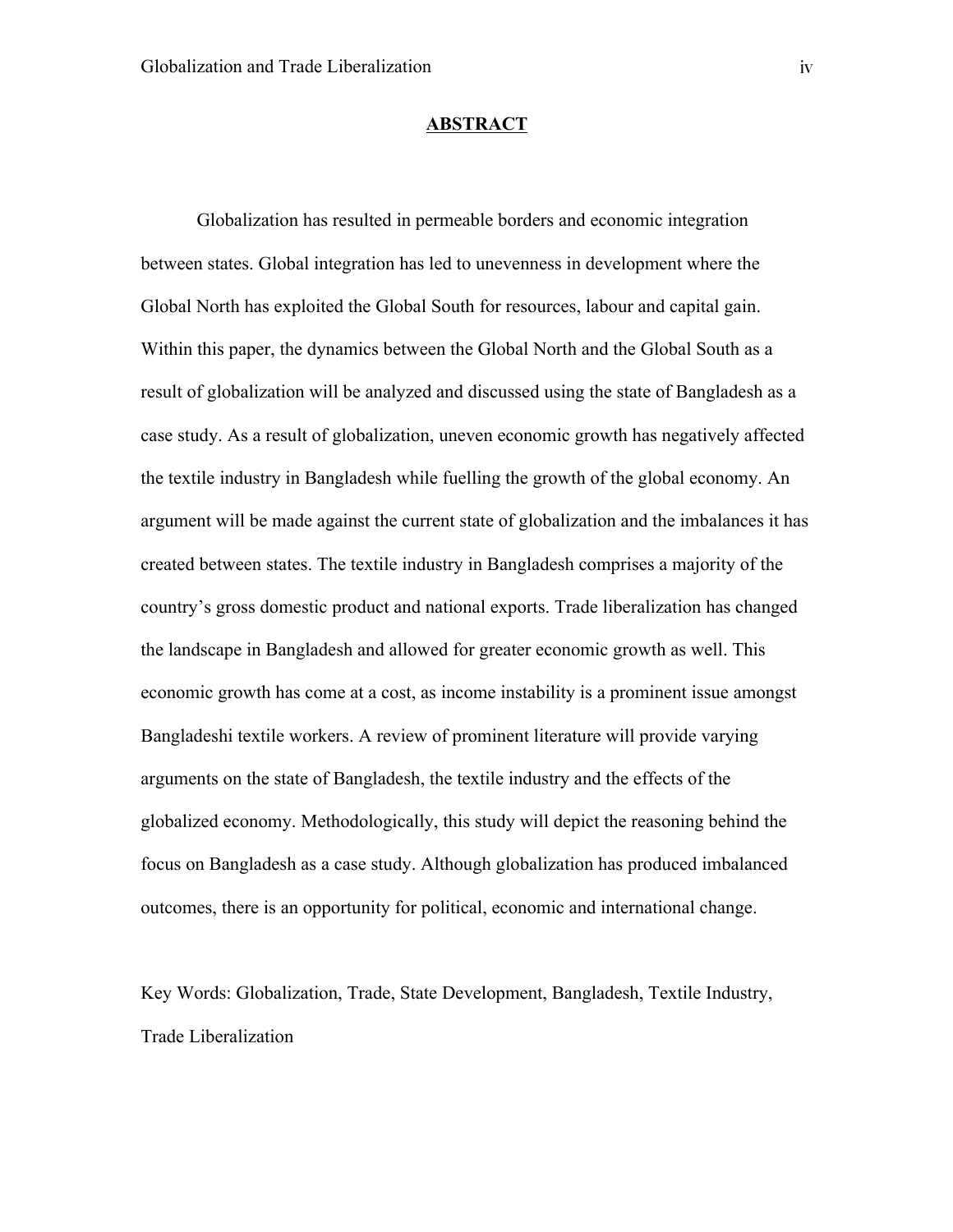### **TABLE OF CONTENTS**

| LITERATURE REVIEW: BANGLADESH AND THE TEXTILE INDSUTRY 12 |  |
|-----------------------------------------------------------|--|
| CHAPTER THREE: WHY BANGLADESH? /METHODOLOGY 22            |  |
| CHAPTER FOUR: GLOBALIZATION AND THE TEXTILE INDUSTRY 28   |  |
|                                                           |  |
|                                                           |  |
|                                                           |  |
|                                                           |  |
|                                                           |  |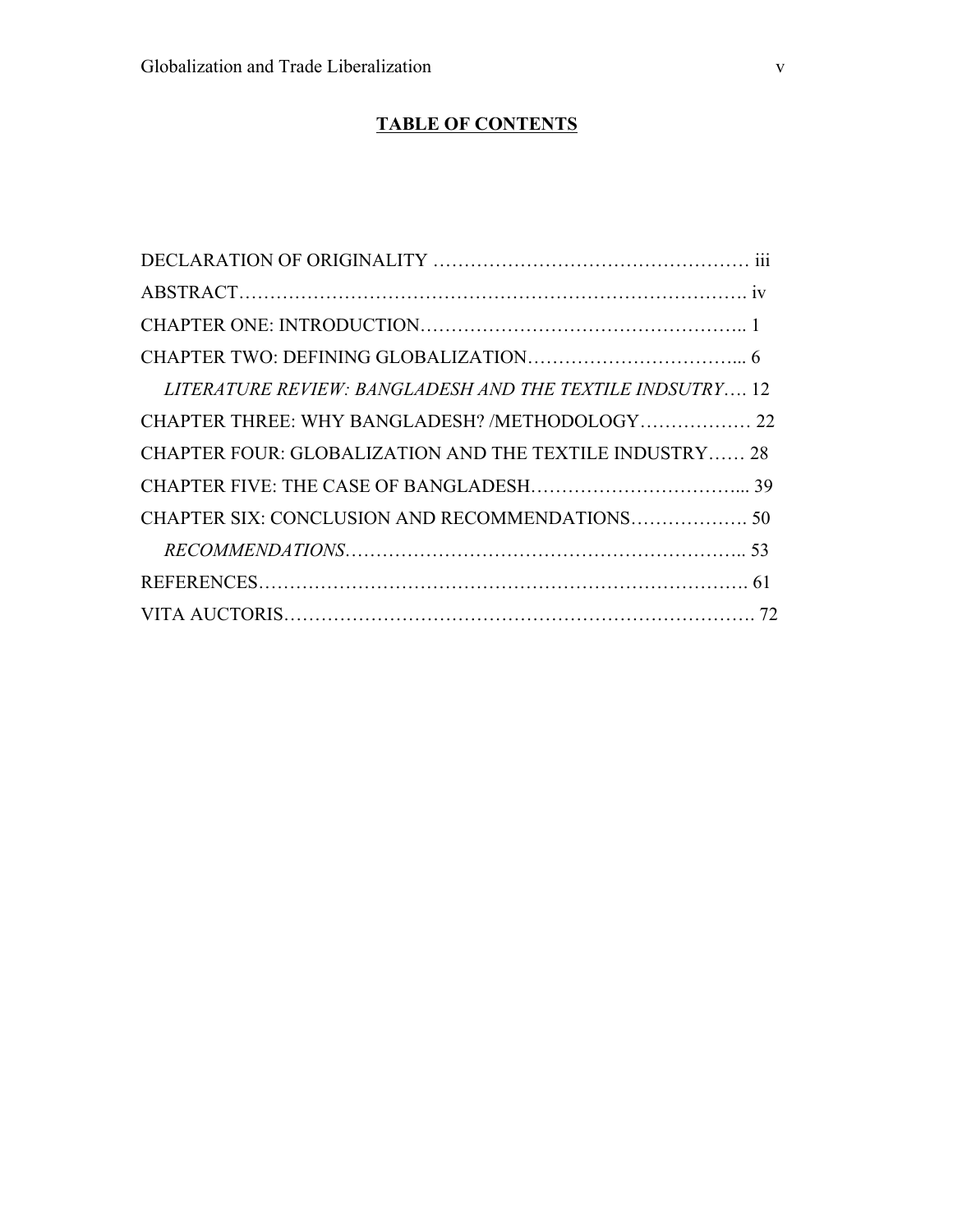#### **CHAPTER ONE: INTRODUCTION**

*Where globalization means, as it so often does, that the rich and powerful now have new means to further enrich and empower themselves at the cost of the poorer and weaker, we have a responsibility to protest in the name of universal freedom. – Nelson Mandela*

Sampa Akter works twelve hours a day at a garment factory in Bangladesh's capital, Dhaka, sewing garments destined for retail stores around the world. Earning only ninety-five US dollars per month, Sampa works to support her disabled brother, her sister and their parents (Frayer, 2020). Sampa is one of the millions of workers that are the backbone of Bangladesh's textile factories, which are responsible for the majority of the country's exports. The garment that Sampa creates in Dhaka, Bangladesh may be sent to a warehouse in Europe, shipped to a company in Australia, and then purchased by a Canadian consumer. The impact of the individual garment created within Bangladesh's garment industry is a part of a global supply chain. Bangladesh's garment industry is the second largest in the world, only second to China's (Masum, 2016). Considering the progression of manufacturing and population growth, Bangladesh's impact on the global textile industry is substantial. It accounts for about eighty-two percent of Bangladesh's export revenue and is critical to the economy. Sewing machine operators like Sampa are forced to work extensive hours with inadequate compensation (Sakamoto et al., 2019). Workers like Sampa endure hazardous factory conditions and gruelling hours of operation. Furthermore, over 90% of garment workers are women, who in many cases support their network and live from paycheck to paycheck with scarce unemployment benefits and poor health and safety regulations (Yang, 2004). In many cases, these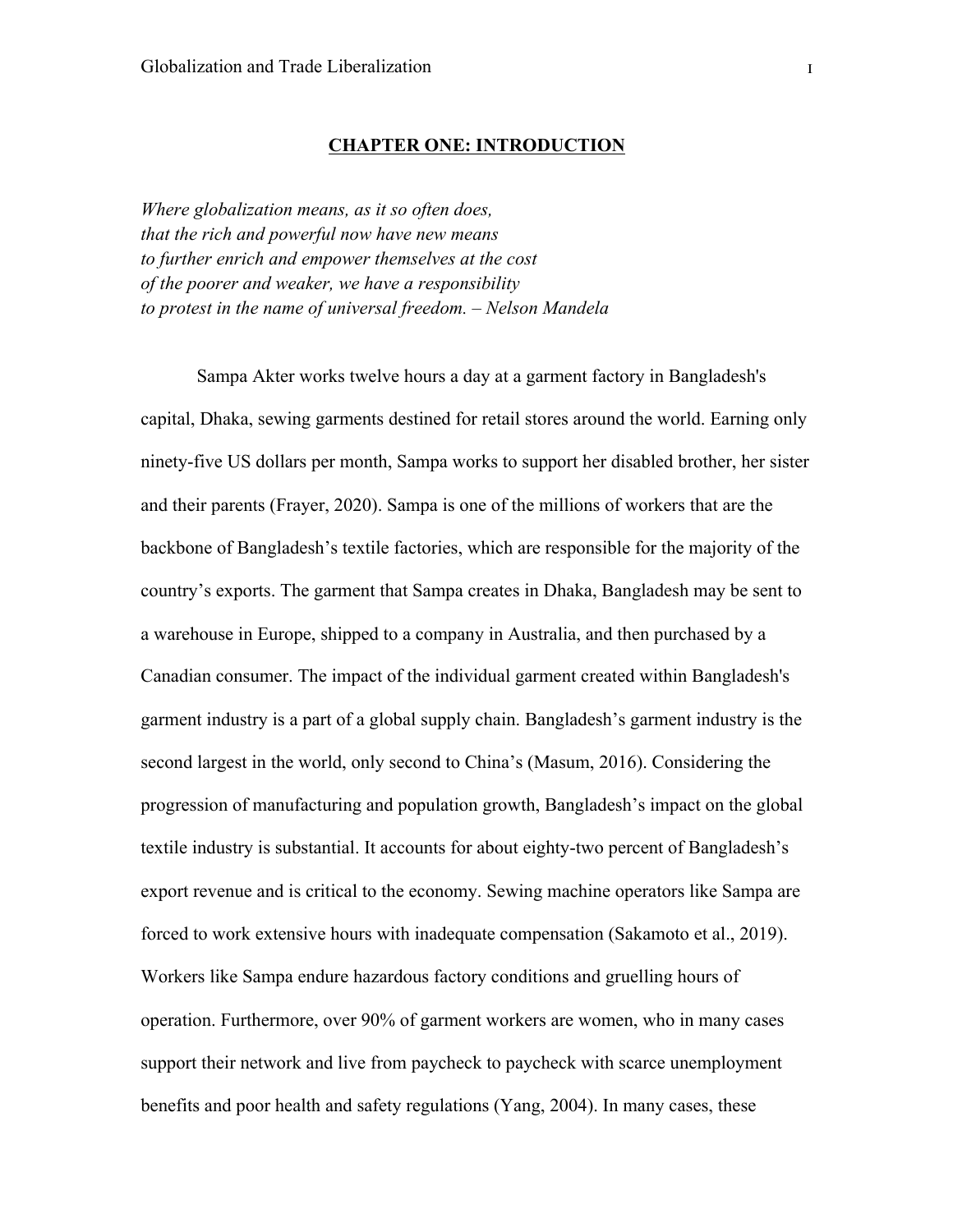workers must provide for their families, and often, children are unlawfully required to work in order to make a liveable income. These discrepancies are a result of domestic shortcomings in policy, labour and commerce within the country. Yet, the exploitation of workers in Bangladesh supersedes these shortcomings within the country. Rather, it is the beginning of a supply chain that has redefined the global world order in trade and commerce. This phenomenon is known as, "globalization."

The phenomenon of globalization has created a new world order of which there is no consensus. This is due to globalization playing a part both in the world's biggest successes and in some of its biggest failures. Historically, Africa has been the region most exploited by international actors. During the years of colonialism, the world took its resources but gave back little in return. The expansion of power and territory at the expense of underdeveloped states paved the way for those in power to have an advantage during the integration of the economy, communication and trade. While colonialism and globalization differ by definition, they are similar in the sense that the powerful increase their profits and position at the expense of the poor (Basheer, 2015). Meanwhile, China's economic growth has been based on exports and manufacturing power and lifted several hundred million people out of poverty. China managed globalization carefully. The country was slow to open up its markets for imports and does not allow the entry of unpredictable capital into the country (Morrison, 2019). To those in favour of a global market economy, such as Martin Wolf, globalization has become a global movement toward the integration of communication, trade and economic mobility (2004). With a trend of trade liberalization and cooptation between states, there has been an influx of imports and exports that have fueled economic growth. Through globalization, countries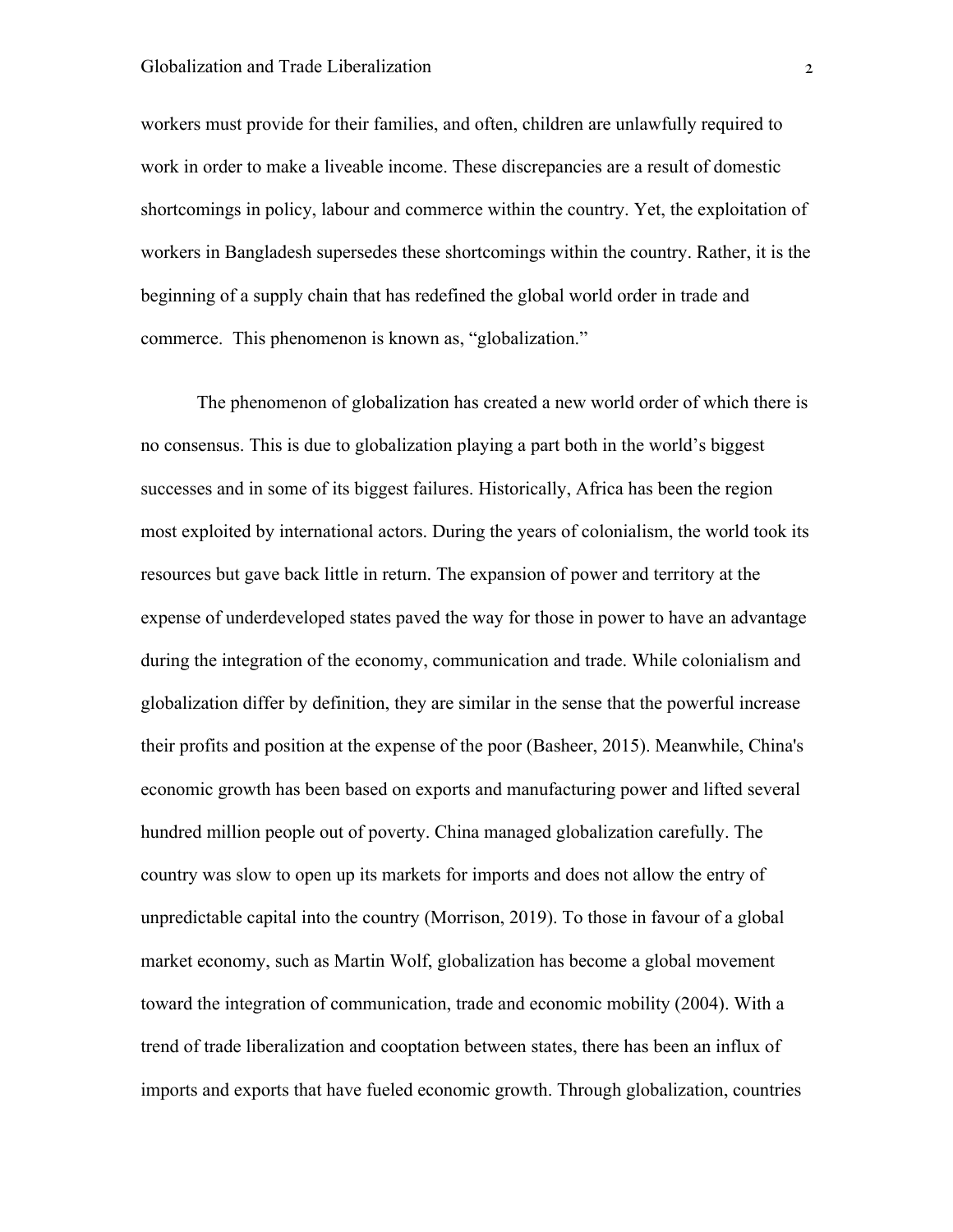have also participated in global value chains (GVC's). Lee defines global value chains as a "network of labour and production processes whose end result is a finished commodity" (2010). While items were predominately manufactured in the country where they would be then sold, globalization has led to goods being produced in multiple countries. Value is added to the goods in each phase of the manufacturing process and results in more than just tangible goods being traded between countries (World Bank, 2020). In turn, economic integration through globalization has had an international influence on governments, the environment and societies. According to Kabir, Singh and Ferrantino,

"The [textile and clothing] sector is one of the pillars of GVC's and has emerged as a robust driver of the trade-led industrialization in emerging and developing economies. The growth of global [textile and clothing] trade was accelerated by the abolition of the Multi-Fibre Arrangement (MFA) in 2005, which had previously restricted market access of developing-country products to highincome countries, as well as by unilateral and multilateral trade liberalizations. This development has created new trade and investment opportunities in developing countries and has enabled their participation in global [textile and clothing] value chains" (2019).

Global value chains have led to the integration of global firms, suppliers and other actors that make up the creation and distribution of textiles and clothing. However, these global chains have not created value for all actors that have participated in the phenomenon of globalization. While value is delivered to consumers in the Global North, the livelihood of workers in developing nations employed by global supply chains needs improvement. Thus, the development of globalization within the textile industry has created an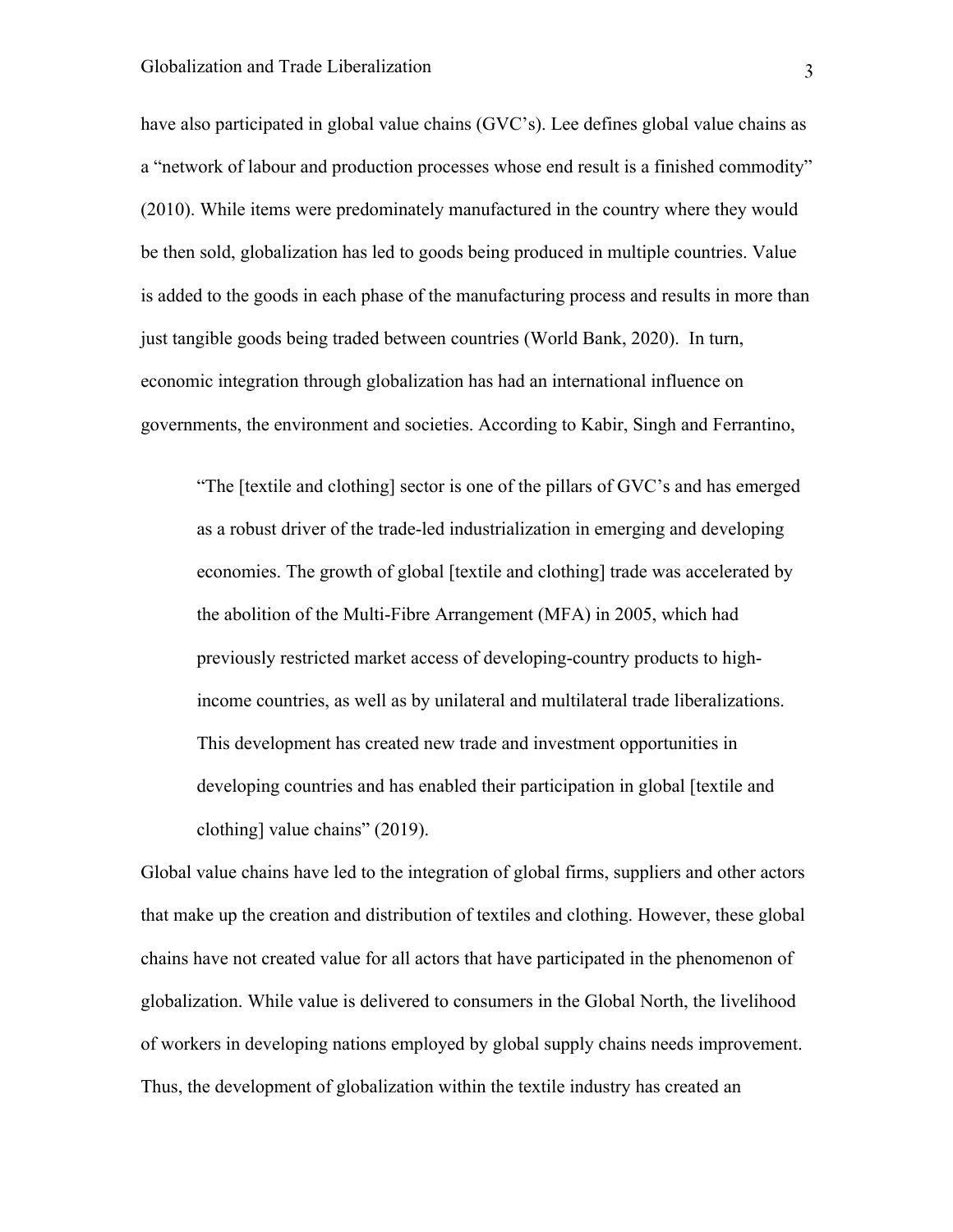imbalance of winners and losers in the global community. Since the birth of colonialism, the relationship between the Global North and the Global South has evolved to the latter being exploited for the benefit of the former. In the new age of global integration through trade, commerce and communication, these imbalances have created a hierarchical structure that is difficult to transform.

The influx of trade, economization and state development has led to wealthy states exploiting others for cheap labour and resources. One industry that is reflective of the relationship between globalization and imbalanced, global development is the fashion and textile industry. Multinational corporations based in wealthy states have continued the dynamic of exploitation that has existed for decades with the help of globalization. An exemplification of a state that has been exploited by this dynamic system is Bangladesh. Several states in the Global North and respective multinational corporations have sourced labour and resources from the country due to the benefits that they incur from doing so. According to Fathi, over four million people are employed in Bangladesh's textile factories. This means that one in four Bangladeshi's makes their living from working within the globalized textile industry (2020). Globally, many corporations depend on these textile factories and their workers in order to sustain themselves. Meanwhile, unfair wages and inhumane living conditions are only some of the issues that the country has had to face due to a dependency on this industry and its export-led economy (Begum and Shamsuddin, 1998). With little intervention by the state, the corporations or the factory owners, socio-economic injustices in Bangladesh have been able to continue. The importance of capitalist gains and emphasis on trade has resulted in a lack of humanity and fair practices being prioritized. Currently, eighty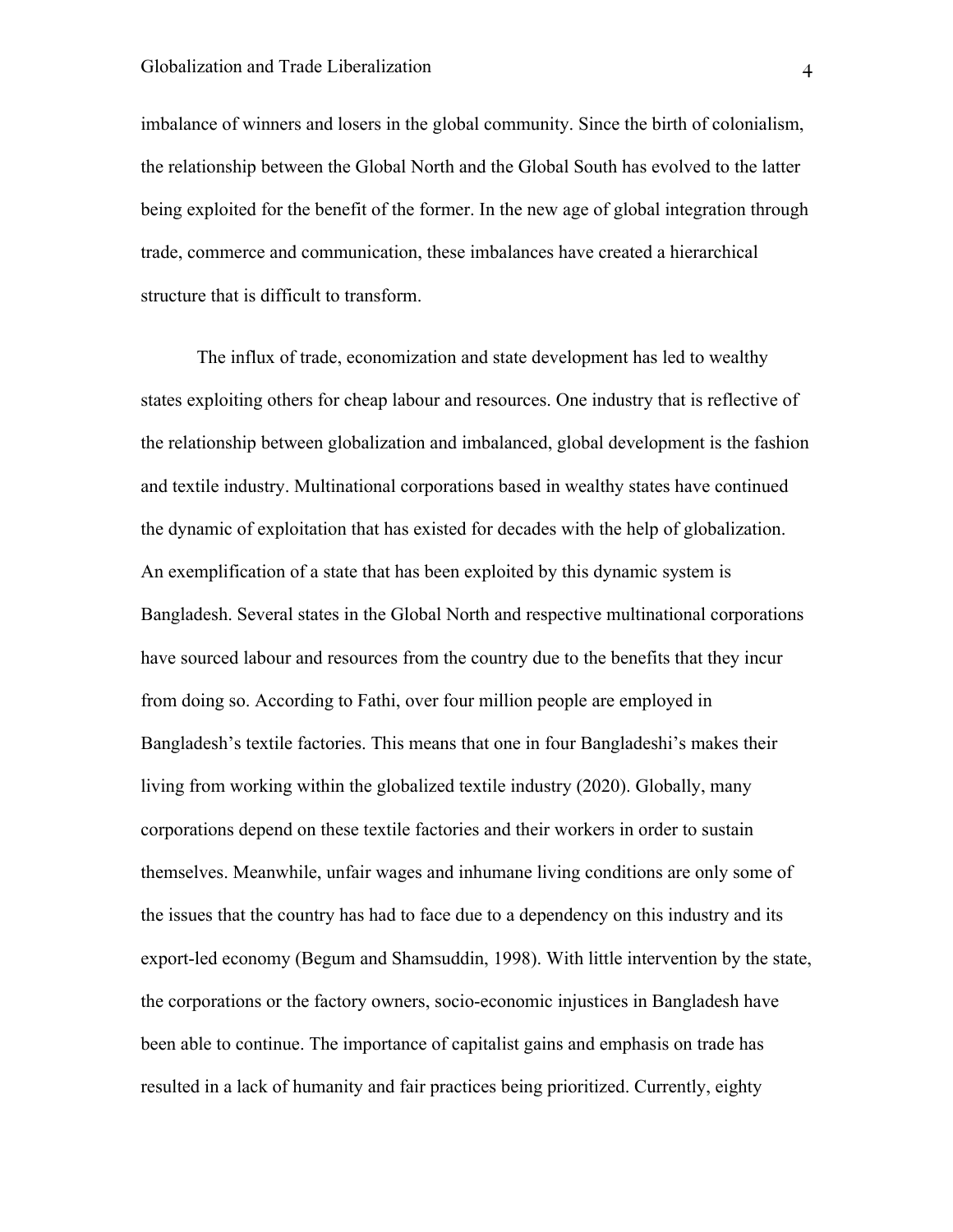percent of all Bangladesh's foreign currency earnings come from the textile industry (Ali and Habib, 2012). This has led to political and economic dependency on this industry.

This paper examines the implications that globalization has had on the textile industry in Bangladesh. Using a combination of qualitative and quantitative reasoning from past discourse, this study considers the effects that an increasingly globalized landscape has had on the state. Moreover, a qualitative perspective will be employed to frame the problem as not only economic, but socio-political as well. Firstly, globalization and trade liberalization will be defined and conceptualized. A comprehensive literature review will be conducted employing past quantitative, qualitative and theoretical research regarding Bangladesh's textile industry and the impact of globalization as a whole. The force of neoliberal globalization on the Global North and Global South is evident when evaluating its impact on Bangladesh. Methodologically, a case will be made for the reasoning behind selecting Bangladesh as a case study. Furthermore, context will be provided regarding globalization and the evolvement of the textile industry. As Bangladesh rests at the center of this discourse, globalization has made an impact on the way that garments are created, bought and sold all over the world. Lastly, the case of Bangladesh will be specifically analyzed by reviewing the consequences the state has incurred due to the globalized textile industry. With the unique and impactful presence it possesses, the argument will be made that Bangladesh has been impacted by economic and societal exploitation through the growth of the global economy. *As a result of globalization, uneven economic growth has negatively affected development, as can be seen through the textile industry in Bangladesh.* The question of whether those who work in the textile industry have been targets of inequality due to a globalized marketplace will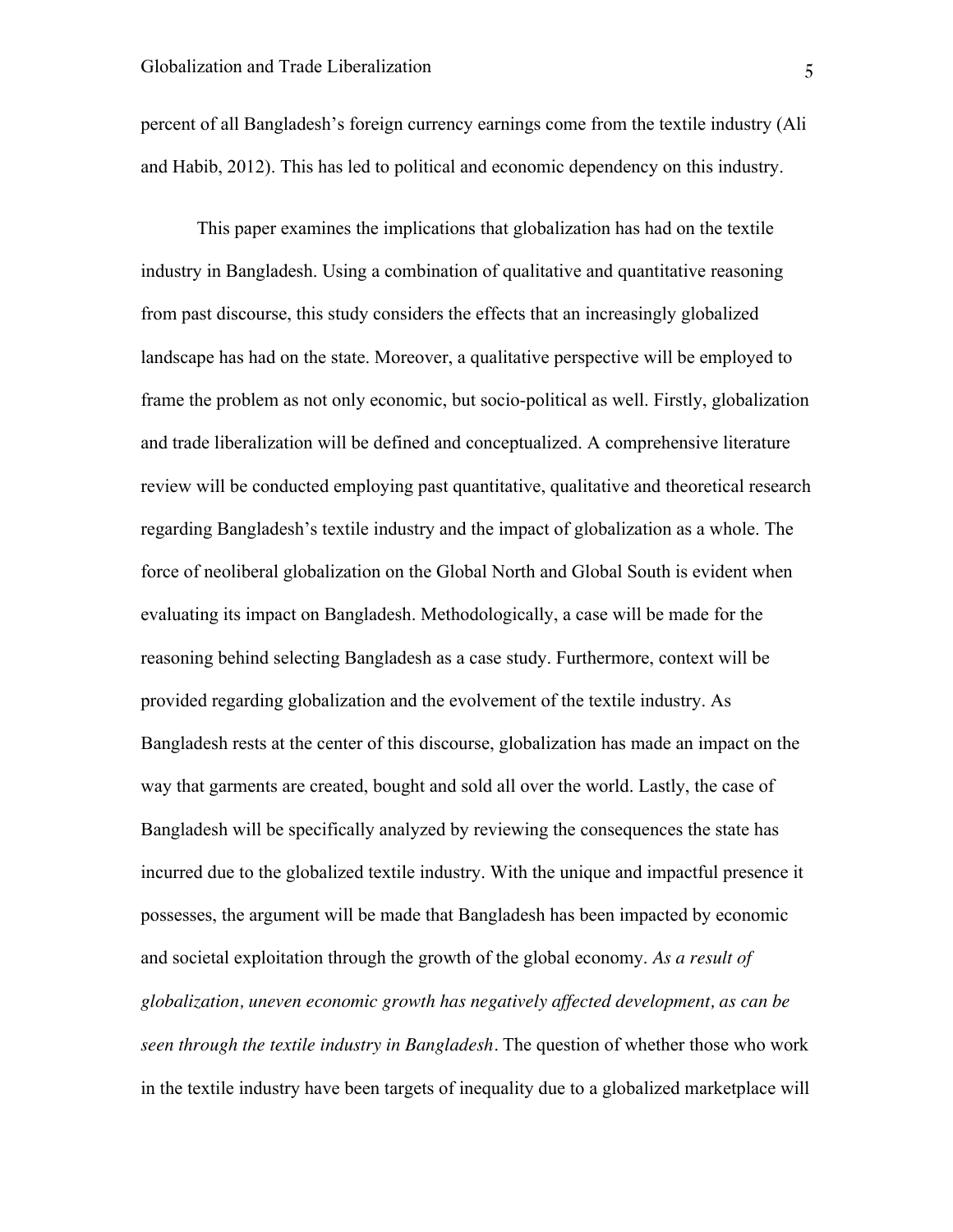be analyzed and discussed. Finally, observations will be made on recommendations for the current globalized climate and how it directly affects workers in Bangladesh's textile industry.

#### **CHAPTER TWO: DEFINING GLOBALIZATION**

How one depicts the consequences of globalization begins with how the term is defined. Generally speaking, the concept of globalization is overwhelmingly broad. In fact, there is no one definition that has been agreed upon by academics. Some scholars have subscribed to a literal definition while others have opted for a more theoretical synopsis of the meaning of globalization. For example, a theoretical perspective on globalization includes socio-cultural, geographic and historical explanations for the phenomenon. Although the sensation of globalization gained traction around the year 1980, both the definition and the emergence of globalization itself evolved over years of global interconnectedness. Accredited English philosopher, Jeremy Bentham, coined the word international in the 1780s as, "the concept caught hold because it resonated with a growing trend of the day, namely, the rise of nation-states and cross-border transactions between them" (Scholte, 2002). This may have included interactions such as travel and the evolution of cross-border trade. Beginning in the late twentieth century, the contemporary ideation of globalization evolved as a unique phenomenon.

In general terms, globalization is defined as, "the process by which businesses or other organizations develop international influence or [begin] operating on an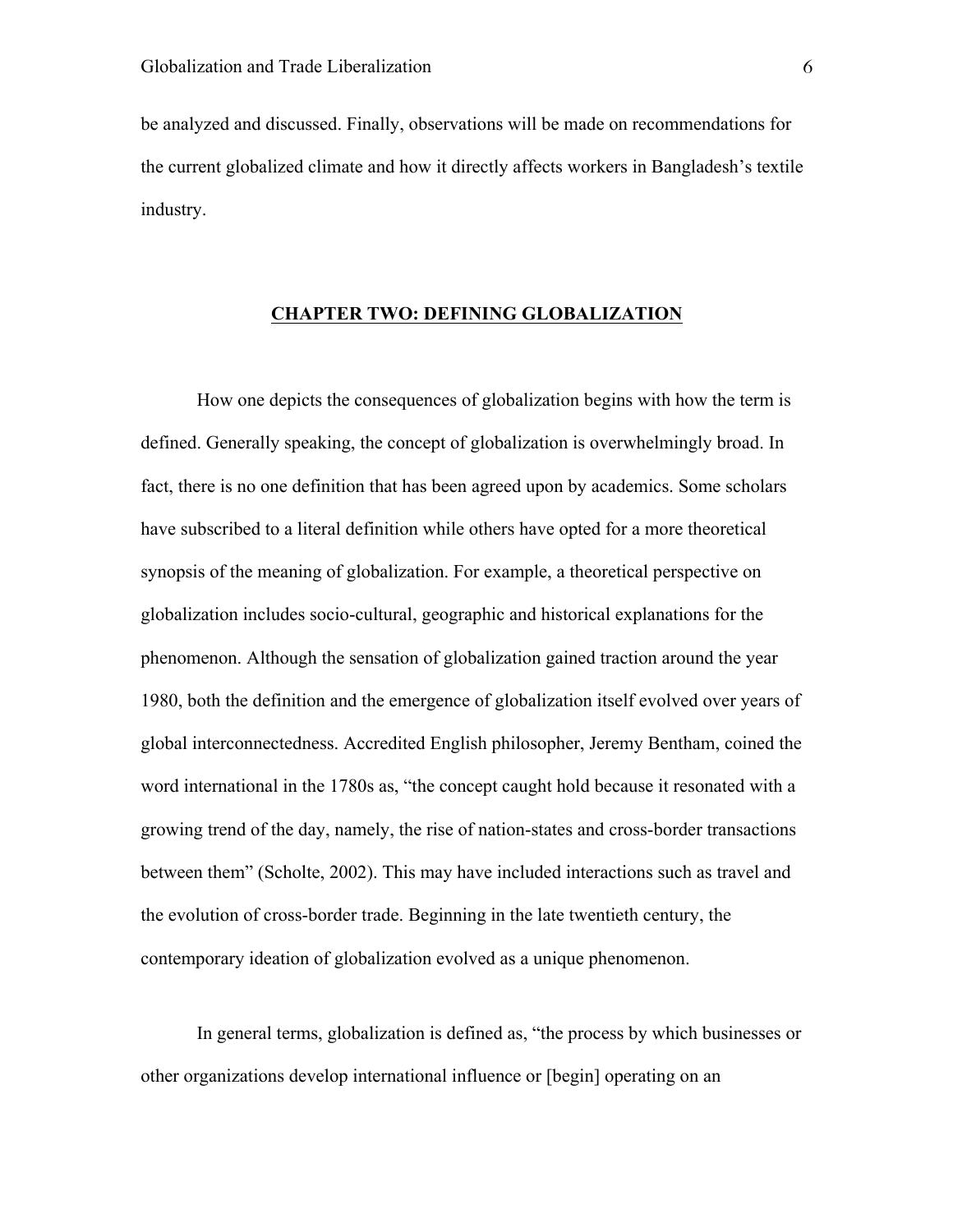international scale" (Simpson and Weiner, 1989). However, acknowledging the everchanging impact of globalization on institutions, commerce and individuals, the definition of globalization can be widened to encompass these effects. As globalization has evolved, certain features must be redefined to include the impact that globalization has had beyond trade and commerce. In other words, to have a definition that is inherently literal does not encompass the humanistic components of the phenomenon. Globalization has created a system of interdependence among countries, individuals and multi-national organizations that interact in an economic, sociological and political way. Thus, a local event may impact the lives of individuals in other parts of the world. The connection of societies that globalization has strengthened, as well as the structural and institutional challenges that trickle down to individuals make up the forces of globalization. Globalization can therefore be defined as, *the increased interconnectedness of states, businesses and people through operations, trade, labour and commerce.* The main component of this definition is not shifting focus away from the connection through commerce, but the addition of connection through individuals and experiences due to an increasingly globalized climate. Therefore, the impact of globalization is just as much socio-political as it is economic.

The term globalization appears to be a broadly appealing, neutral term for the current state of trade openness, foreign investments and economic growth. To many, economic transactions, foreign direct investments and the number of imports and exports being traded by states can quantify globalization. The movement toward greater economic openness and interconnectedness depicts the potential for globalization to unite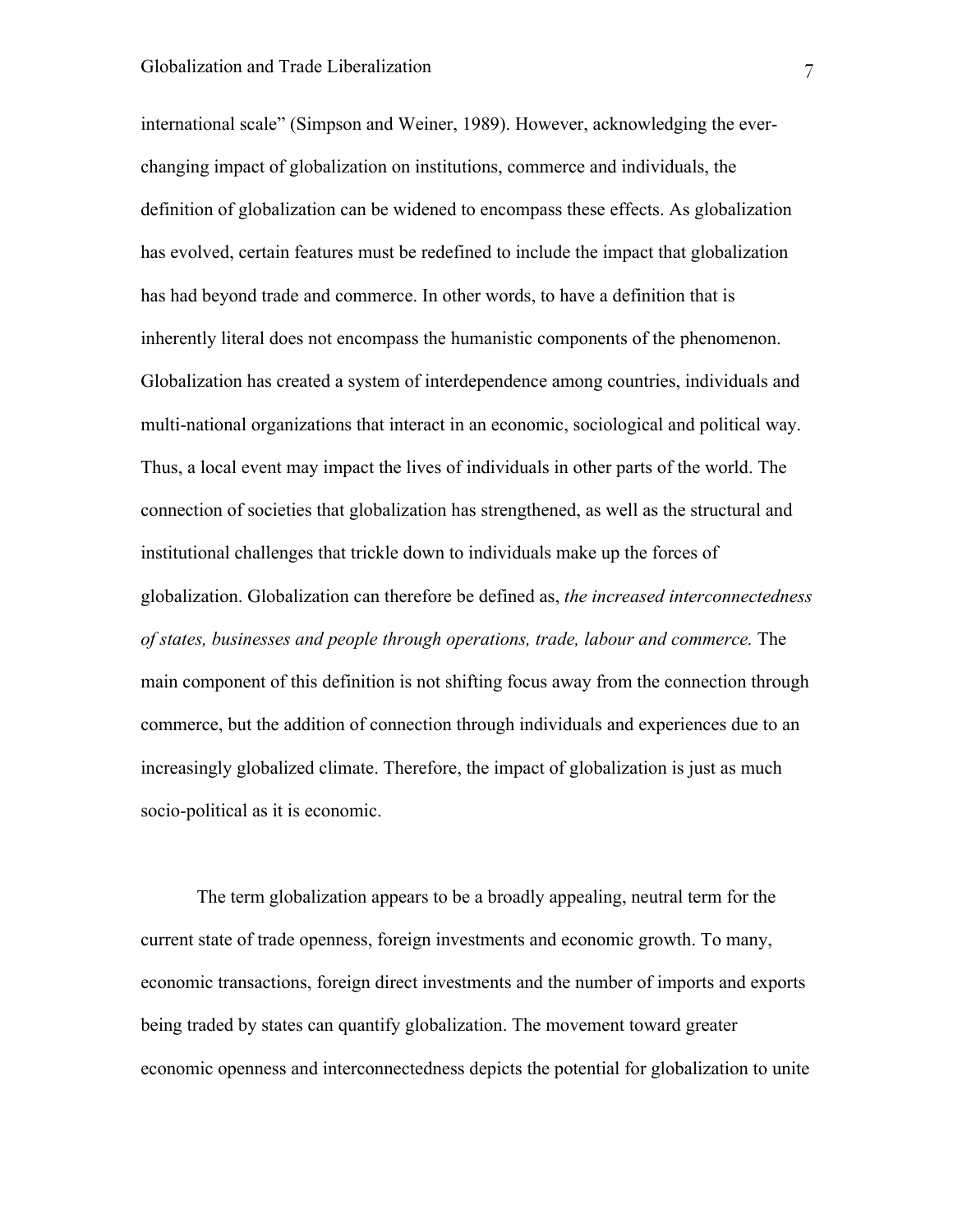#### Globalization and Trade Liberalization 8

countries regardless of language, culture or even conflict. However, in order to fully understand the complexity of outcomes due to globalization, one must consider a sociological point of view. Considering the ability of globalization to bring countries, individuals and economies together, one would assume that there has been a positive correlation between living conditions, economic prosperity and individual rights. Nevertheless, global economic transactions have a much broader impact on developing nations. The lives of individuals within participating countries have been forever changed by the emergence of a thriving global economy. An important distinction to the broad definition of globalization is neoliberal globalization. Neoliberal globalization depicts an economic model that emphasizes free markets and free trade. In turn, neoliberal globalization emphasizes, decreased government regulation, privatization and the lowering of barriers to international trade and investment (Sniegocki, 2008). Foreign direct investments have allowed for the corruption of governments, international trade policies have led to the suffering of local business operations, and the influx of gross domestic product outputs have led to a climate of overworked and underpaid labourers. These consequences of the increasingly globalized economy are most prevalent in nations that have been historically marginalized and exploited.

A consequence of the globalization phenomenon has been the emergence of cooperation and trade policy between states. This phenomenon has been defined as *trade liberalization*. Trade liberalization depicts the shift towards the encouragement of free trade through the reduction of tariffs and other relevant barriers. The transit of goods, people and resources has become easy, regardless of where they are sourced or where they are going. This occurrence is generally perceived as the driving force behind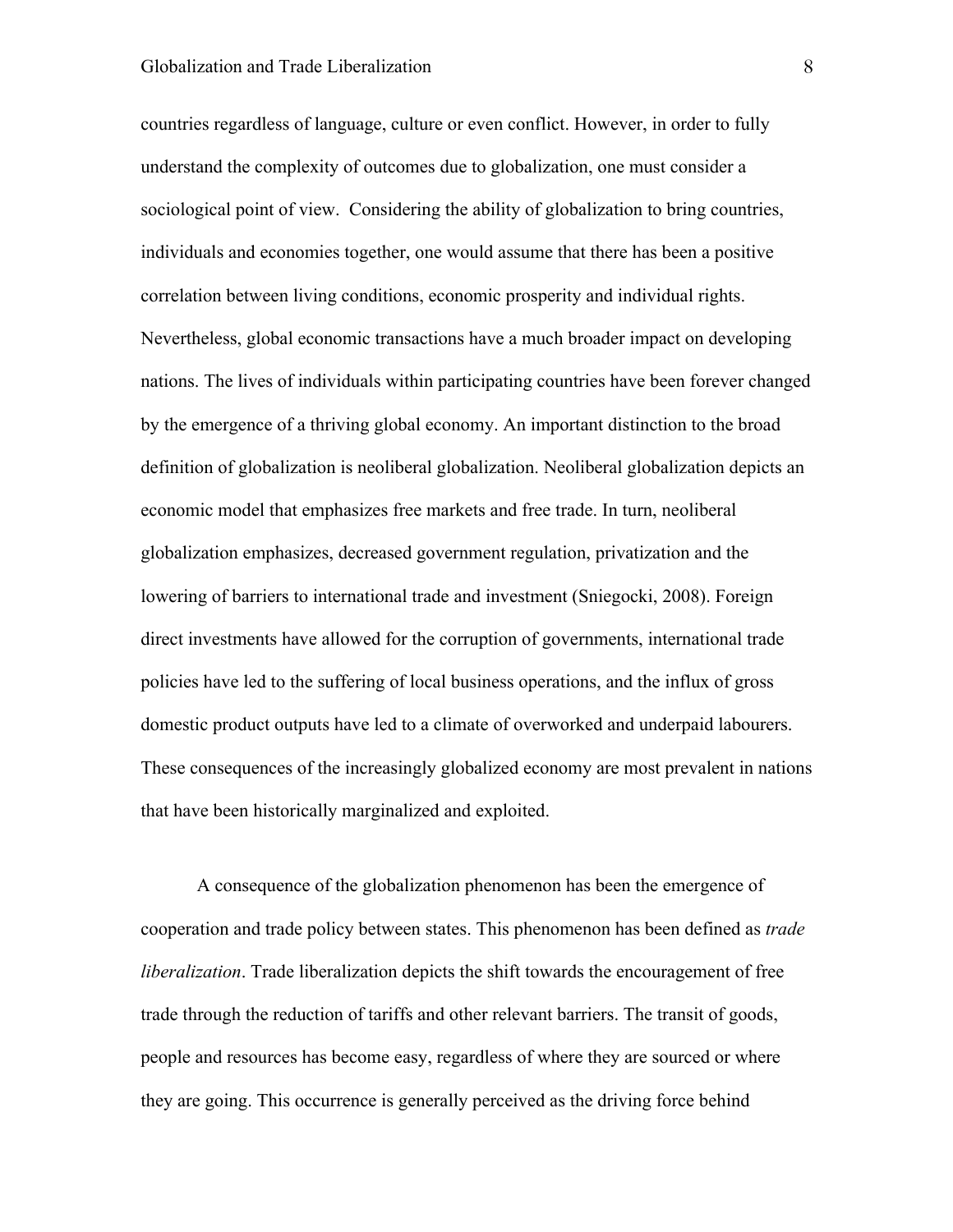globalization (Lee, 2005). In the age of global development, the influx of goods and services moving across borders has been the propulsion for economic integration between states. These changes have led to the creation of a global economy, the integration of trade policies, manufacturing and outsourcing production. Outsourcing has been particularly significant when dealing with global economic integration and liberalizing trade. Multinational corporations have emerged as catalysts for economic interdependence between developed and underdeveloped nations. While these transformations have led to positive economic growth, several scholars have deemed trade liberalization as a point of contention in the context of globalization. Some academics are critical of the impact that trade liberalization has had on underdeveloped states that have been impacted by economic liberalization coupled with globalization. Some of these consequences include wage inequality, unemployment, and a lack of sustainable and equitable business practices by employers that do not adhere to laws and policies. The exploitation of workers in underdeveloped states has been depicted as a "race to the bottom," concerning employment conditions and labour standards. Deindustrialization and marginalization of low-income countries have led to an increase in global poverty, inequality, and degradation of the environment (United Nations, 2020). While liberalizing trade has interwoven the state economies, it has often been to the benefit of economic giants and monopolized corporations. For trade liberalization to have a positive impact in the current economic climate, reformation is needed to balance the scales of globalization.

In recent decades, states have evolved alongside the rapid growth of the world economy due to globalization. This growth has been driven, in part, by the progression of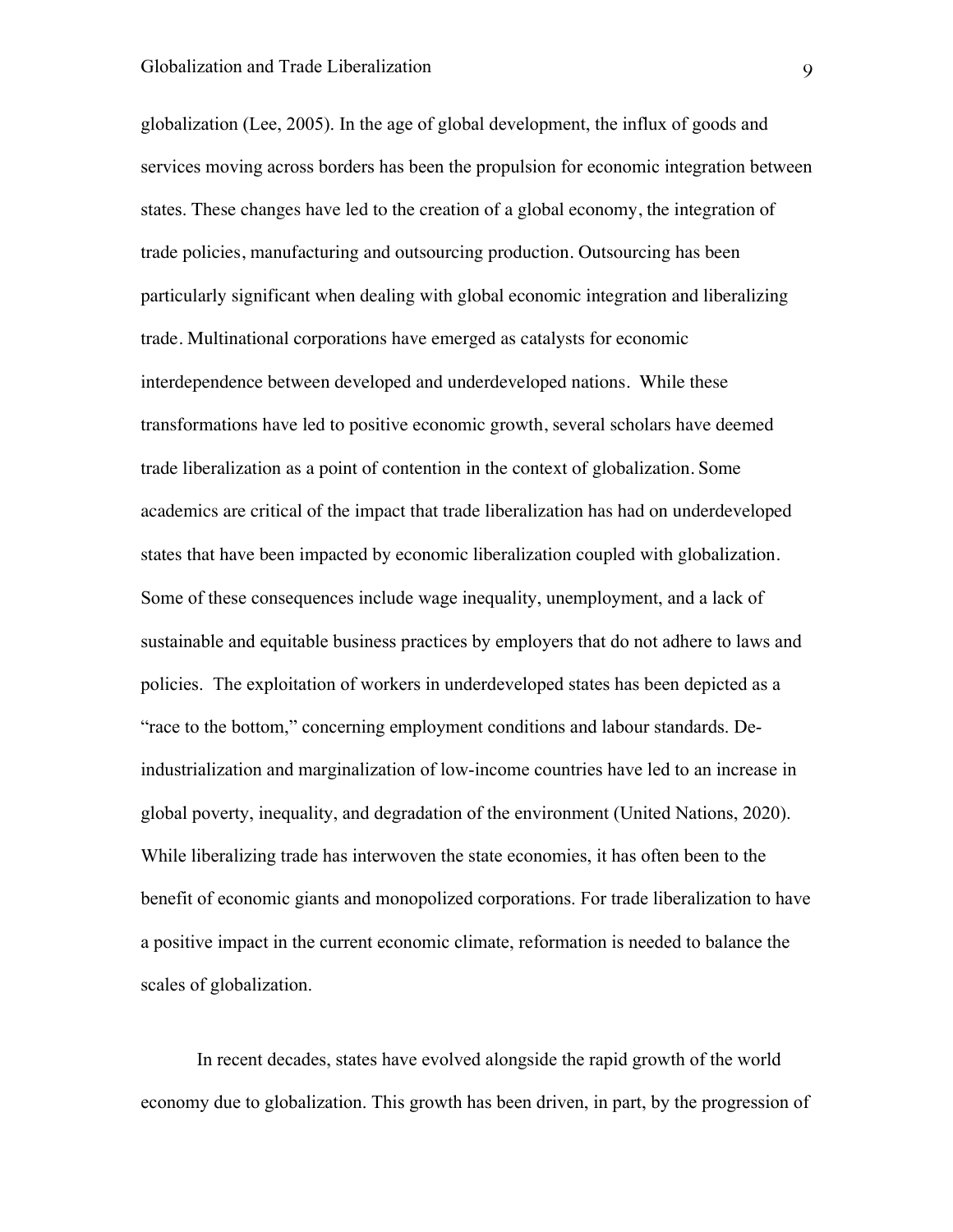trade liberalization between states. The development of trade can be accredited to innovations in technology, trends of outsourcing, as well as collaborative efforts by governments to reduce trade barriers through policy and a reduction of tariffs. Select developing countries have broadened their economies to take full advantage of the opportunities for economic development through trade. However, many developing countries have not had the opportunity to be a part of global economic growth in the same manner as developed states. According to the International Monetary Fund, "remaining trade barriers in industrial countries are concentrated in the agricultural products and labour-intensive manufactures in which developing countries have a comparative advantage" (2001). This includes several multinational corporations outsourcing their manufacturing to developed nations, as well as benefiting from geographical assets and resources. This framework is consistent with the current textile industry and the attributes of outsourcing that corporations employ to exploit labour and trade policies. Multinational corporations outsourcing their production to underdeveloped states provide a monetary benefit, as products are made quickly and for cheaper. Competition amongst factory owners and countries stipulates an incentive for countries and respective corporations to keep their prices low and production value high. Further development to trade liberalization in these sectors would create greater opportunities for prosperity for poorer countries while also benefiting the industrial countries themselves.

The development of globalization, trade liberalization and outsourcing labour has particularly been consequential to Bangladesh and other underdeveloped states. While an influx of trade liberalization has led to a greater amount of imports and exports, there has been unevenness in the benefit of trade between nations. Some trade agreements are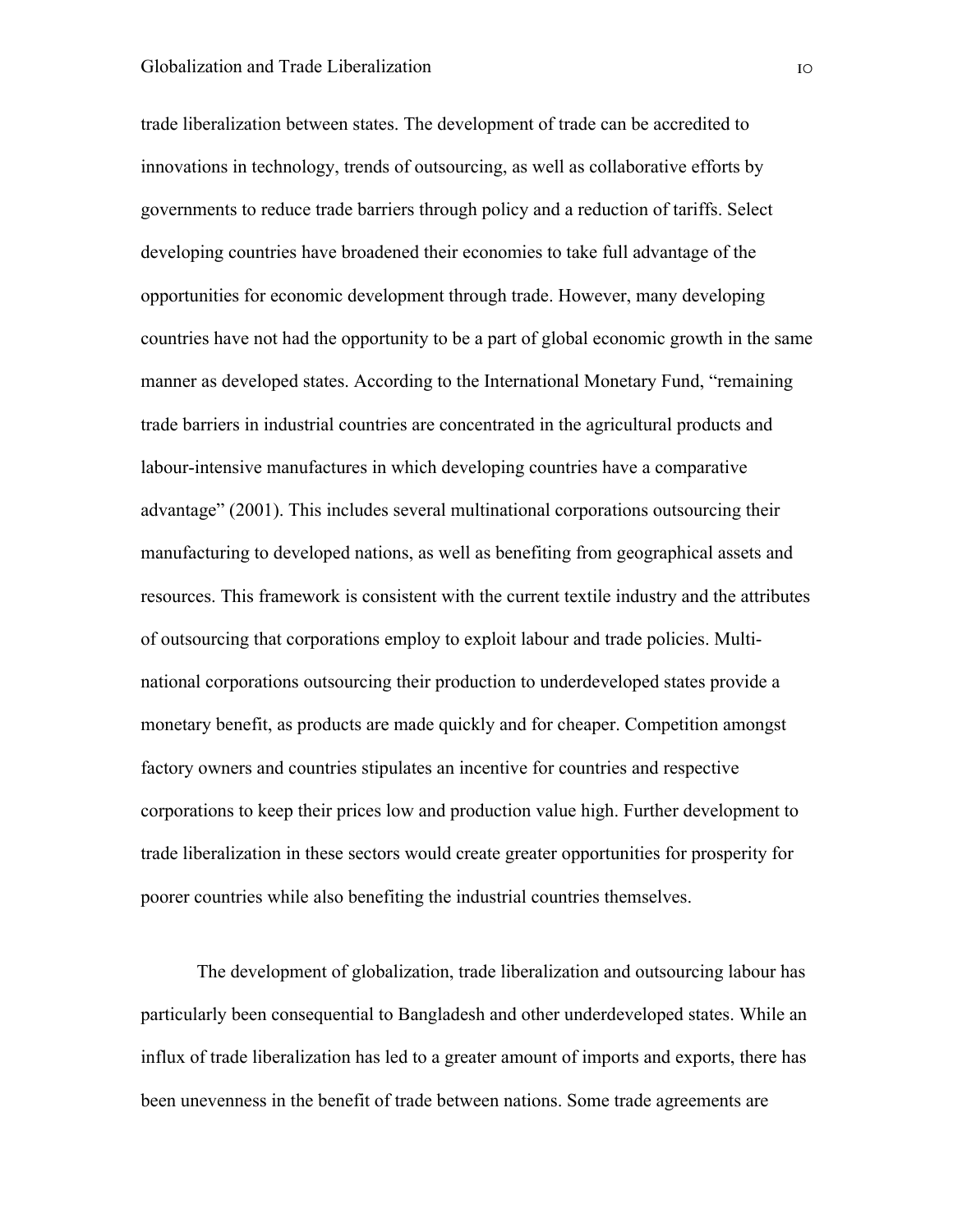unilateral, while others are multilateral in nature. Yet, in the age of globalization, it is common for one state or corporation to benefit at the expense of underdeveloped nations. Trade liberalization has therefore split the world into two categorizations: the "Global North" and the "Global South." Trade liberalization has had an impact on distribution for countries in the Global North, which have the advantage of economic development, regulations and skilled labour. Meanwhile, countries in the Global South bear the burden of underdevelopment and a lack of regulatory policies that result in unskilled labourers. According to Robbins, in the Global North, the Stolper-Samuelson theorem predicts that trade liberalization leads to a rise in relative wages while leading to a fall in relative wages in the South (2003). The system can be compared to a scale, where the weight of trade and exports weigh heavily on countries in the Global South while raising the wealth of the corporations that have outsourced their production and distribution. Consequently, Global North countries stay in a position of power, with the resources and equity to take the power away from low-skilled labourers and influence foreign governments.

Globalization and trade liberalization have been undoubtedly influential in the growth of the global economy. Yet, the many consequences of globalization have continued to be examined by academics. Between two countries, it is impossible for liberalization through reciprocal exchange of market access to improve the terms of trade of both countries (Robbins, 2003). This is commonly due to poor labour practices and government regulations, as well as interference from the corporations themselves. Moreover, the top-down consequences of globalization, such as cheaper labour markets and the lack of local business, are consequences of a rise in industrial productivity (Höllerer, Walgenbach and Drori, 2017). To repair the current economic climate fuelled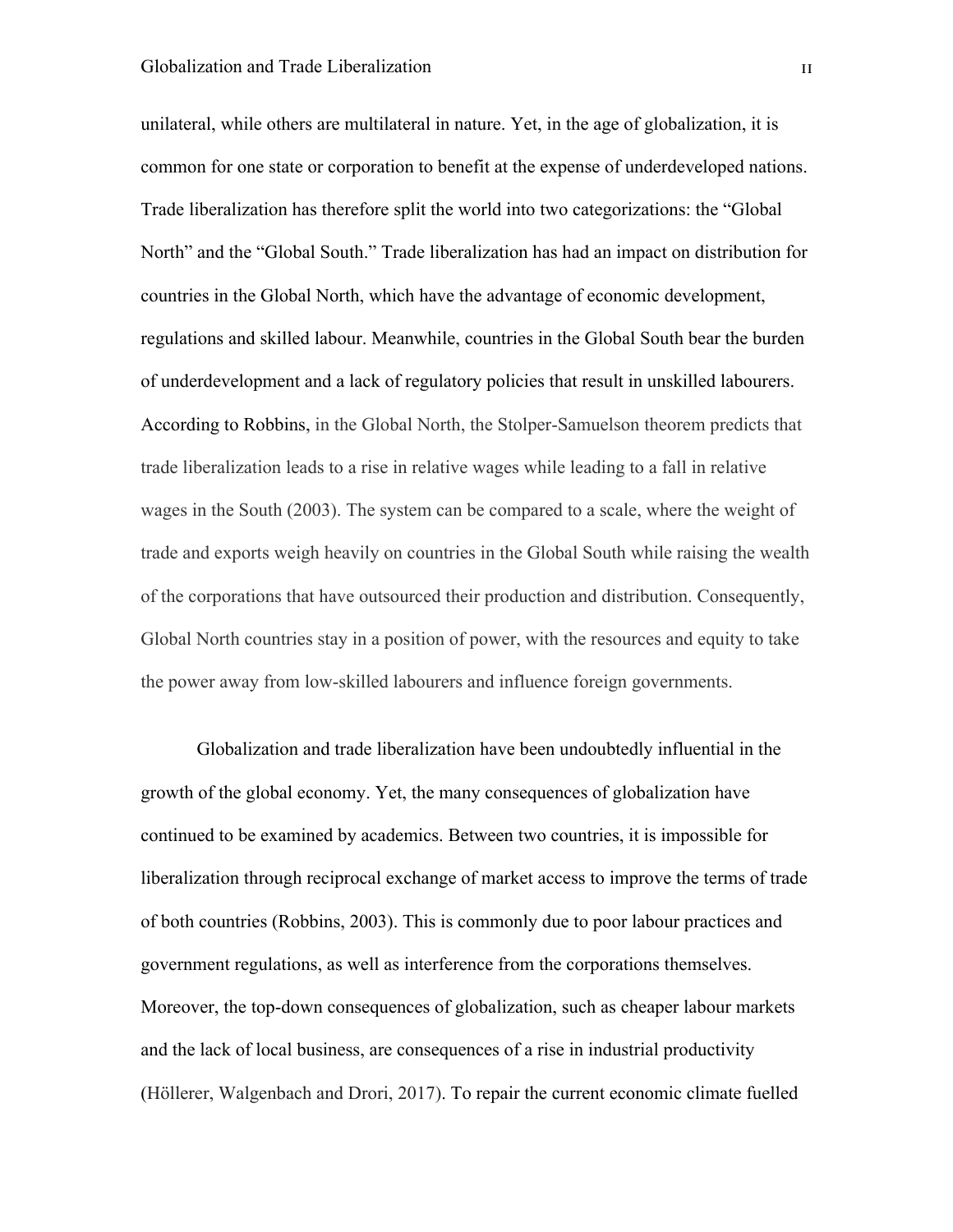by globalization, it will require efforts from governments, corporations and institutions. Those in positions of power in the public and private sectors have the opportunity to create a shift in how products are manufactured and distributed. However, the power is also in the hands of the consumer. Societally, the purchasing power of the individual has become significant in repairing global issues. If one chooses to buy products sustainably, rather than opting for convenience, corporations will have the financial pressure to change their means of operation. According to Harrington, corporate social responsibility has shifted to value sustainable development and labour concerns, opposed to the rise of globalization and multinational corporations (2011). In response, individuals, as well as global organizations, governments and businesses, have slowly started to make these necessary changes. The World Fair Trade Organization (WFTO) is one such organization working against sweatshops and unethical sourcing. Students, Non-Governmental Organizations (NGOs), and many others have held protests time and again against corporate giants indulging in unethical sourcing (WFTO, 2012). However, there is more work to do when it comes to the textile industry.

#### **LITERATURE REVIEW: BANGLADESH AND THE TEXTILE INDUSTRY**

Knowledge of globalization and the distinct impact it has had on individual states allows for a better understanding of the consequences of uneven development. In order to understand the impact of globalization on the textile industry in Bangladesh specifically,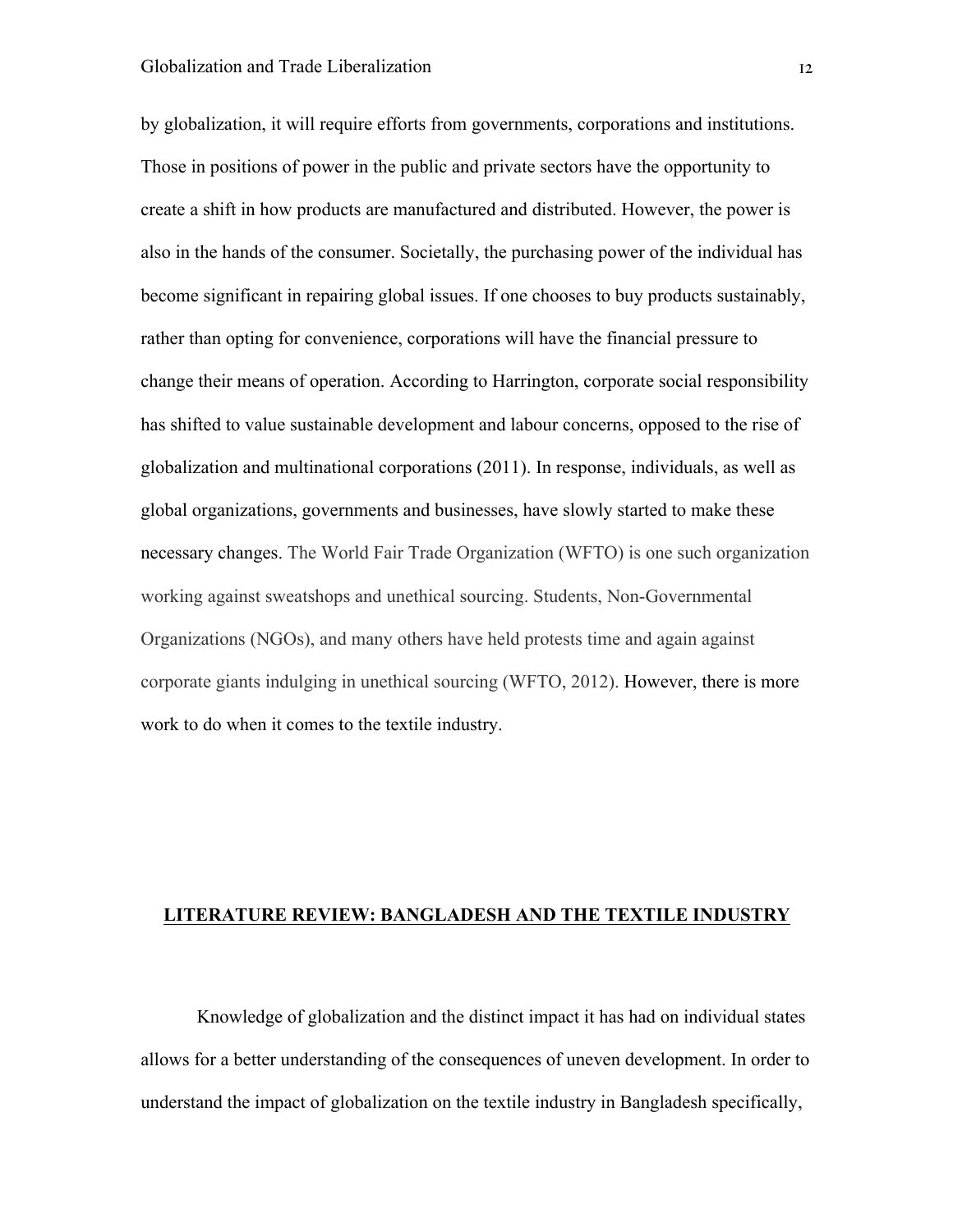one can review past literature that notes the challenges and successes of globalization. There has been an influx on literature revolving around the specific environmental, economic and societal implications of the textile industry in recent years. With the topic becoming more visible in the international community, both qualitative and qualitative analysis has been completed to better understand the multifaceted components of this phenomenon. Within this literature review, these exemplifications of these qualitative and quantitative analyses have been selected for examination. A theoretical approach to the unevenness of development on a global scale, coined by Joseph Stigliz, will be highlighted in order to demonstrate the need for globalized reform. The specific challenges facing the textile industry will then be introduced, as an effort to understand the impact globalization has had on Bangladesh. Following this narrative, a broader lens will be placed on the textile industry as a whole, and the actors that are involved in the current state of the textile industry. Finally, an alternative argument in favour of globalization and the impact it has had on the textile industry will be taken into consideration.

Joseph Stiglitz, a prominent economist and academic, has focused his attention on the phenomenon of globalization. In the present day, globalization is difficult to ignore, and Stiglitz depicts its prevalence within the book, "Making Globalization Work." In this particular text, Stiglitz focuses on the disparities that are created in developing countries as a result of a globalized economy. While considering the international flow of ideas and knowledge, sharing of culture, and global civil society, Stiglitz argues that in order to make globalization work, reforms must be made to balance the scale of development (Stiglitz, 2007). Within the initial chapter of the text, Stiglitz references global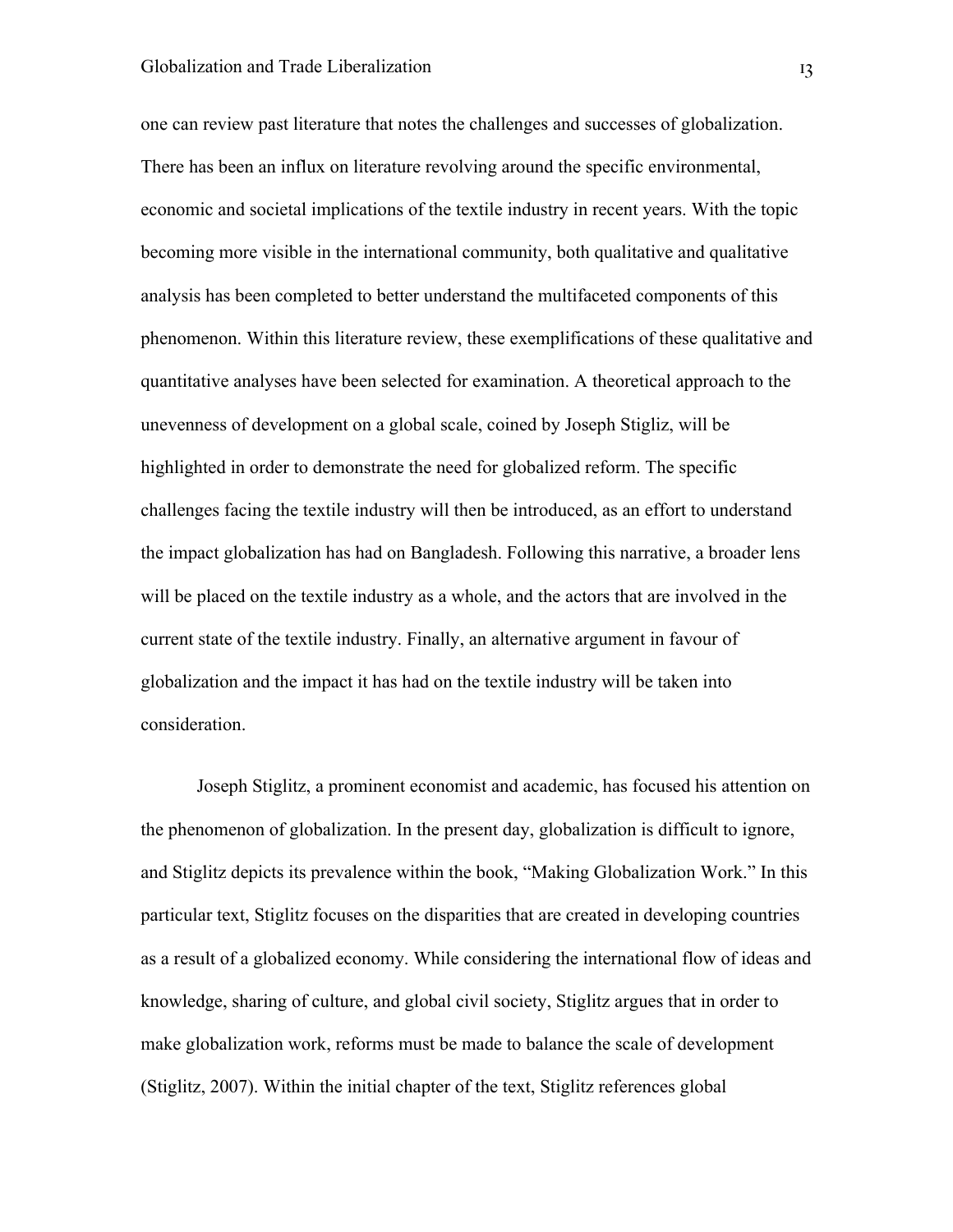#### governance reports and denounces,

"The current process of globalization is generating unbalanced outcomes, both between and within countries. Wealth is being created, but too many countries and people are not sharing in its benefits. They also have little or no voice in shaping the process. Seen through the eyes of the vast majority of women and men, globalization has not met their simple and legitimate aspirations for decent jobs and a better future for their children" (2007).

Stiglitz recognizes the abundance of poverty that has continued to exist in developing states as a result of globalization. While countries in the Global North continue to get richer, states in the Global South remain economically stagnant as a result of the hierarchical nature of global governance and multi-national corporations. This trend of neoliberalism has been politically disempowering to sovereign states with developing economies (Mittleman, 2002). Stiglitz acknowledges that this problem is pervasive and will be difficult to change. Yet, he also acknowledges that there is impertinent need for reform. Several recommendations are made in order to create an even playing field to deter negative effects of globalization. Some of these recommendations include foreign assistance and debt relief, fair trade, environmental protection and reformed global governance institutions (Stiglitz, 2007). In order to achieve a new world balance, global economic reform and a new social contract between developed and developing states should be taken seriously by those with the power to influence this change.

Stiglitz exemplifies a theoretical approach to the downsides of globalization that can be exemplified through the textile industry in Bangladesh. The approach taken by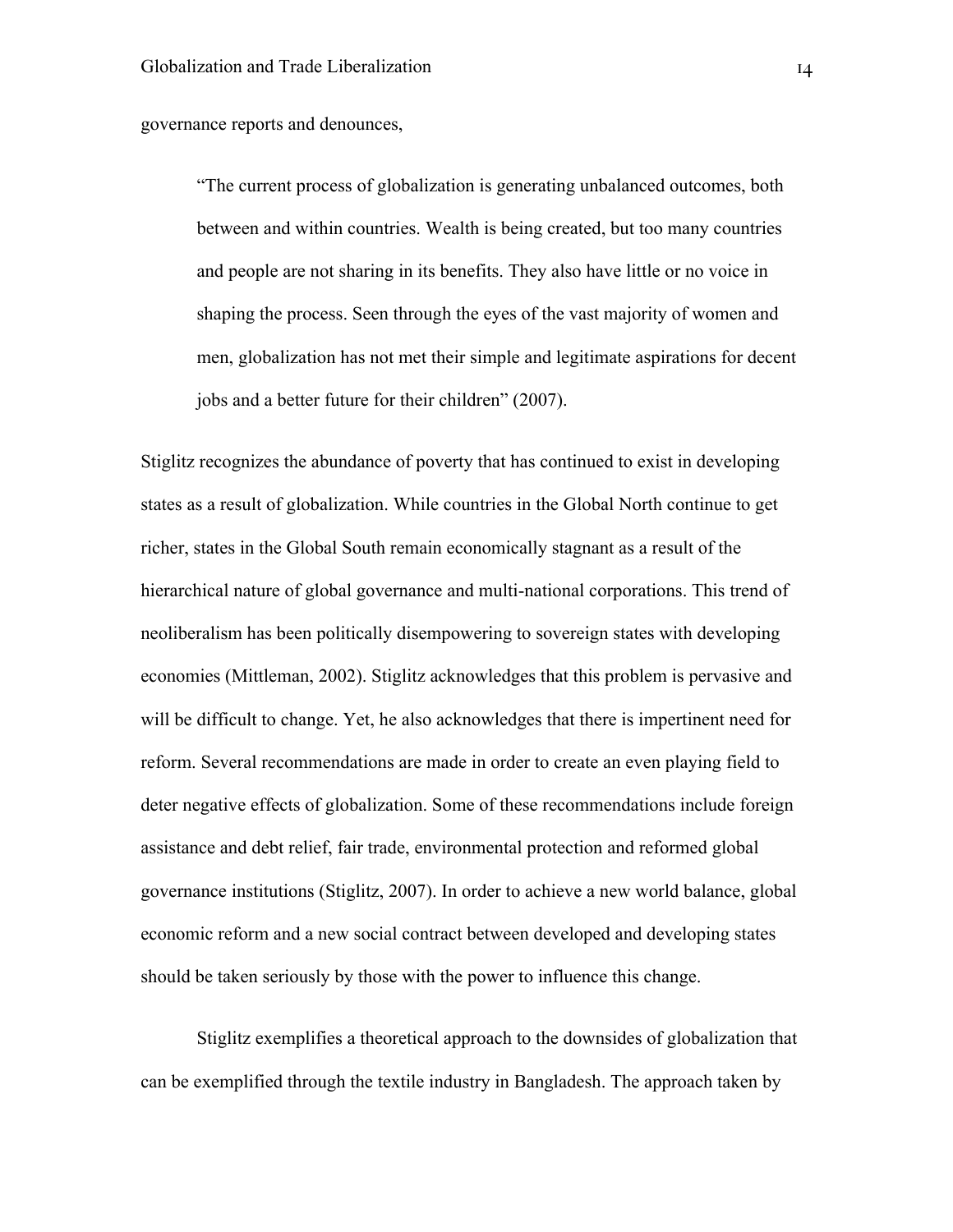Stiglitz within "Making Globalization Work" signifies the unevenness in the current state of globalization. The current economic, political and social paradigm that exists in Bangladesh is an exemplification of unevenness in development as a result of globalization. The relationship that Stiglitz describes creates an archetype for the argument of Bangladesh's stagnated economic development via the textile industry. Although not directly focusing on the country of Bangladesh, the book utilizes similar examples of exploitation in recent years. Many of these examples include similar attributes and consequences that can be seen in Bangladesh, although there are specific characteristics that exist within each example. Overall, there is a overwhelming trend of exploitation of resources and labour between the Global North and the Global South. These negative effects of globalization that are theoretically explained by Joseph Stiglitz in, "Making Globalization Work" depict the correlation between stagnant economic development and labour exploitation in Bangladesh.

Within the article, "Textile Industries in Bangladesh and Challenges of Growth," Islam, Khan and Islam depict the importance of the textile industry in Bangladesh to the stability of the countries economy. As the textile industry is the state's greatest contributor to the national GDP, it is necessary to their growth. Contrary to "Making Globalization Work," this text focuses in on the textile industry itself and its connections to the exploitative nature of globalization rather than the theoretical archetype of global imbalance. Islam, Khan and Islam state that,

"this industry is facing great challenges in its growth rate. The major reasons for these challenges can be the global recession, unfavorable trade policies, internal security concerns, the high cost of production due to increase in the energy costs,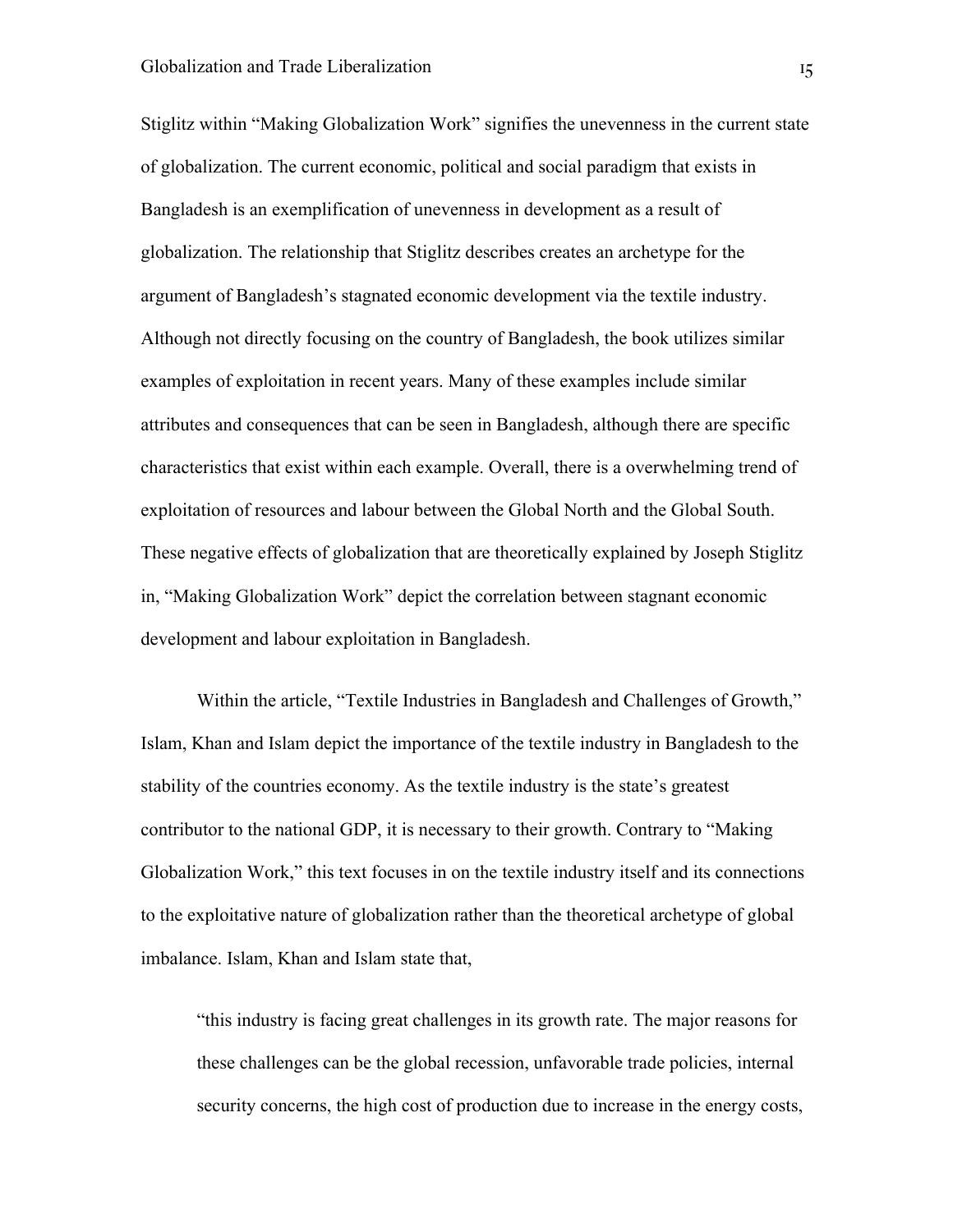different safety issues etc." (2013).

The authors recognize the issues that Bangladesh and its prominent contribution to the textile industry have faced in light of economic growth are related to factors of globalization. On its face, the ability for Bangladesh to contribute to the global marketplace through the textile industry seems substantial. However, the authors note the relevant costs that the country has been burdened with that stagnate their socio- economic growth. While the textile industry creates a great amount of revenue and exports, little is seen for the workers laboring in the factories, institutions or societies. This uneven growth is therefore only sustainable if the system stays dependent on multinational corporations and other global partnerships. The article also adds value through its descriptive historiography on the Bangladeshi textile industry. From artisans creating traditional clothing to its historical relationships with Great Britain and Pakistan, the authors describe how the textile industry has come to fruition through global partnerships. Further in the text, the authors depict the challenges for growth that Bangladesh will experience as a product of a more globalized economy. These challenges include a lack of research and development, a lack of modernization through industrialization, increasing the cost of production and a lack of new investment to name a few. Solutions to these problems range from foreign policy initiatives to domestic tariff policies. Economic, political and social changes will ultimately need to be made to improve the efficiency and fairness of the textile industry.

The article not only depicts Bangladesh's reliance on the globalized textile industry, but also the ways in which this industry has hindered their economic, political and social growth. With an influx of globalized practiced and the reliance on the global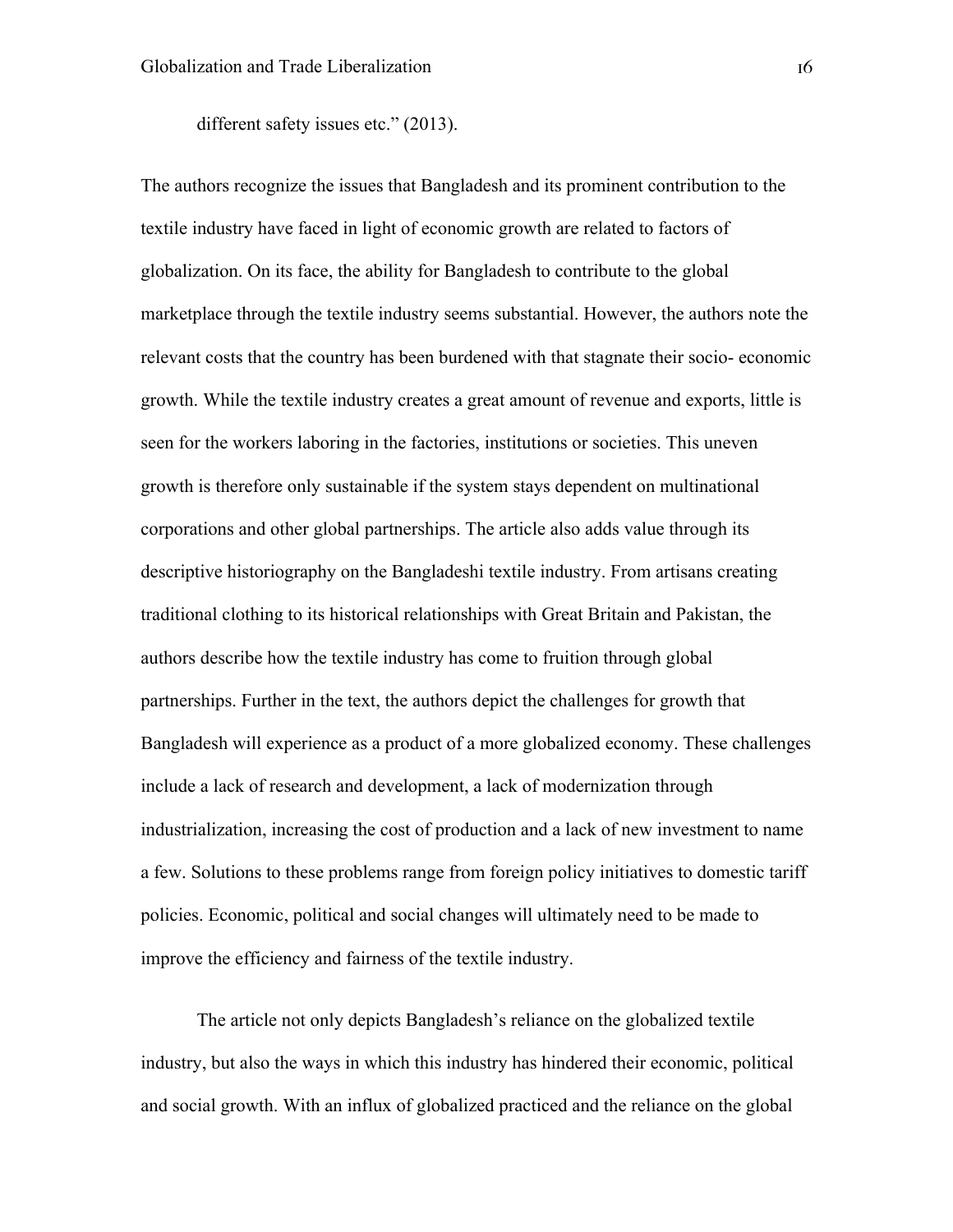#### Globalization and Trade Liberalization 17

market, Bangladesh's textile industry is in need of reform in order to not only increase fairness, but also efficiency. Developing nations have been left behind in areas such as fair trade policies and standards of living. According to Osmani, growth of the economy and income in Bangladesh was accompanied by a growth in income inequality as well as poverty (2004). Without the proper intervention and attention to these areas, it will be difficult to improve without a top-down restructuring. Some recommendations that the authors make include raising the cost of production and attacking the current political instability and corruption within at the state level. These interventions would not only create more stability in the state, but a better economy for those working within and outside the prominent textile industry. Thus, this article depicts the contextual relationship between globalization and the textile industry in Bangladesh. This includes both internal and external issues that the state is facing in terms of sustainable growth. Islam, Khan and Islam offer valuable contributions to the argument that Bangladesh is in need of reform due to the consequences of globalization.

Subsequently, the piece by Curran and Nadvi entitled, "Shifting Trade Preferences and Value Chain Impacts in the Bangladesh Textiles and Garment Industry," focuses in on the geography of production and trade regimes as a result of globalization. This article depicts the garment industry in a broader focus in the interim of the text, followed by a deeper look into the "leading least developed global garment manufacturer, Bangladesh" (Curran and Nadvi, 2015). The authors include external influences on the textile industry, including world leaders such as the EU, China and the United States. Moreover, independent from the internalities that exist in Bangladesh, the article focuses on outside influences that influence the economic and political contingencies of trade.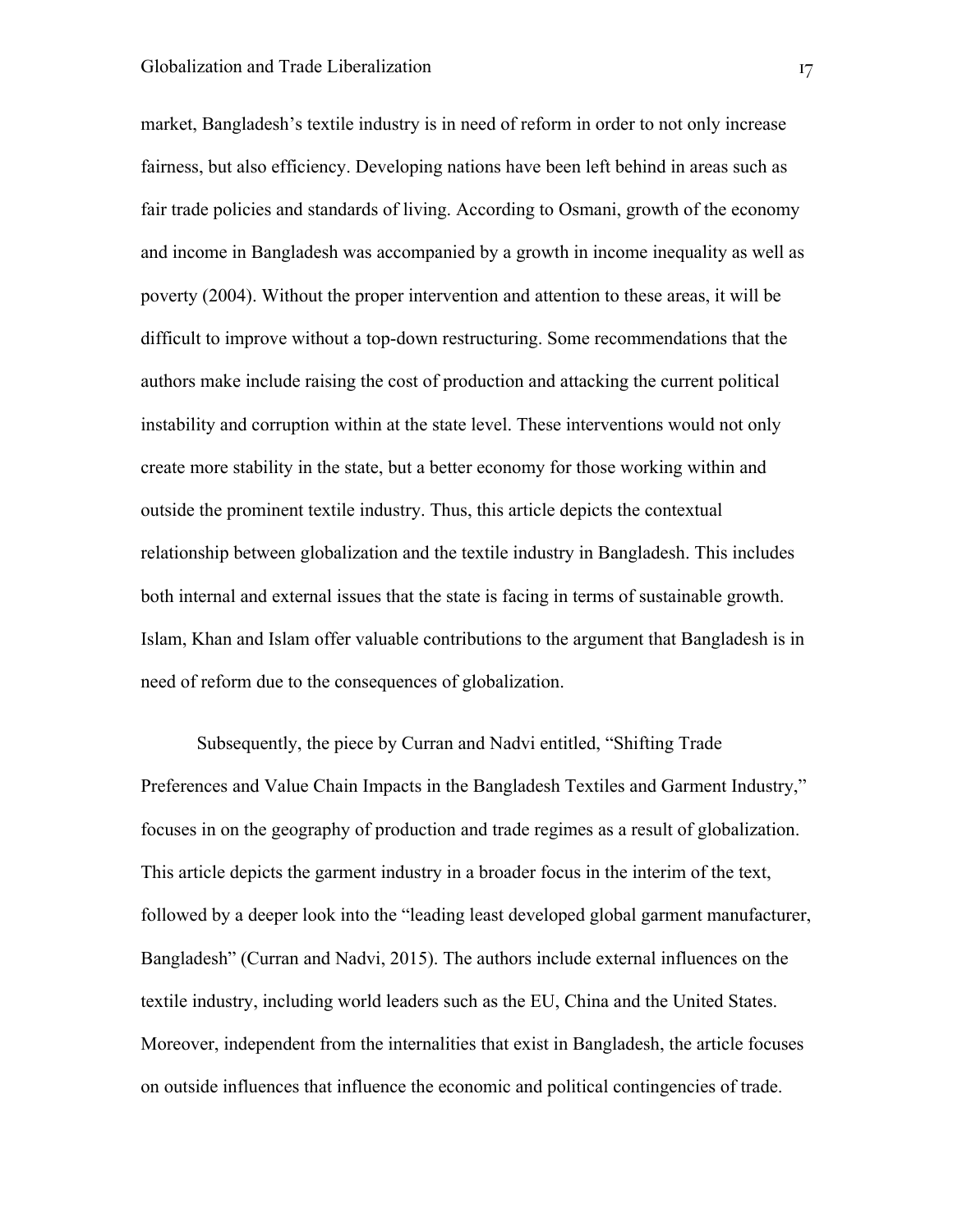These influences are impertinent to note as many trade agreements, tariffs and policies revolve around these economic superpowers. Rules of origin and rules of transformation are noted as an important part of the supply chain that exists within the country. Rules about the sourcing of materials and manufacturing of certain products can be restricting to the industry as a whole. With certain regulations and policies limiting the opportunity for growth and sustainability, it is difficult for these industries to evolve with the global community. Non-governmental organizations and international bodies, such as the International Labour Organization, have been critical of restrictions put on developing nations. However, there is a greater need for affirmative action by these bodies to implement changes that benefit states like Bangladesh. Furthermore, the article outlines positive changes and further solutions that can be implemented in order to create a more even playing field for developing nations. This includes actions being taken by global superpowers, such as the EU, amending their trade preferences and policies. The authors inadvertently acknowledge that the current state of globalization and the textile industry is complex, and it will take the initiative of several different actors to create a sustainable model for development. The article by Curran and Nadvi provides a unique view on the logistical features of the textile industry in Bangladesh. Moreover, the external influences that are partners in this industry are critical to note when analyzing the effect of globalization on developing states. This article focuses on aspects of trade and how they have uniquely affected the textile industry in Bangladesh. Although the article is not constrained to discussing aspects of globalization, several of the article's conclusions can be attributed to an increasingly globalized economy. This includes the acknowledgement of the importance of others states and their decisions, global governance institutions and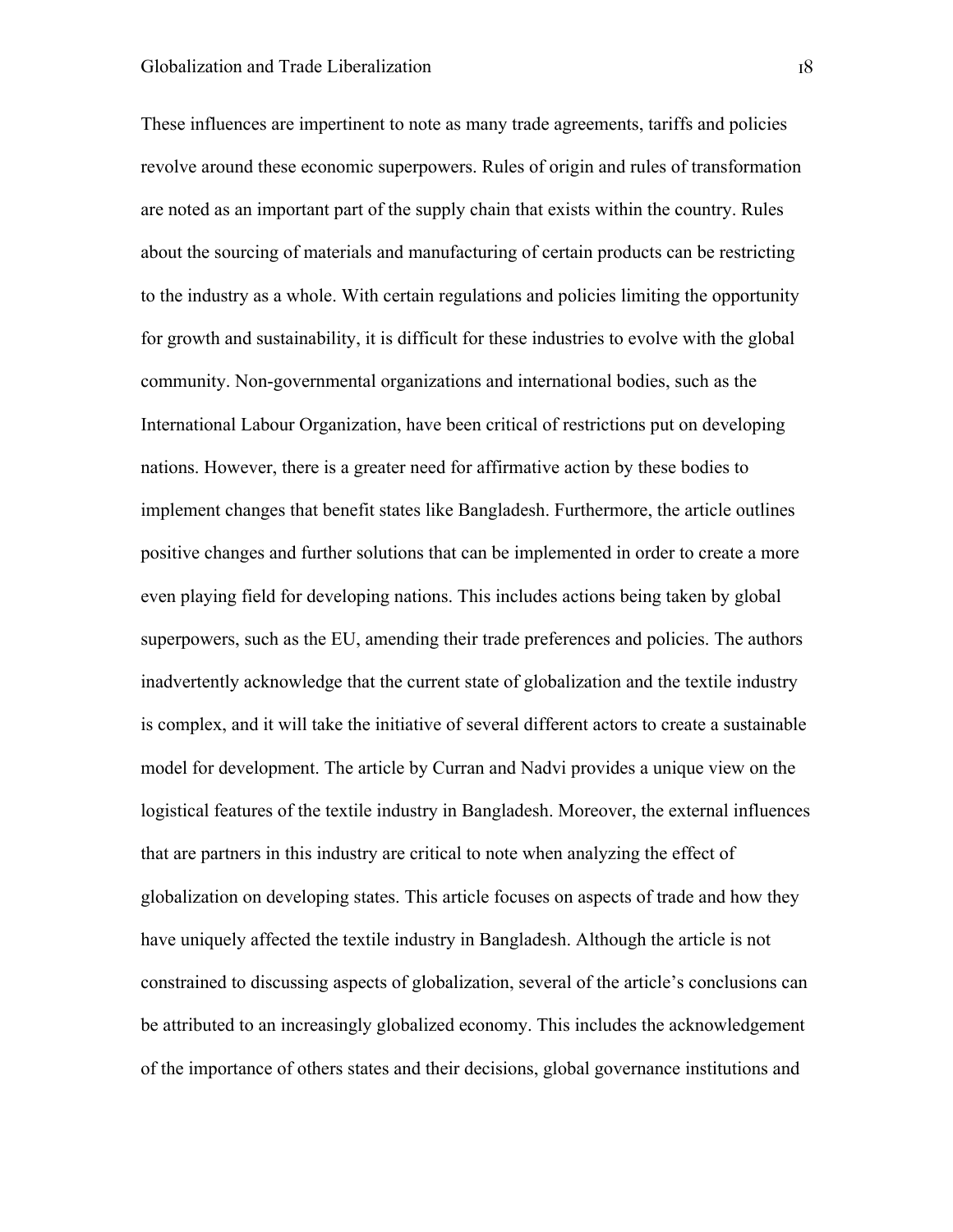global trade policies. Moreover, the article includes relevant data to analyzing the current state of trade between Bangladesh and other states. In the words of the authors, "[the] findings suggest that institutional factors, including trade regimes and rules of origin, can also directly impact the upgrading prospects of local producers" (2015). This includes a detailed analysis of imports and exports, as well as GDP. The data and argument in the article depicts the relevancy of globalization and its consequences on developing nations like Bangladesh in a detailed manner. Globalization and Bangladesh's Textile Industry 7

Lastly, the article, "Impact of Globalization and Trade Openness on Economic Growth in Bangladesh." by Muhammad Meraj, depicts an optimistic viewpoint on globalization in relation with Bangladesh. The article is a quantitative, empirical study that rests on the argument that globalization is the key to growth in Bangladesh. Meraj implores the causal relationship between the trend of globalization and the economic growth that state of Bangladesh has experienced in recent years. According to Meraj, "after the end of martial coups in 1982, the policy makers of Bangladesh adopted more liberalized trade policies which provided a new dimension to the economy. This turned out to be the right pathway for economic growth..." (2013). In order to test this hypothesis, Meraj employs the Granger causality test to measure the relationship between economic growth (GDP) and imports and exports. Additionally, alternative data on GDP and trade liberalization in Bangladesh is utilized to demonstrate the economic growth that the country has undergone in recent years.

The author also looks to World Development Indicators, drawn from the World Bank, in order to depict the positive economic growth that the state has experienced. These data indicate a positive impact for globalization over trade and economic growth in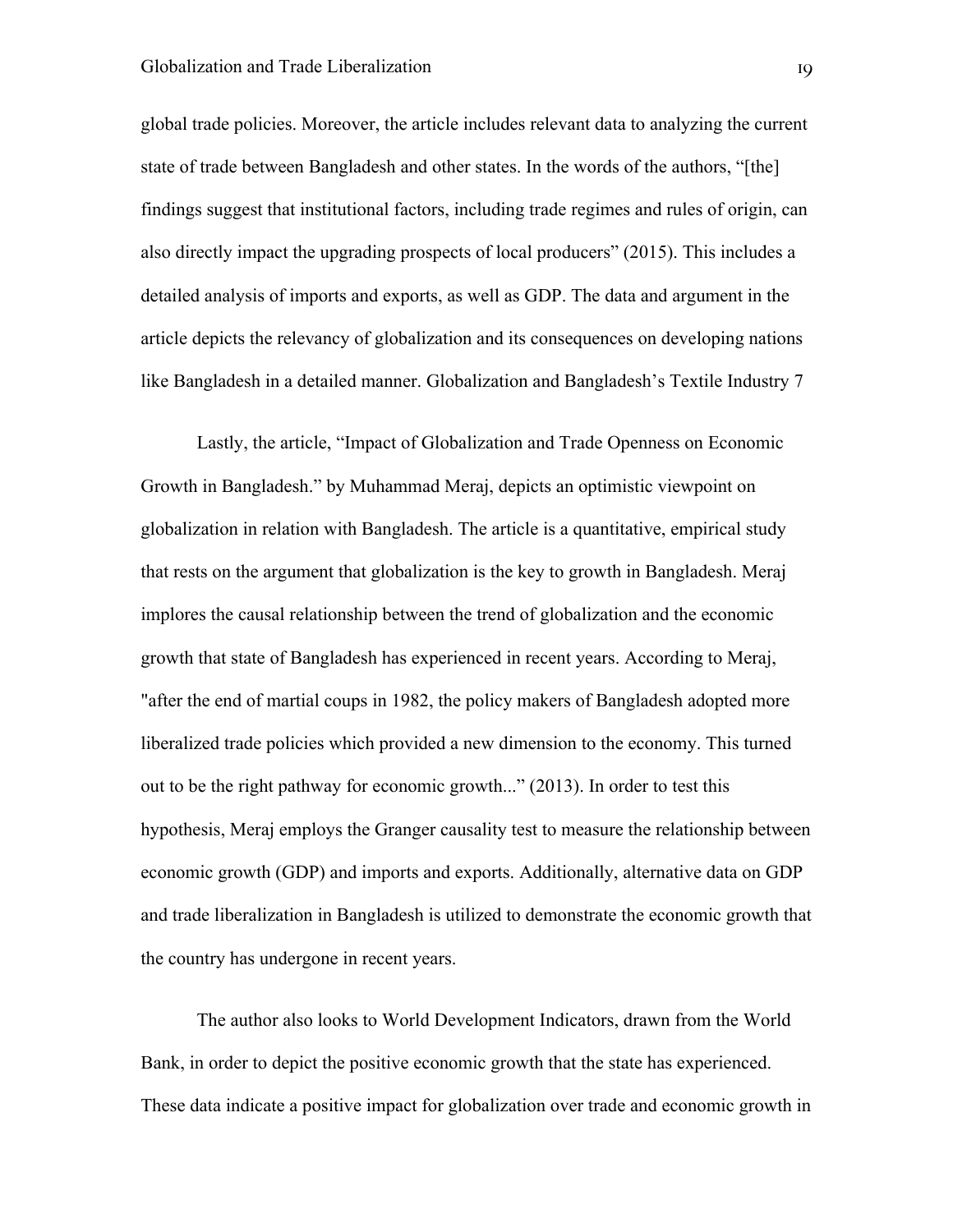the least developed countries (LDCs) such as Bangladesh (2013). Methodologically, economic formulations and quantitative data are solely used to depict a level of economic growth that has existed within the country. With an increased emphasis on free trade and other components that have evolved with globalization, Meraj argues that this growth will continue to flourish and aid Bangladesh's development. Recommendations include stronger internal promotions of free trade policies, development of infrastructure and enhancing incentives. Overall, the author concludes that the current global climate has increased the level of efficiency and prosperity within the country of Bangladesh.

Although there is a consensus within the literature on the negative effect that globalization has had on Bangladesh's economy, Meraj offers a differing viewpoint on the opportunities for economic growth. While there is an opportunity for economic growth via a quantitative analysis, Meraj does not account for the social and political costs that are present as a result of market and trade liberalization. While trade liberalization has cultivated economic growth in developing countries, this growth has not improved the quality of societies due to it being uneven (Hanushek, 2013). While multi-national corporations are profiting much higher yields than the factory owners or political figures within the state, the textile industry is prominent and profitable. However, the individuals who are working within the factories do not see these profits. Many individuals who are taking part in precarious work are women and even children (Kameer and Mahmud, 2004). The study itself is purely quantitative without acknowledging the qualitative aspects that should be studied alongside the numeric data. Moreover, income distribution is a critical aspect of development that is not analyzed within the text. While Bangladesh has a high level of GDP and exports, the revenues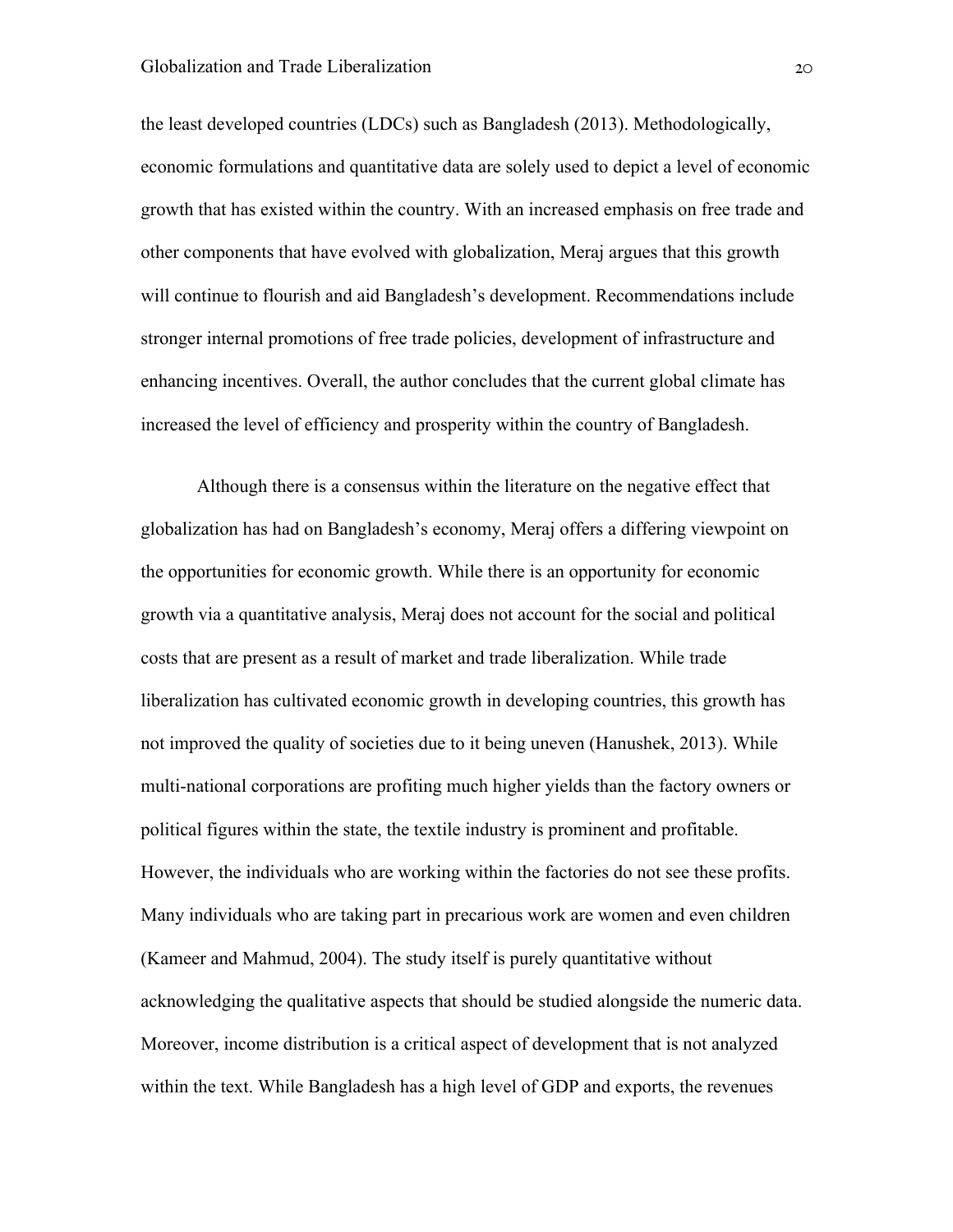from industry, i.e. the textile industry, does not trickle down to the majority of the population. Although Meraj does not particularly single out the textile industry, they do acknowledge the high level of gross domestic product that Bangladesh exports and the financial gain they receive as a result. Political leaders, societal elites and factory owners yield high profits from globalization, yet workers see little income. Due to this structure, the country is stuck as being one of the least developed in the Global South. Their unique placement in the context of globalization has promise for development, but not with the current political, international and economic barriers that exist for the majority of the population. Therefore, although the quantitative analysis that Meraj carries out gives a well-rounded analysis on capital gains, it does not tell the full story of the effects of globalization on developing nations like Bangladesh.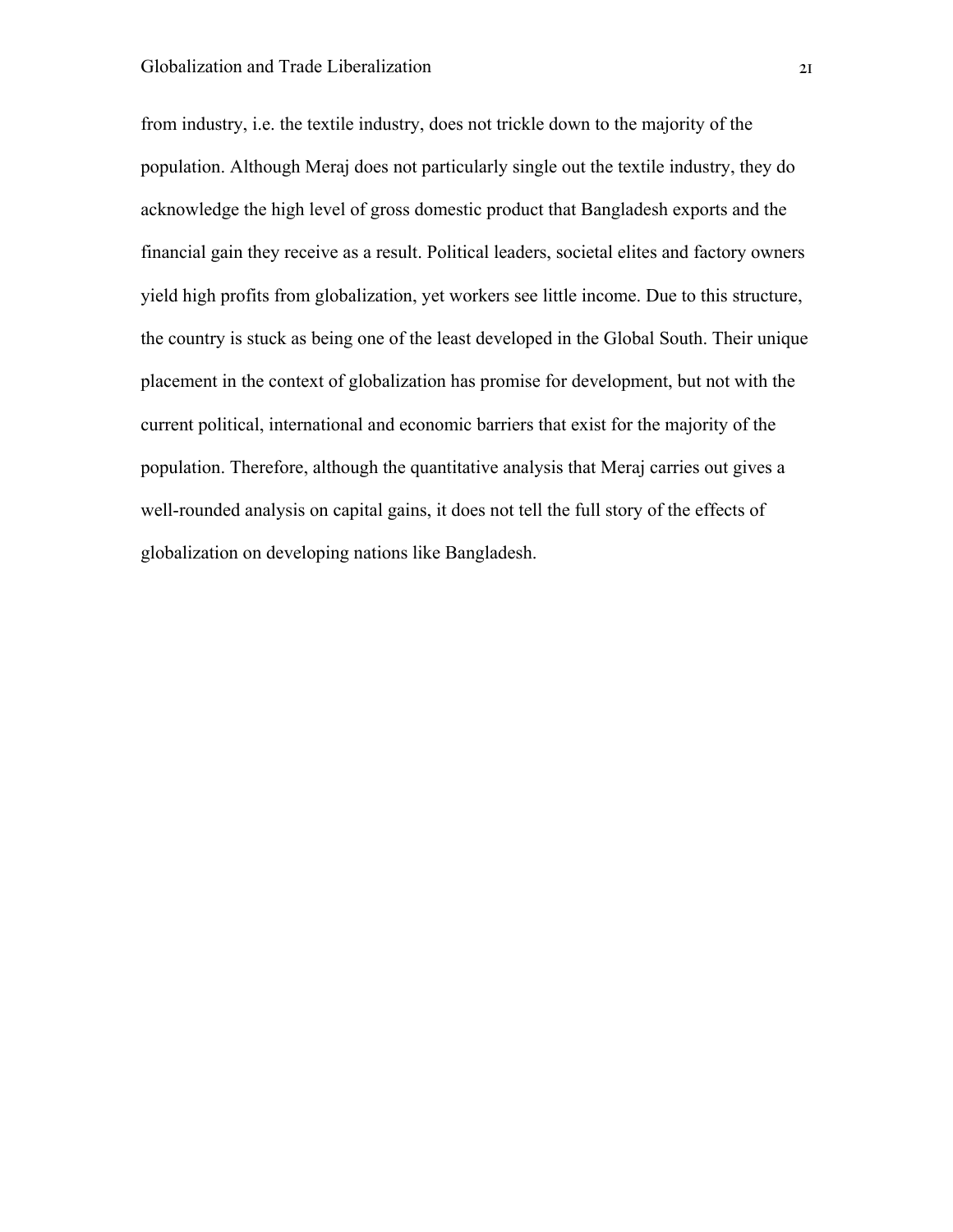#### **CHAPTER THREE: WHY BANGLADESH? / METHODOLOGY**

There is no academic consensus on whether or not globalization is a positive or negative phenomenon. However, within relevant scholarship on the effects globalization has on state development in the Global South, there is an overwhelming consensus on globalization having a negative impact. This is due to the current economic, political and international structures that have been put into place to navigate the globalized world. Popular within recent literature on globalization, these conclusions can be drawn due to both theoretical and empirical research that has been completed by academics for decades. Regarding this research, it is hypothesized that the more globalization flourishes in its current state; the more countries in the Global South will be exploited for their resources and labour. In other words, there is a causal effect between positive economic development in the Global North and socio-economic and political strife in developing countries such as Bangladesh. The persistence of growth in the global economy has led to a greater divide between the Global North and Global South, resulting in a global bourgeoisie (Arrighi, 2001). However, considering the correlation between globalization and the textile industry, the question becomes why the focus would be set on Bangladesh over other countries in the Global South? China, India and other countries with large textile and manufacturing sectors would prove to be relevant to this argument. Nonetheless, there are various aspects of Bangladesh's history, development and trade, which create a unique paradigm to study in the context of globalization.

Within this paper, the intricacies of globalization and its effect on the textile industry in Bangladesh are to be examined. But why is the country of Bangladesh so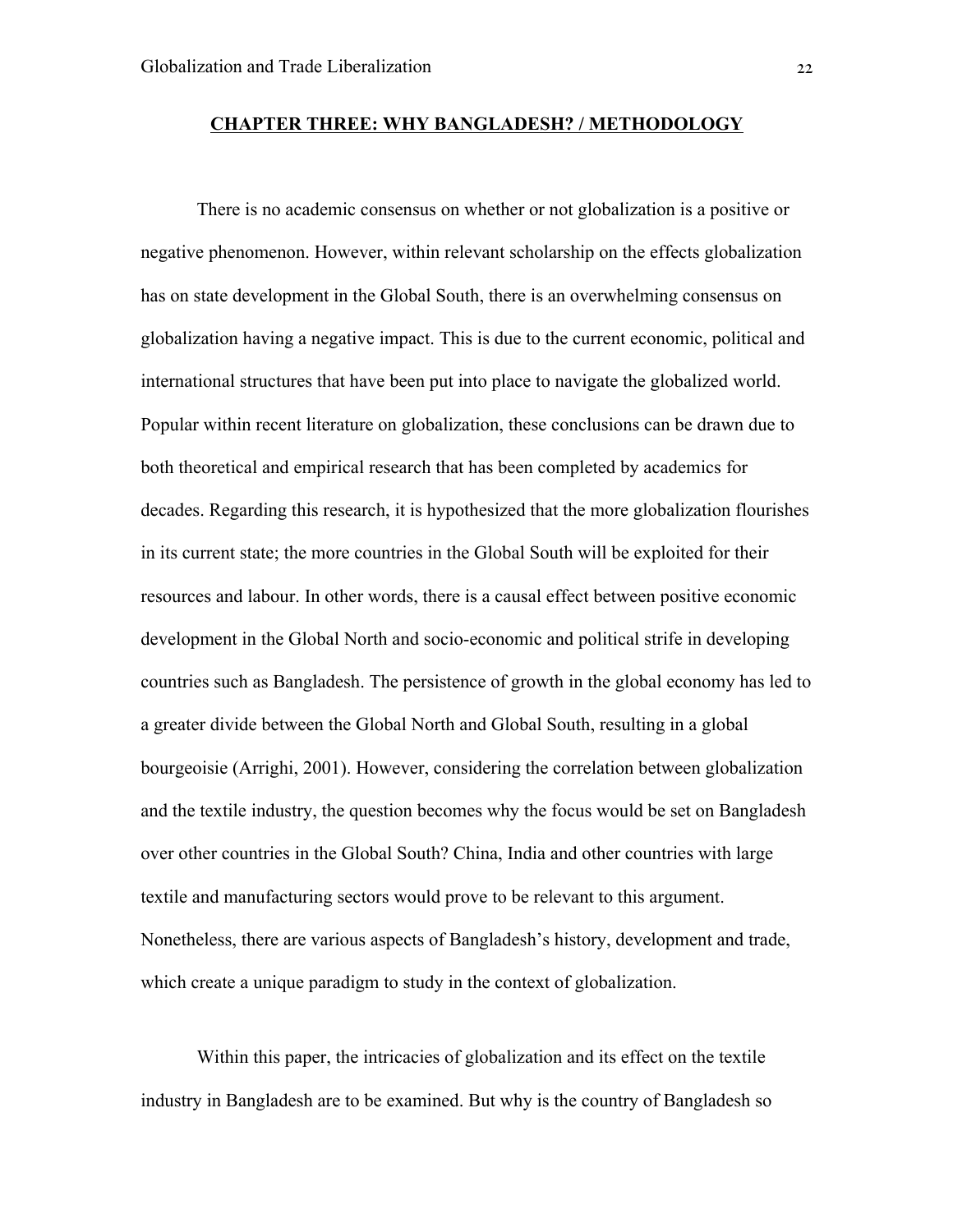significant? Various countries in the Global South have a long history of exploitation due to a trend of internationalization. Whether due to colonization, resource extraction or outsourcing manufacturing, there is a historic trend of uneven global development (Little, 2014). In recent years, the trends of exploitation have shifted with the trends of economic global development and a shift in technological developments. Past trends of exploitation, although still prevalent, have adjusted with the global climate centred on innovation. This has been described as a global divide in innovation, centred on the distribution to developed societies (Drori, 2010). In the  $21<sup>st</sup>$  century, meeting the demands of production that have been outsourced by Western countries defines the unevenness in development. There is no greater exemplification of the current state of globalization than in the country of Bangladesh. The significance of the textile industry in Bangladesh cannot be overlooked when examining the impact of globalization on the textile industry. Bangladesh is one of the highest producers of textiles and apparel and accounts for the majority of the country's gross domestic product. Only second to the largest manufacturing giant in the world, China, the country of Bangladesh is the largest exporter of textiles across the globe. This is considering the disparity in population size, infrastructure and capacity. Considering the immense impact that Bangladesh has had on the textile industry and global economy, it is necessary to study the country further under the paradigm of globalization.

The case of Bangladesh exemplifies the unevenness in globalization and trade liberalization. This can be seen through the historical evolution of the textile industry within the country. The prominence of the textile industry in Bangladesh emerged around the 1970s to 1980s: alongside the rise of globalization. This timeline correlates with the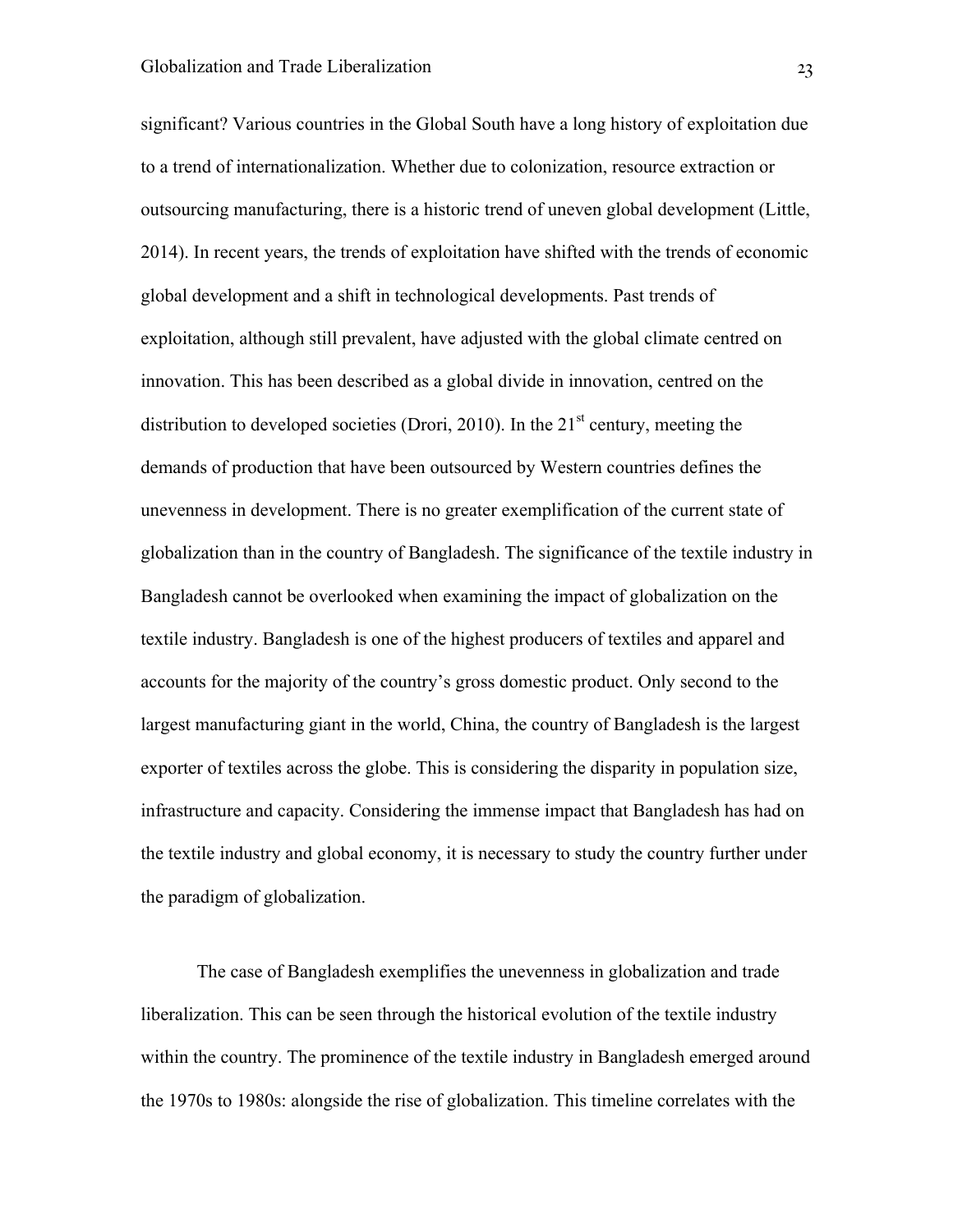#### Globalization and Trade Liberalization 24

rise of economic integration and the liberalization of trade policies between states. In Bangladesh, the textile industry grew from one million dollars in apparel exports in 1978 to over five billion dollars in 2004. This amounted to 75% of the total export earning and 80% of manufacturing export earnings in Bangladesh (Ahmed, 2006). Today, within the first half of the 2021-22 fiscal year alone, Bangladesh's exports have reached 38.76 billion US dollars (Paul, 2021). Moreover, while the development of the textile industry in Bangladesh rose simultaneously with the rise of the globalization phenomenon and the introduction of global free trade policies, the textile industry stemmed from a rich history of trade and apparel within the country. Prefacing the economic growth that occurred alongside globalization, Bangladesh has a record of textiles and trade that dates back centuries. According to Sikder,

"Under Mughal rule, Bengal Subah was a midpoint of the worldwide muslin and silk trades during the 16th to 18th centuries. During the Mughal era, the most important center of cotton production was Bengal, particularly around its capital city of Dhaka, leading to muslin being called "daka" in distant markets such as Central Asia. Bengal also exported cotton and silk textiles to markets such as Europe, Indonesia and Japan. Bengal produced more than 50% of textiles and around 80% of silks imported by the Dutch from Asia, for example" (2019).

In later years, Bangladesh would continue to be a hub for trade and focus on other economic sectors, such as agriculture. However, the rise of globalization would put Bangladesh at the centre of the ready-made garment industry in years to come. The intervention of foreign corporations would lead to the current economic climate under which many Bangladeshi's live and work today. This history exemplifies the immense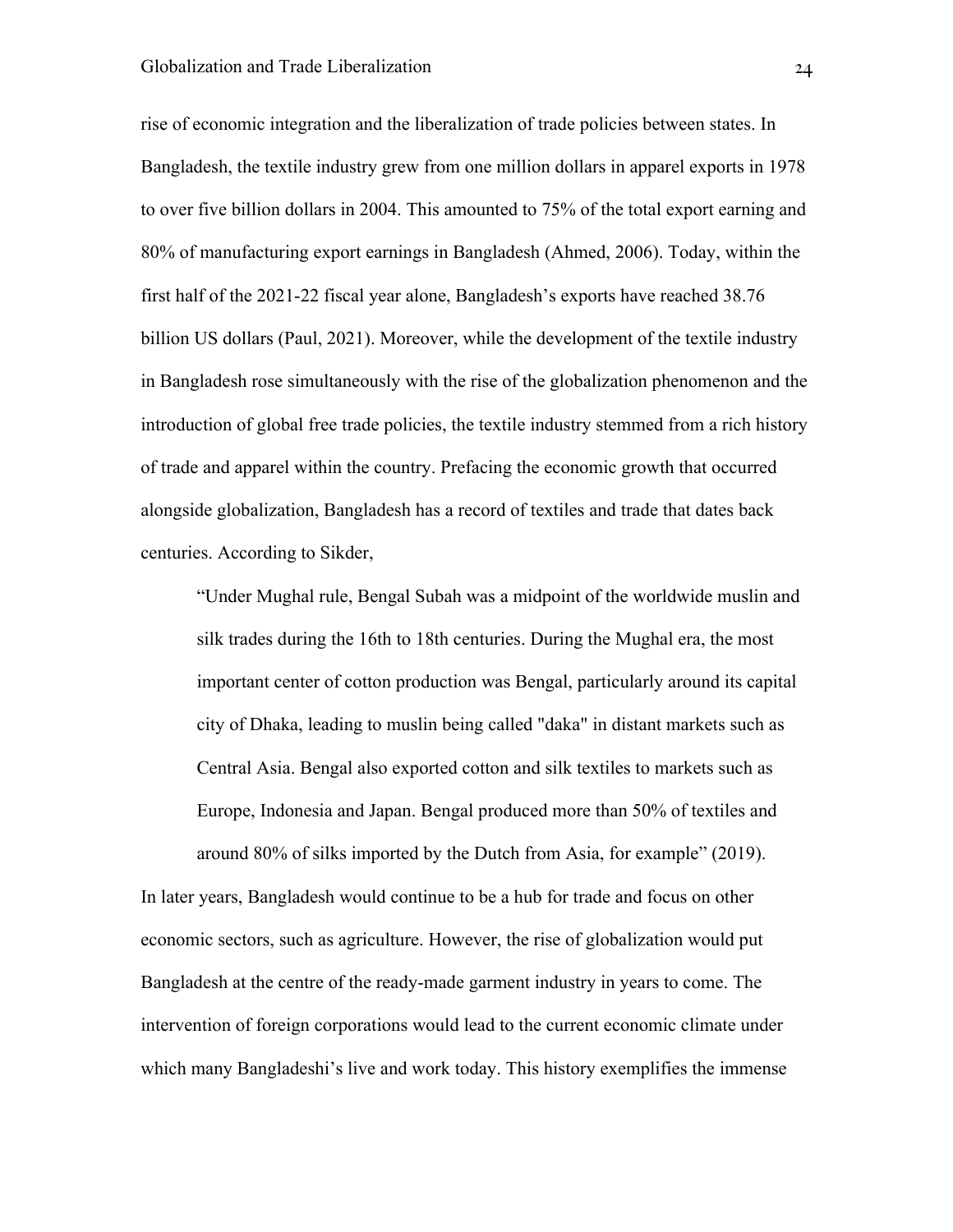impact Bangladesh has had regarding the challenges it has faced due to globalization. The trend of globalization and outsourcing from developed states to underdeveloped states for cheap labour depicts a moral dilemma for those who contribute to this supply chain. Today, Bangladesh's textile and apparel industry has grown to be one of the most prominent in the world, with several trade policies focused on Bangladesh's exports to countries in the Global North. The World Bank approximated the gross domestic product of Bangladesh grew to \$173.82 billion dollars by 2014, with \$31.2 billion of that generated by exports of ready-made garments (Rahman, 2014). Considering its undeniable impact over time, the apparel industry in Bangladesh remains a prominent example of the downside of globalization.

Methodologically speaking, the relationship between globalization and the textile industry in Bangladesh has a negative correlation. This is due to Bangladesh being dependent on the trends of globalization, as well as the policies and mobility of independent states. While there is counteracting research in the field of globalization, this research heavily relies on numerical data while disregarding several political and socioeconomic truths that have been a result of globalization. As the global economy grows, new economies must continue to be able to emerge and develop (Dobson and Jacquet, 1998). The World Trade Organization and the Global Trade Alert Initiative have gathered data in statistical reports and other literary discourse. The data shows Bangladesh is the second largest exporter of garments in 2016, only second to China (WTO, 2016). Considering China's current economic position and fast economic development, this demonstrates the high output of goods compared and their respective economic position which is concurrent with the trends of globalization. This data can be seen in Figure 1.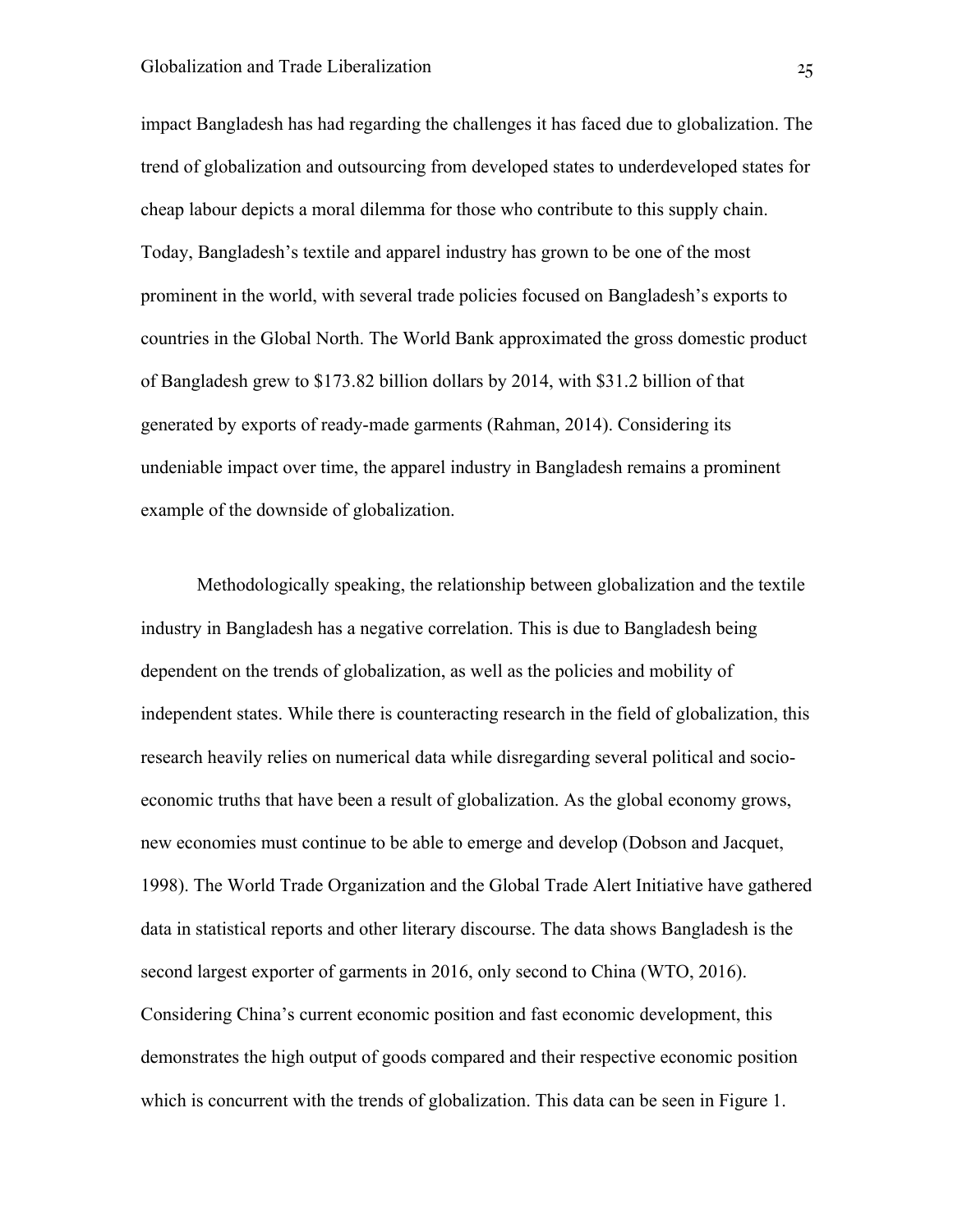This data further supports the disparity between Bangladesh's contribution to the global market and the lack of development within the state. Although Bangladesh has a very significant impact on the global textile industry, Bangladesh is still deemed as a developing state. According to the World Bank, Bangladesh was one of the poorest countries at its birth in 1971 (World Bank, 2021). Since then, Bangladesh continues to sit on the United Nations list of Least Developed Countries. By gathering relevant numeric data, one will be able to substantially prove the significance and consequences of the problems that Bangladesh is facing regarding its position in the globalized marketplace. This methodology will allow for a greater understanding of the complexities that come with globalization while still considering the economic growth potential that the state of Bangladesh has undergone. To solely rely on quantitative or qualitative data would exclude either the important numeric, statistical data or the cultural and societal implications of globalization in Bangladesh.

Figure 1:



<sup>\*</sup>Pictograph taken from the Global Trade Alert Initiative via the World Trade Organization (2016)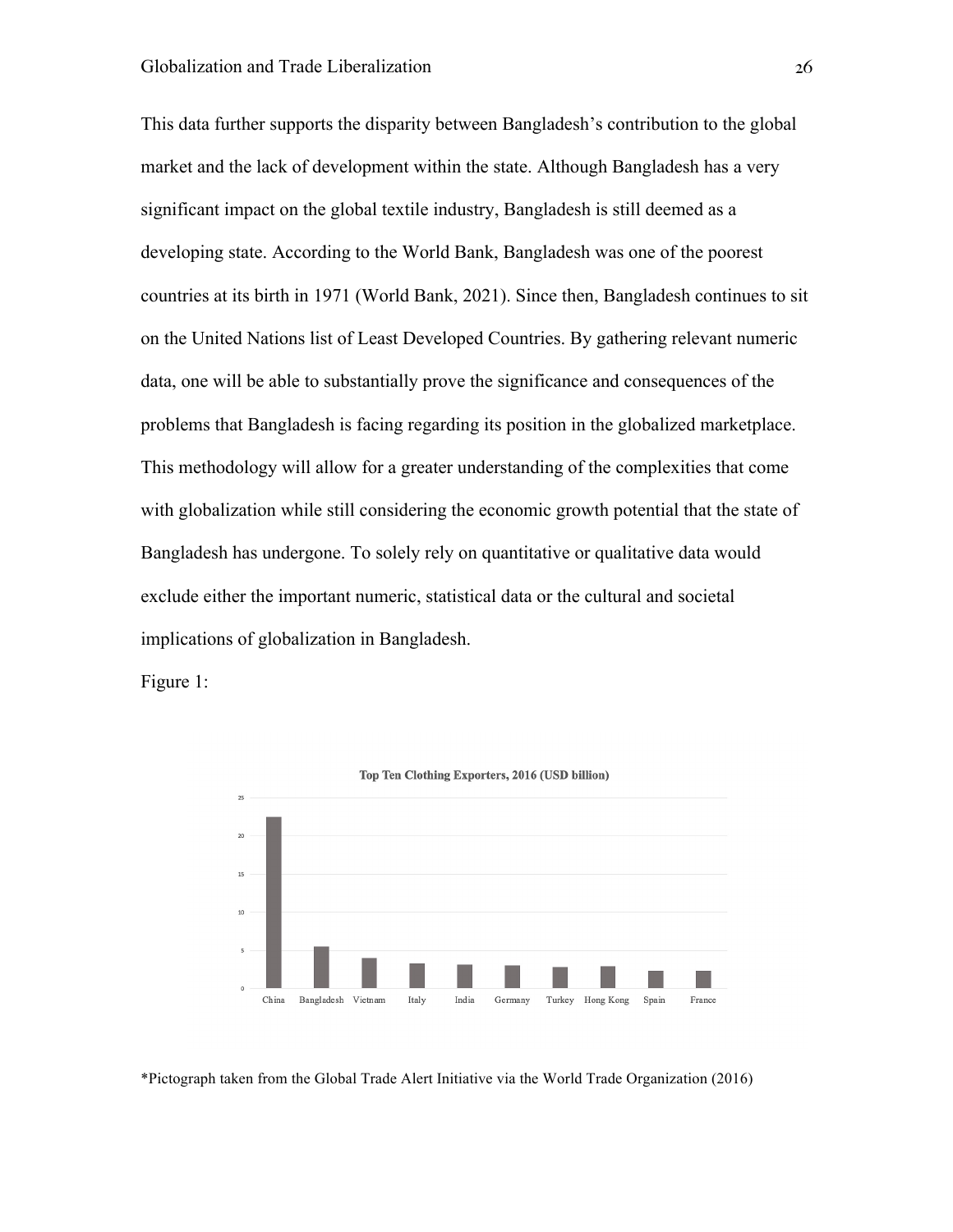While there is a consensus in research that suggests there are several downsides to globalization for developing states, there are potential limitations to this research that can be acknowledged. Firstly, primary data gathering will be difficult to achieve on a qualitative and quantitative level. Therefore, data will be extracted from previous studies to not exhaust the limitations of the study. Quantitatively, data will be collected from existing, reliable sources such as global governance institutions and official government websites. This includes data gathered and presented in reports from institutions such as the United Nations, World Trade Organization and World Bank. Considering the scope of this research is vast and encompasses several aspects of economic and state development, acquiring original research regarding exports and figures would be an arduous task. Qualitatively, original research in the form of surveying, interviewing, or first-hand observation could not be easily accomplished. In order to fully realize the concepts and socio-economic status of developing states, the human connection is important to signify. Through qualitative research, the contextual elements of globalization can be explored and considered within this argument. Thus, reasoning will be adopted from literature that is relevant to the current state of Bangladesh and the intricacies of the global textile industry. The research will be descriptive in nature, and rely on secondary data from peer-reviewed journal articles, international and national government-collected data and other written works. These methodologies will allow for a reasonable and detailed analysis in order to come to a distinct conclusion on the effects of globalization on developing states. Using these methods, the thesis and research question regarding the significance of globalization and the textile industry in Bangladesh can be reasonably and empirically answered.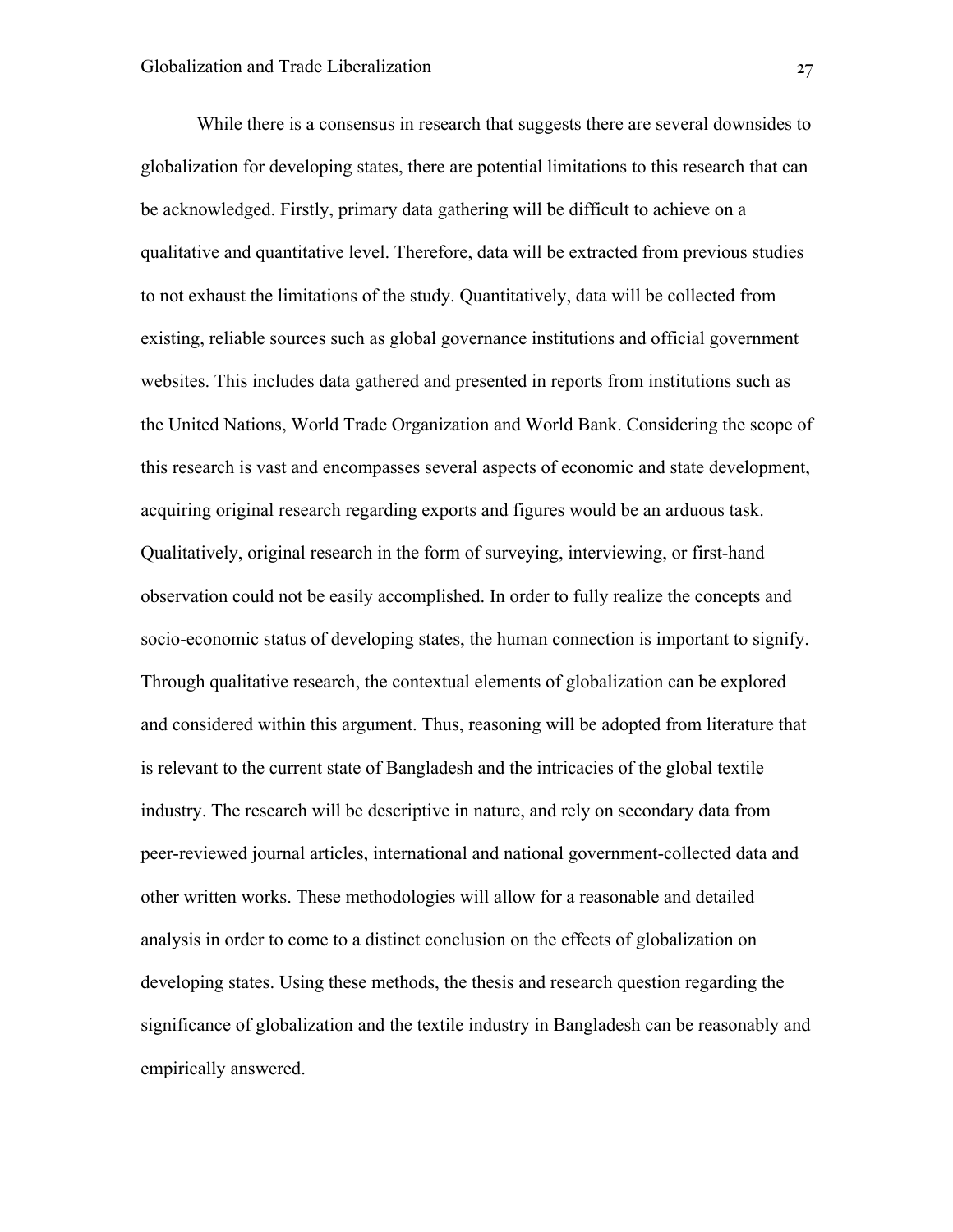#### **CHAPTER FOUR: GLOBALIZATION AND THE TEXTILE INDUSTRY**

Trends related to globalization have directly affected the evolution of the textile industry. Interconnected globalized capitalism, the challenge of sustainable development and the blurring of boundaries between the Global North and Global South have characterized globalization's relationship with the international development of ready-towear garments and textiles (Horner, 2019). Similar to other globalized industries, the textile industry is part of a capitalist global paradigm that relies on outsourced labour, multi-national partnerships and low-skilled labour. However, the textile industry carries a unique weight due to its economic impact on countries around the world. This global shift surrounding garments and textiles can be depicted as the "democratization of fashion," a term used to describe the decrease in barriers surrounding the globalization of buying and selling garments (Walsh, 1979). During the rise of industrialization and globalization, fashion went beyond utility and the latest trends. Garments depicted status, wealth, and culture, as they were dependent on geographical location and socio-cultural understanding. The technological and industrial revolution led to mechanical inventions such as the sewing machine, furthering the democratization of fashion through accessibility and efficiency. Through this process of innovation, multi-national corporations have been able to create policies of "little advertising, holding minimal inventory, and seeking to 'democratize fashion' by making innovative designs accessible to most incomes" (Linden, 2016). Due to the democratization of fashion, the ready-made garment and textile industry has seen a massive transformation in a short period of time. Although scalable and accessible, the transformative relationship between globalization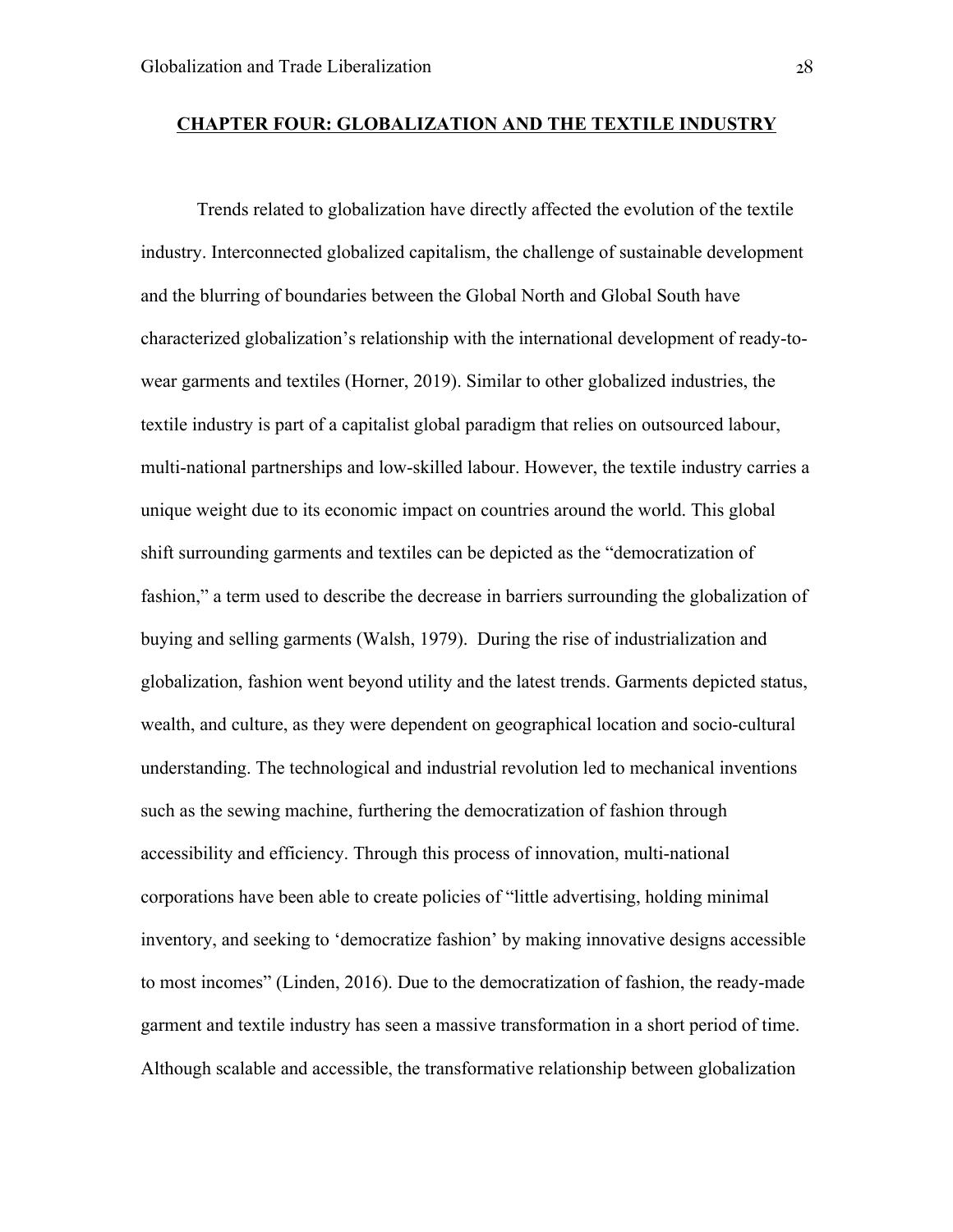and the textile industry has come at a cost. High demand for accessible and affordable clothing has shifted the way in which garments are crafted and the impact they have on a global scale.

Globalization and the rise of multinational corporations have significantly transformed the world's labour and production markets. To retain a competitive advantage, many multinational corporations have outsourced to manufacturing facilities in developing nations. Most notable in the apparel space is Nike, which is well known for outsourcing the production of footwear to manufacturing plants in various countries (Strange and Magnani, 2017). This is done to utilize the availability of cheap and abundant labour, which remains relatively unprotected by government regulation or nongovernmental organizations. Developing nations have become reliant on multi-national corporations in order to fuel their socio-economic system. Meanwhile, developed nations have become reliant on the unskilled labour that supports a plethora of products and services in the Global North (Smith, 2012). This interdependence has created a negative trajectory due to globalization, where countries in the Global North benefit at the expense of countries in the Global South. Companies may outsource their manufacturing to countries with the infrastructure to support their demand, such as large technology firms. Or, corporations may outsource their labour to states that provide a financial incentive due to a lack of fair wage legislation. This trend has been particularly apparent in the textile industry, considering rapidly changing fashion trends and the mechanizationresistant nature of fabric render apparel manufacturers are exceptionally reliant on human labour (Piore, 1997). As a result, multinational corporations, and the industrialized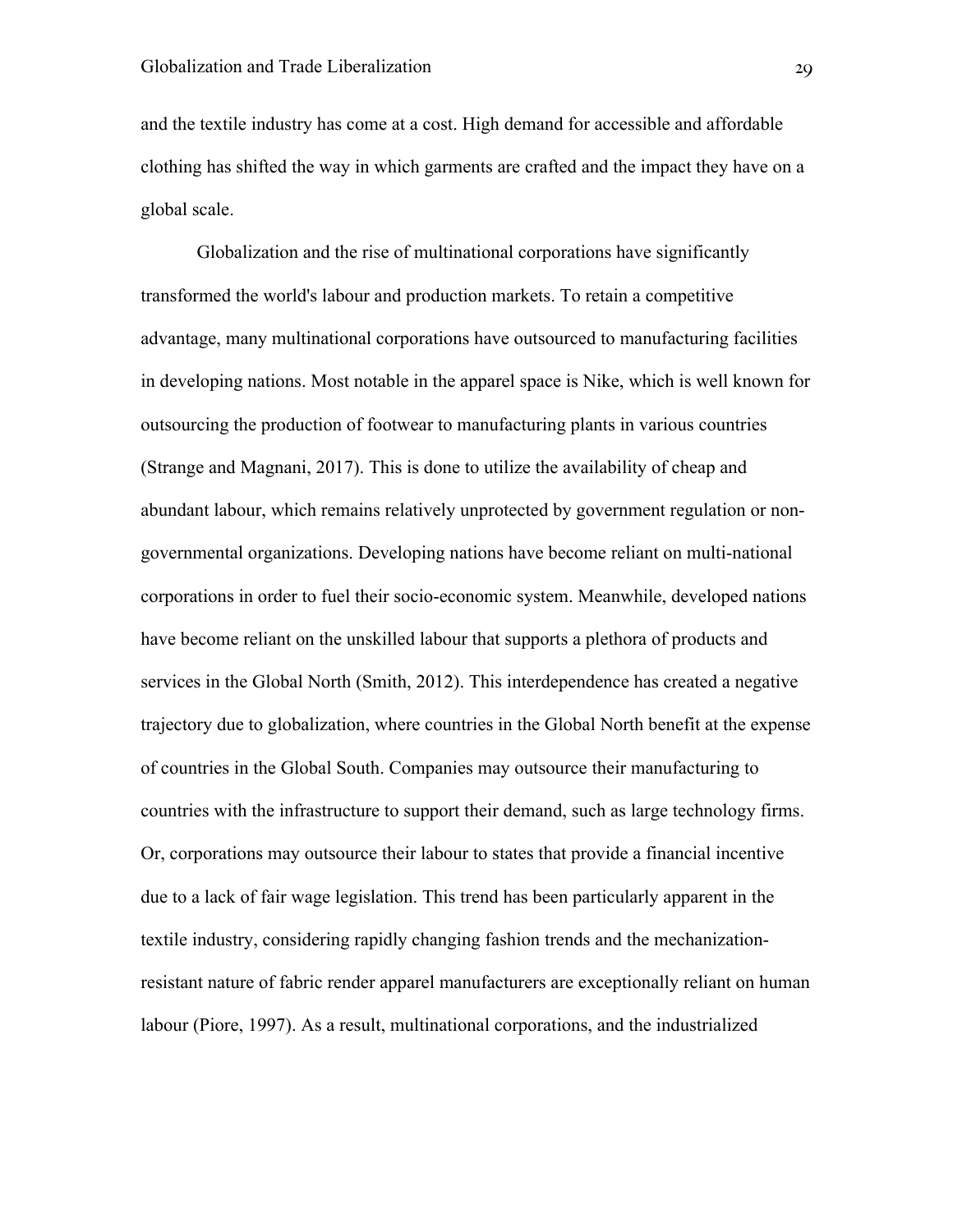nations in which they are based, have actively participated in the uneven globalization of the textile industry.

Since the birth of colonialism, the Global North and the Global South's relationship has evolved to the latter being compromised for the benefit of the former. This trend of economic exploitation has continued into the twenty-first century, with the introduction of new technologies and processes for the distribution of goods and services. One industry that is reflective of the relationship between globalization and global development is the ready-made garment and textile industry. A crucial component of the textile industry is the ready-made garment industry: an industry that has undergone transformation due to supply chains and consumer demand for "frequent assortment changes" and affordable prices (Li, Zhao, Shi & Price, 2014). While garments are created cheaply and worker's wages are low, multi-national corporations can get away with inflating the price of clothing, so long as it remains cheap in comparison to other high fashion brands. This movement toward democratized fashion transformed the landscape of where garments are sourced and how consumers purchase them across the globe. According to Paulicelli and Clark,

"Fashion as a manufacturing industry would not exist without the textile industry that in turn was at the core of social, political and economic transformations that marked the early modernization of Europe in the eighteenth-century industrial revolution at the heart of colonialism and central to the consequent struggle for independence from colonial empires..." (2009).

With the textile industry's roots in colonialism and globalization, many states were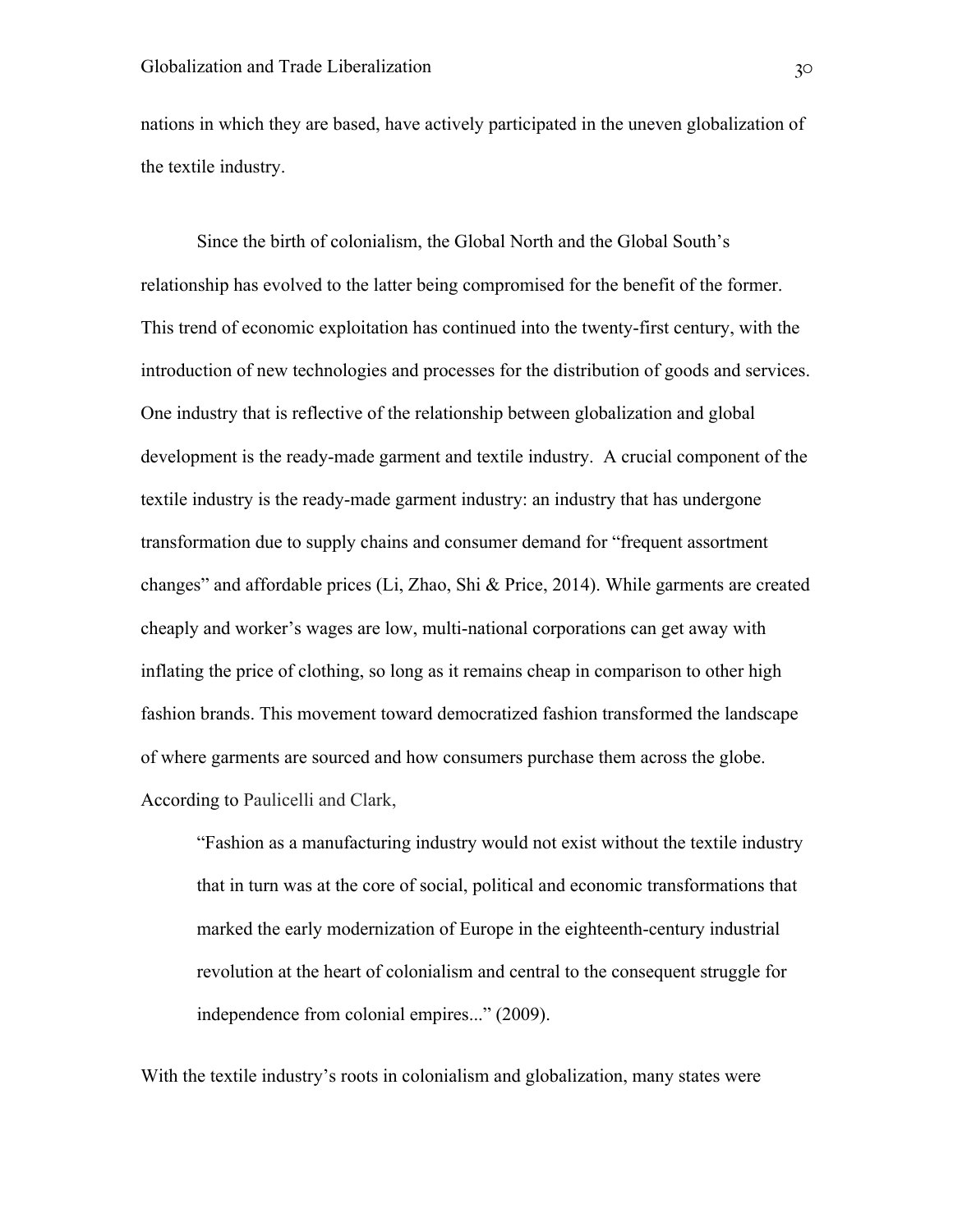dependent on manufacturing goods for multi-national corporations. However, there are several states whose economies are still reliant on the garment industry. One of the most prominent states whose economic roots lie in the textile industry is Bangladesh. The prominence of the textile industry in Bangladesh is apparent through the workforce, infrastructure and the number of garments that are exported to well-known retailers all over the world. Although Bangladesh's economy is highly contingent on the textile industry, several other states take part in the industry as a whole. Countries such as China, India, Nigeria, Mexico and Japan are only a few countries that retain a similar model of textile production and exportation (Akinrinade and Ogen, 2008). Many of these countries have a similar pattern of growth when it comes to textiles, yet countries such as China have erupted into manufacturing powerhouses due to political and economic change. This growth has led to a new economic trajectory and diversification, while countries such as Bangladesh are still heavily reliant on foreign actors to keep their economies stable. These developments highlight the necessity for sustainable change in countries that are heavily contingent on textile exports.

The ready-made-garment industry has evolved and grown within the last few decades to value consumption over quality through the process of liberalization. Globalization has created a platform for capitalist consumption from countries all over the world. Through liberalized trade policies and greater interconnectedness between states, the flow of information, goods and services has become easier than ever before. This liberalized consumption has had a negative effect on the fashion industry and has led to the emergence of "fast fashion." The concept of fast fashion refers to a lack of diversity and individuality through the,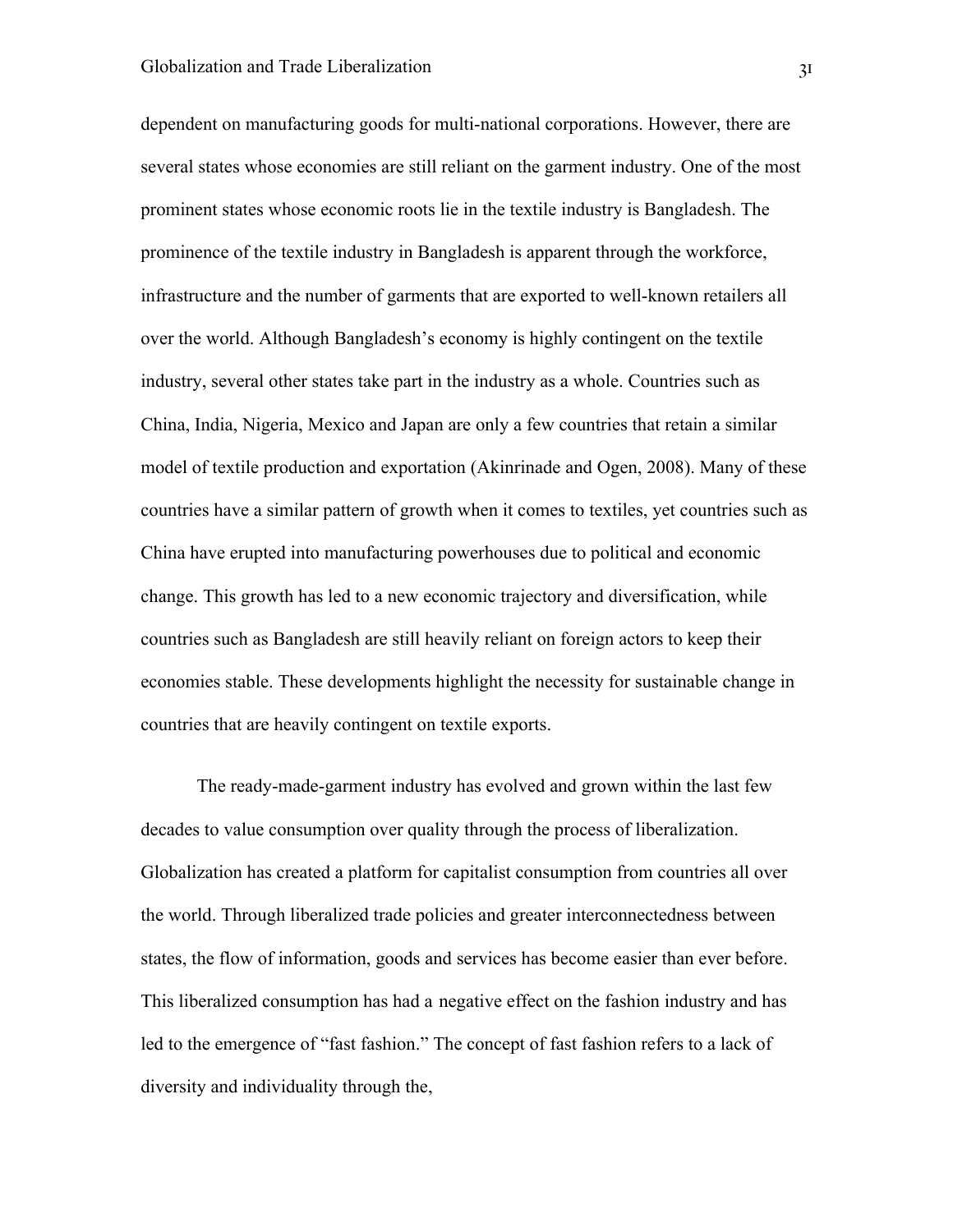"...Manufacturing industry and a culture industry, in league with the power of the popular press, fashion magazines and images, photography and film, constructs and invents a "new" national narrative that inevitably and constantly relates to global issues of identity, production and consumption" (Paulicelli and Clark, 2009).

Throughout history, garments have superseded the means of utility but allowed for the expression of culture, diversity and individuality. Before the emergence of globalization and "fast fashion," clothing was seen as an expression of craftsmanship, culture and class structures: from Victorian gowns to culturally rooted fabrics and patterns. With the onset of a global marketplace and global trends, the distinctiveness of cultural dress, tradition and ethnicity disappeared from the societal landscape in the industrialized world (Benetti, 2016). Traditionally, high fashion pieces have been curated by designers and sold at high prices to "elite" buyers. To make certain trends more available and affordable, brands began to replicate designs and utilize textiles that were easily accessible. Thus, designs lost their individuality and fashion began to lose its cultural diversity and originality. In other words, independent of the economic and political transformations in the fashion industry, the culture of fashion itself has become increasingly globalized.

Today, the textile industry reaches consumers on a massive scale due to globalization. Since the emergence of globalization in the 1980s and the support of the World Trade Organization in the 1990s, consumerism reached a new level when markets were created for global manufacturers (Antoshak, 2016). The creation of global value chains (GVC's) in the textile sector and their actors (i.e. institutions and firms) emerged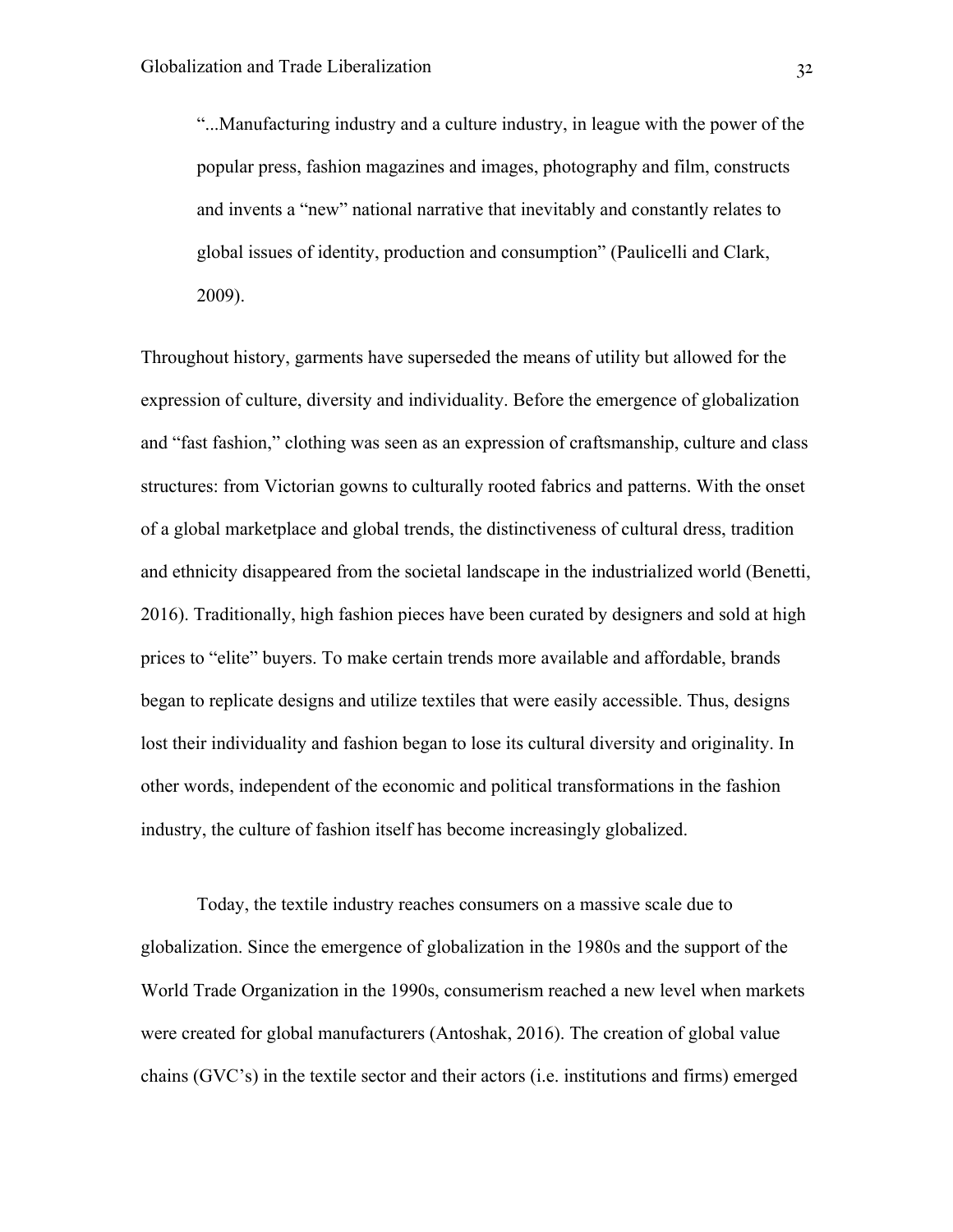during this period as well, coming to fruition in the late 1970s to early 1980s (Mostafiz et al., 2021). As global value chains have been linked to the growth of the global economy and outsourcing production, their importance to the global textile industry is distinct. Although locally owned supply chains with high production values still exist and are popular with alternative consumers, a higher production value results in higher prices. A localized operation results in the product being confined to the region in which the textiles are produced and sold. Many textile operations, whether local or multi-national, opt for materials at a lower cost to reap the highest profit. This allows the consumer to buy more for less, keeping them up to date with the latest trends regardless of the quality and longevity of the garment (Bick Halsey and Ekenga, 2018). These trends are prevalent in states such as the US and the EU, while consumerism in developing states tends to value localized production of garments in their region. This trend follows the trend of disparity between the Global North and Global South, as buyers in developed countries reap the benefits of a globalized economy that favours them. Therefore, since the industrial revolution and the emergence of technological advancements, the marketplace has transformed into a platform for the overconsumption of goods and services.

The marketing of goods to consumers has created a network of individuals with immense buying power looking for desirable goods for the best price. Transnational apparel corporations such as Zara, H&M and several others have taken advantage of the globalized market in order to offer desirable garments at affordable prices. These corporations have been deemed as buyer-driven firms and have been deemed as "marketeers" over manufacturers (Linden, 2016). This is to depict their main role in designing and marketing garments rather than manufacturing them Meanwhile, many of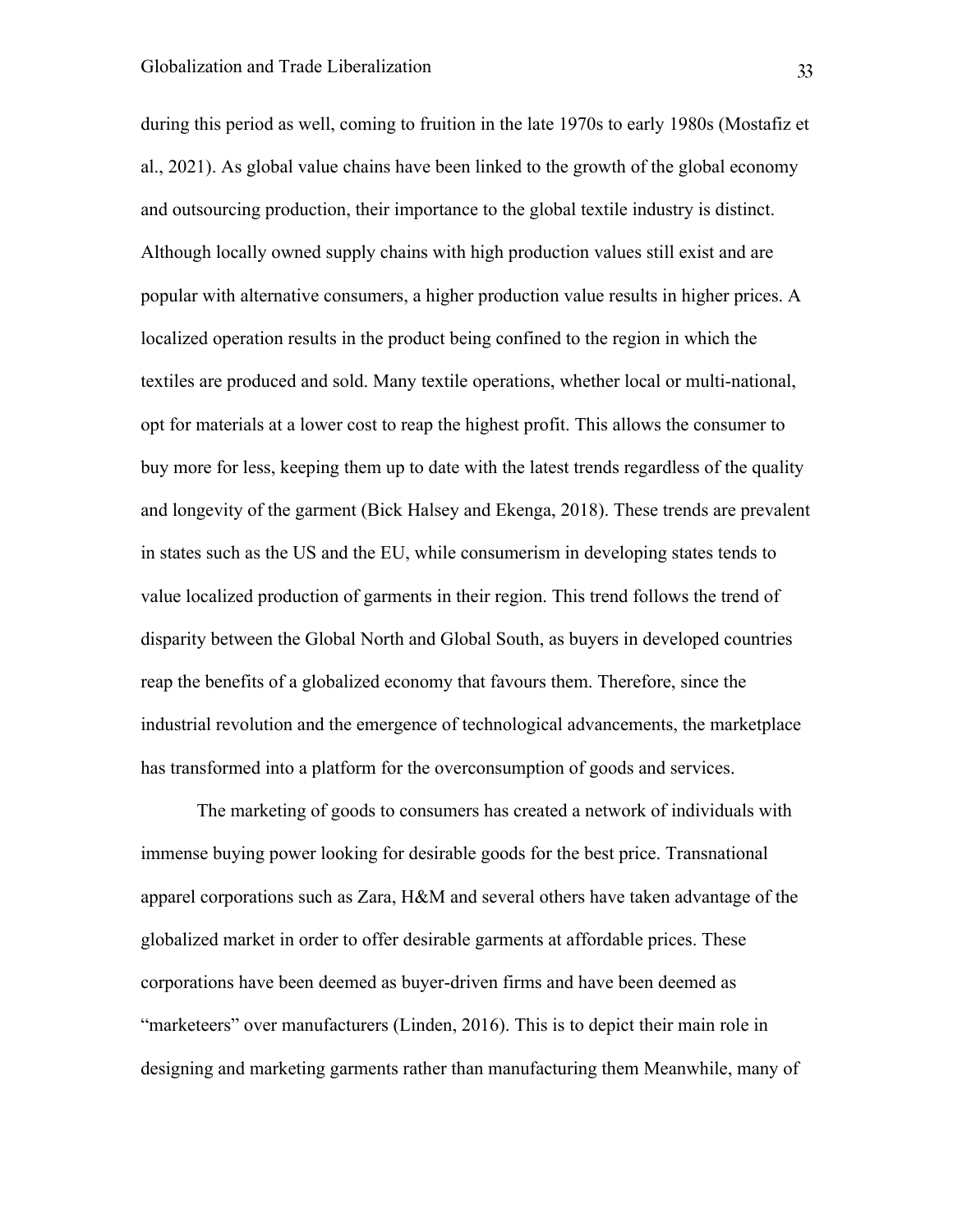these garments replicate intricate and original designs from artists and designers that have historically been available to those of high socio-economic status. Considering the global networks of retail stores positioned all over the world, these corporations have successfully created a demand for easily accessible and affordable fashion. For example, Zara is considered one of the pioneers of the fast fashion phenomenon, with 2259 Zara stores in 96 countries (Forbes, 2020). This has created a network of available styles that one could be wearing anywhere in the world and requires production on a massive scale. Considering the outsourced production of many of the garments sold to Western buyers, this creates a fault in the globalized supply chain.

Economic integration through globalization has had an international influence on governments, the environment, and society. In recent years, the textile industry has faced heightened international scrutiny due to allegations of sweatshop practices, unsafe working conditions, unlivable wages, unreasonable hours, lethal accidents, and both physical and mental abuses by supervisors in developing nations around the world (Caleca, 2014). Concerns for textile workers in Bangladesh are heightened when tragedy arises, such as several garment factory fires that have occurred for years (French, 2013). The Rana Plaza tragedy, which I discuss more fully in the next chapter, was one of the most prominent disasters to Bangladesh's textile industry. This disaster resulted in a light being shed on the many ethical dilemmas that exist within the country pertaining to the textile industry. Labour standards are not ensured by policy within Bangladesh, nor by the numerous partnerships in the Global North. However, the negative impact of the textile industry has gone beyond those directly living and working in precarious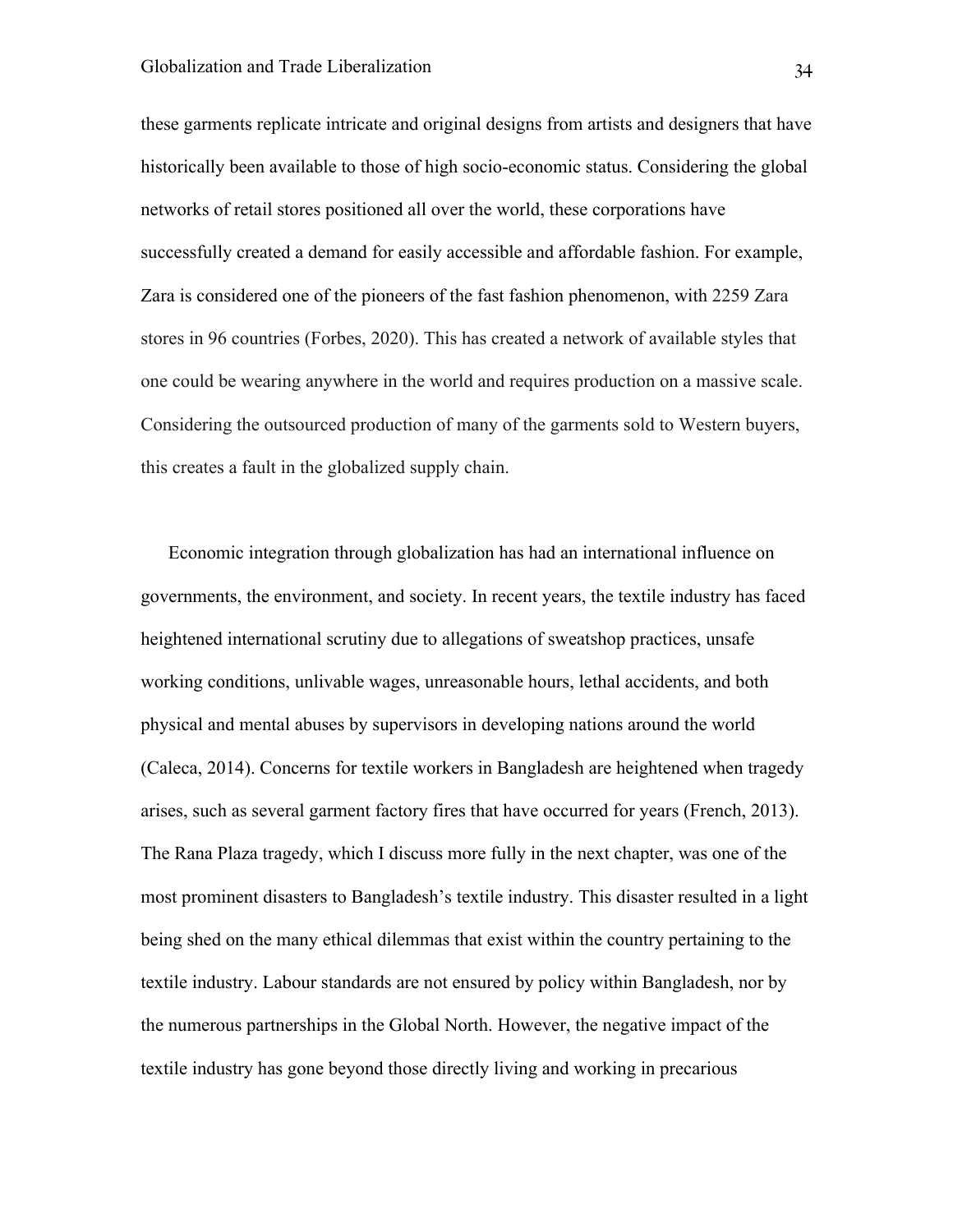conditions. The textile industry has had an indirect environmental and socio-economic effect on individuals' lives in both the Global North and Global South. While the modern concept of "fast fashion" offers consumers an opportunity to buy more clothes for less, those who work in or live near textile manufacturing facilities bear a disproportionate burden of environmental hazards, labour concerns and poverty. Negative aspects of globalization have been present "from the growth of water-intensive cotton to the release of untreated dyes into local water sources, to worker's low wages and poor working conditions; the environmental and social costs involved in textile manufacturing are widespread" (Bick, Halsey and Ekenga, 2018). The globalized textile industry has also created an opportunity for wastefulness. The ability to buy more for less has caused Western buyers to be indulgent in their purchases, alongside technological advancements that make it easier to purchase garments with the click of a button. Many of these garments are created with unsustainable materials, such as polyester. The economic, social and environmental costs of fast fashion are not only prevalent to those who are directly connected to the production and distribution of read-made garments, but also to those who purchase and dispose of them. This cycle has created immense waste and remains impactful when discussing environmental concerns such as climate change. Thus, the rapid expansion fashion and textile industry has multifaceted consequences when it comes to those who partake in fast fashion. While the textile industry has grown exponentially over the last few decades, the benefits of high volume at low prices have a significant cost.

In recent years, there has been pressure on leaders in the textile industry to take ownership of their practices of outsourcing and sustainability. However, some of this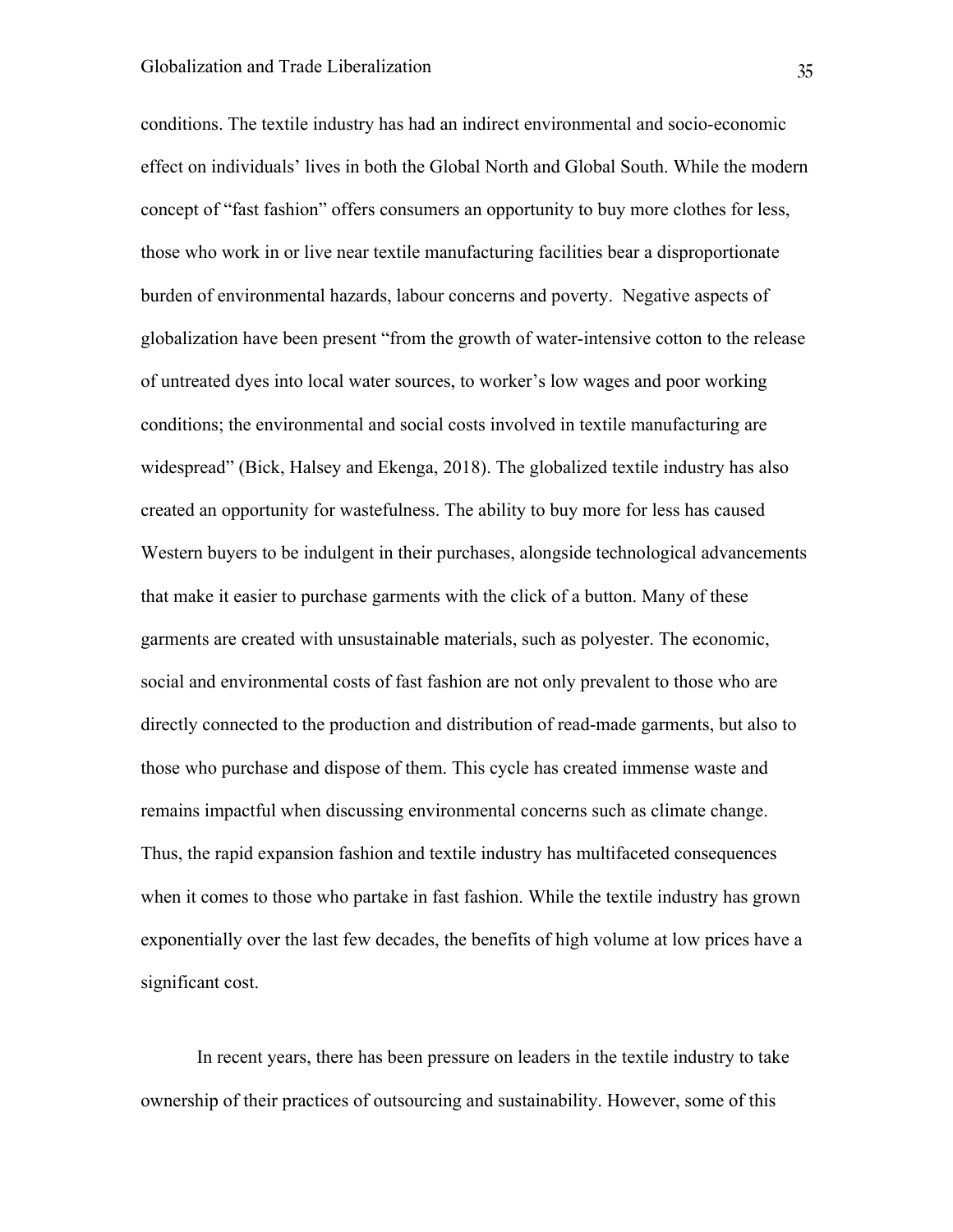#### Globalization and Trade Liberalization 36

pressure has come from Western buyers: the individuals whom these processes were created to benefit and cater to. Industry professionals and activists have suggested that if the buyers paid a higher price for clothing from retail chains then worker's wages could increase as a result (Curran and Nadvi, 2015). However, even though buyers may be able to front an additional cost for clothing and related products, the competitiveness of the current marketplace has made it difficult for companies to raise their prices. Furthermore, competition between global manufacturing superpowers, such as the United States and China, bring forth another competitive dynamic in the marketplace. Although there is pressure from buyers to support locally made goods, as well as domestic designers and businesses, many corporations opt for the most economically viable option.

Through globalization, the fashion and textile industry has grown exponentially since the late twentieth century. Globally, 80 billion pieces of new clothing are purchased each year, translating to \$1.2 trillion annually for the global fashion industry (Bick, Halsey and Ekenga, 2018). This volume trumps the necessity for the use of sustainable materials, ethical sourcing and fair wages. The lack of attention to these injustices results in most of the clothing bought and worn in the Global North being manufactured in the Global South by precarious workers. Many of the garments are shipped to countries in the Global North and purchased by consumers that may not know the dynamics of their purchasing power. Ultimately, multi-national companies have a duty to ensure ethical behaviour in the fashion and textile industry. Large corporations with viable resources provide the orders for the factory owners, which trickle down to the precarious workforce. Global leadership, including global governance institutions like the ILO, has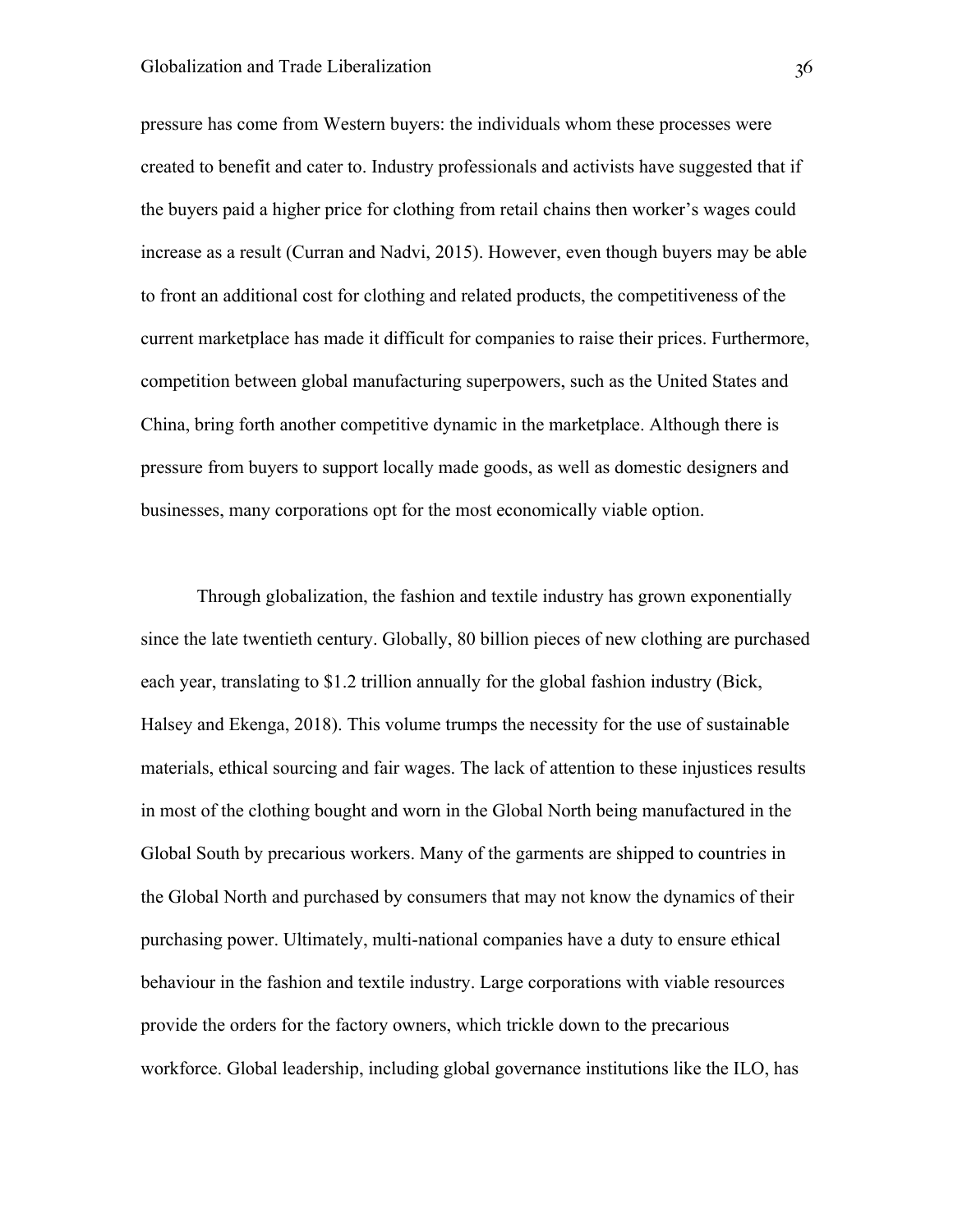# Globalization and Trade Liberalization 37

supported the transition to ensuring ethical sourcing and accountability (2014). Yet, multi-national companies source materials from vulnerable states, are in charge of the shipping and distribution of goods back to warehouses and marketing these products to consumers. Although buyers should be educated on whether products are ethically and fairly produced, the betterment of the workforce rests on reform, both global and local.

While there is nearly a consensus on the detriment that globalization has had on the textile industry in developing countries, it is not unanimous. The argument stating globalization has positively impacted the textile industry on an international and national scale exists within the literature. These include the influx of economic viability through competition, job creation and fundamental policies for the protection of workers. Acknowledging the positive impacts that exist in the globalized textile industry, many of the criticisms raise the question of fairness and sustainability. Furthermore, the unevenness of development is a faction that cannot be overlooked when discussing the impact of globalization on textile production. While some states have protectionist policies for workers and fair minimum wages, other nations, such as Bangladesh, are not as fortunate. The competitive nature of the globalized textile industry has led to the allowance of unlivable incomes and unsanctionable practices. Although it is important to acknowledge the economic growth that has occurred due to globalization, it does not mitigate the costs that come along with it. According to Tandon and Reddy, globalization has had a positive impact on the textile exports of India. Countries producing and exporting textiles have increased foreign direct investment in spinning and weaving equipment (2013). Yet, the comparative cost advantage in domestic and international markets and the need to still implement bringing structural changes to meet the needs of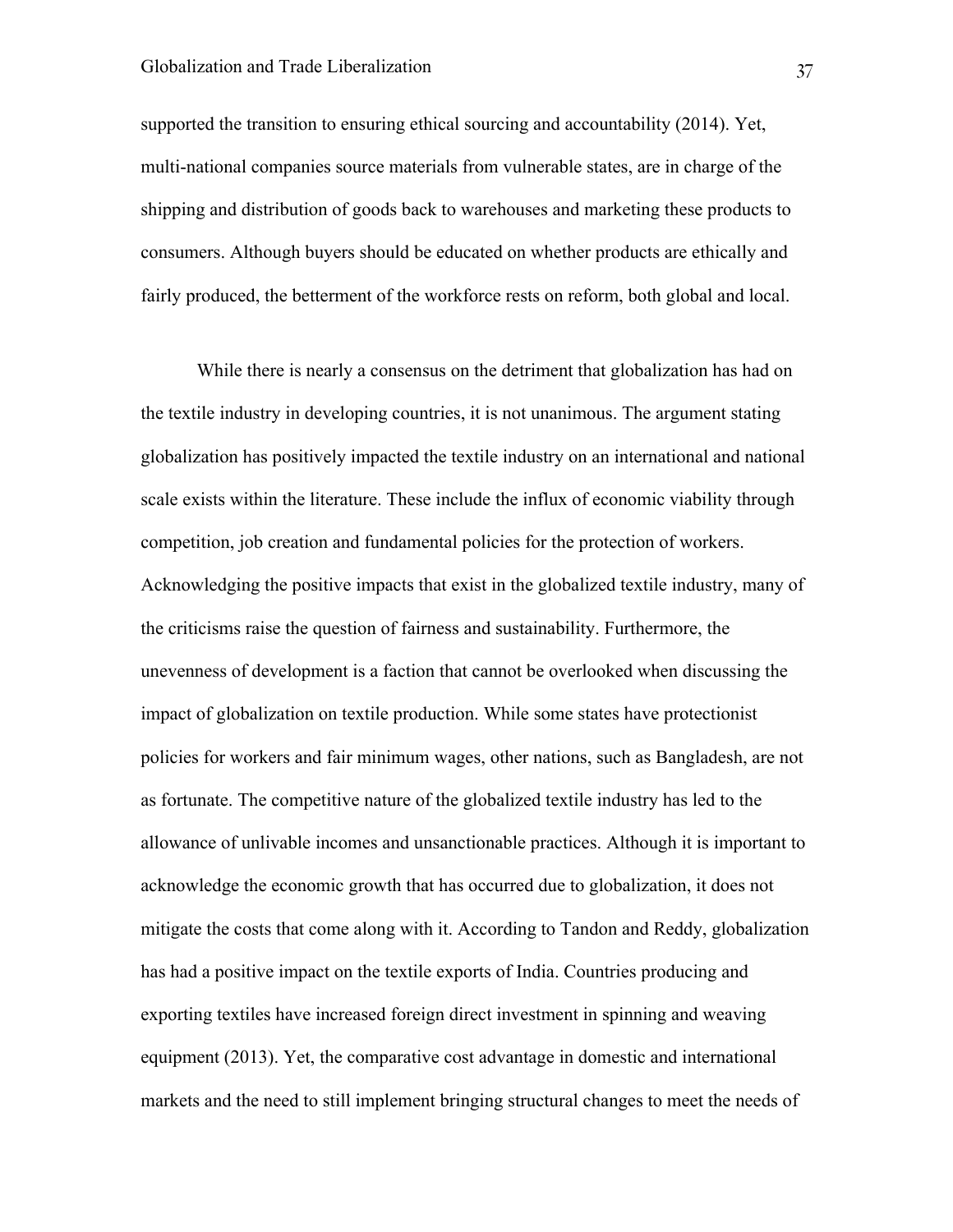the global stringent buyer are acknowledged. While the globalized textile industry brings employment, investment and liberalized trade, it creates a network of unsustainable and exploitative practices in developing nations.

After the rise of globalization and the global market shift, the garment and textile industry has followed and advanced trends of mass exploitation that had been building for decades. The poor treatment of workers was not a new phenomenon that arose during the period of globalization but has been emphasized by the apparel industry. During this period, consumers were introduced to transnational corporations, cyber technology, and electronic mass media, creating new channels for the textile industry to grow. These forces have profoundly changed the way fashion is produced, marketed, sold, bought, worn, and thrown away (Ledezma, 2017). Many of these changes have created a climate for global winners and losers. This state of global inequality describes the disparity between the Global North and the Global South, with the Global South being underdeveloped in the age of globalization. This has been described as a "race to the bottom," when countries lower their labour standards, environmental standards, or tax rates in order to attract foreign capital (Rahma and Rakhmawati, 2019). Yet, there are changes that international and domestic actors have attempted to implement to eradicate poverty caused by the textile industry through programmes, recommendations and affirmative action. As previously stated, governments in the Global North and subsequent Western multi-national corporations have a duty to ensure that labour, materials and commodities are ethically sourced and conditions are met. With these challenges in mind, some leading actors in the fashion and apparel industry are not only changing how clothing is produced, but also how it is marketed and sold to the modern consumer.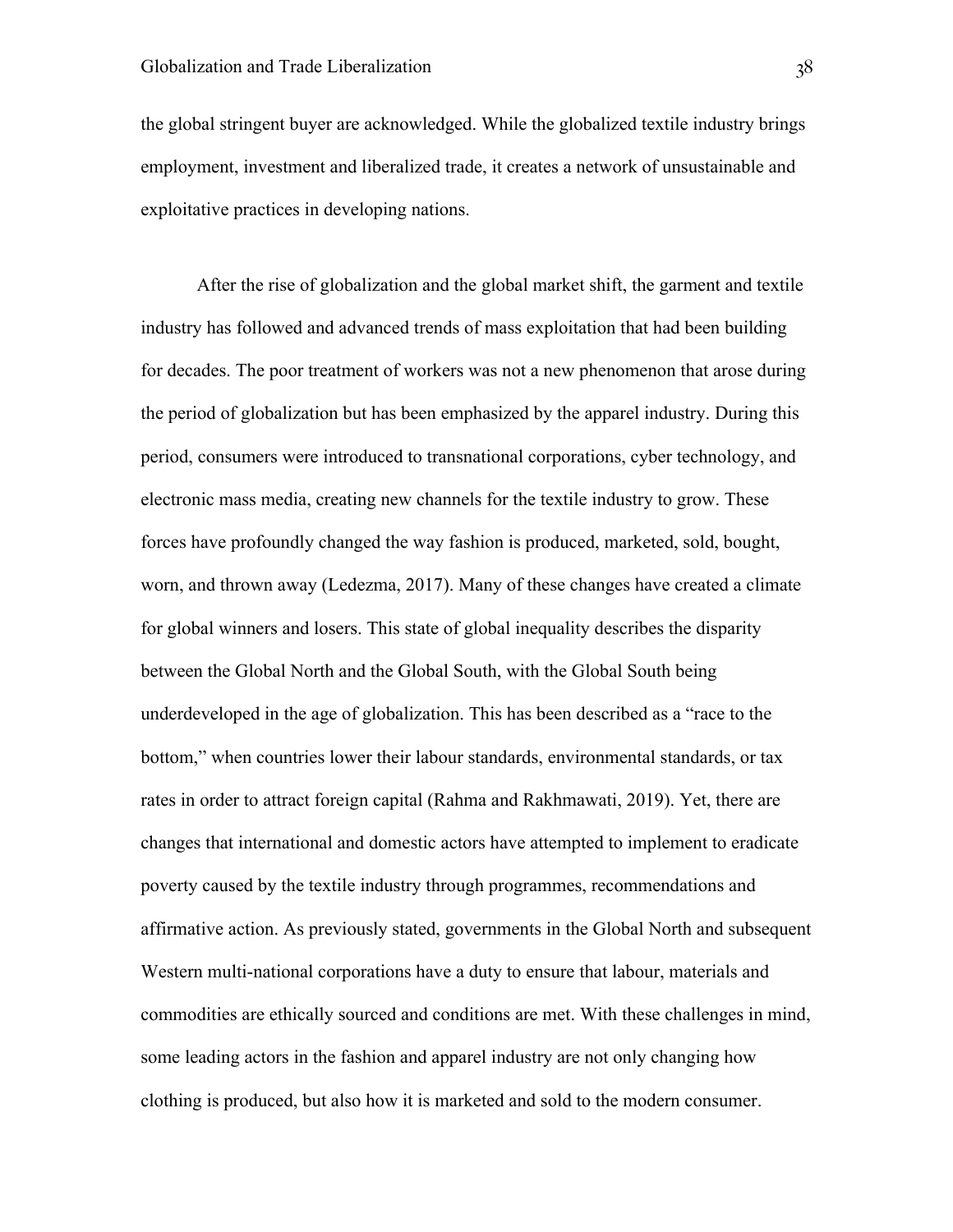However, to yield the highest profit, this has traditionally not been the case. Many of the structural components of the textile industry have yet to be challenged by corporate leaders. With these ethical issues coming to light, there has been pressure from external sources to ensure that outsourcing labour and manufacturing processes are fair and sustainable. This includes public opinion, global governance institutions and an emphasis by some big businesses on corporate social responsibility practices. Only when these challenges are met will there be movement toward an ethical execution of globalized fashion.

### **CHAPTER FIVE: THE CASE OF BANGLADESH**

On April 24<sup>th,</sup> 2013, the Rana Plaza factory complex near Dhaka, Bangladesh caught fire and collapsed killing more than one thousand people and injuring over two thousand. Nine textile factories, as well as several surrounding businesses, were destroyed. The Rana Plaza disaster was not only devastating to Bangladesh, but it was also statistically the deadliest disaster ever recorded in the garment industry's history (Smith, 2015). After the disaster made headlines internationally, workers from around the world would speak out in solidarity with the disparate workers and their families that were injured in the disaster. Coupled with their grief was the knowledge that cracks had been discovered in the building's foundation and the recommendation for the evacuation and closure of the structure (Rahman, 2014). Furthermore, when presented with the choice between dangerous conditions and losing their job, almost all Bangladeshi textile workers chose the former. The demanding nature of the textile industry took precedent over the safety of the workers, and operations continued as usual for the day. This called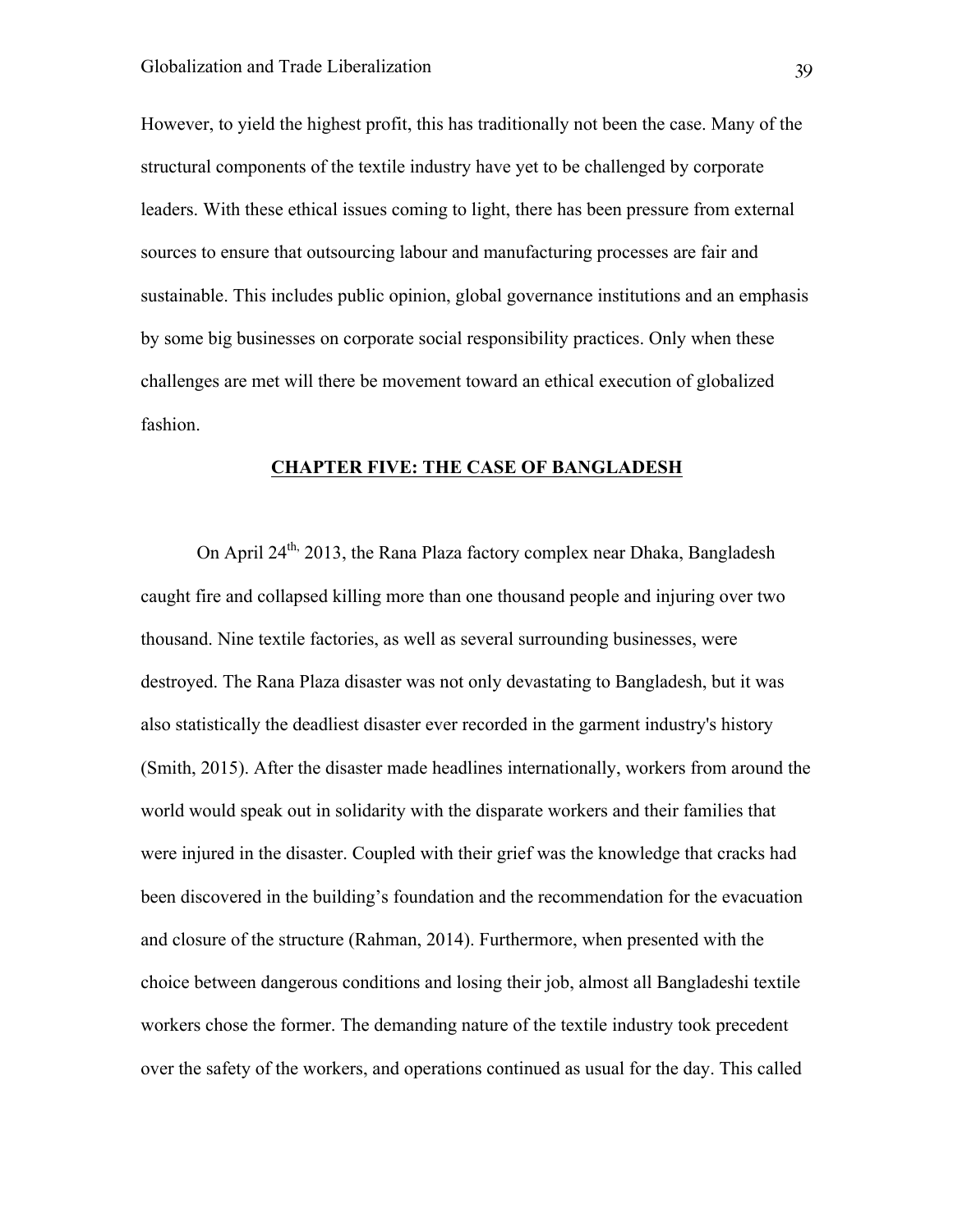into question the demanding nature of the global economy and how its health relies on the exploitation of workers for low wages. When the value of production overtook the value of human life, the necessity for reform became shockingly apparent. However, even considering the outpouring of disdain for the dangerous and unfair conditions that factory workers are made to endure, no effort was made to mitigate the injustices that were faced by textile workers in underdeveloped countries. This tragedy speaks volumes about the precarious nature of the textile industry in Bangladesh.

The state of Bangladesh contributes to a climate that values profiteering over the textile workforce. As the textile industry is the main driver of exports and results in the majority of the country's GDP, the elite prioritizes profits over the chain of production. During the early years of globalization, the textile industry began to flourish within the country of Bangladesh. In response, the Bangladeshi government refocused their economic strategy from socialist to capitalist policies. This was achieved through valuing participation from the private sector and foreign investment in the growing textile industry. The growth of global interconnectedness provided a framework for the textile industry to grow as well, leading the government to offer duty-free imports of textile machinery and materials and other financial incentives (Nazim, 2014). Political and economic leaders in Bangladesh began to benefit from the globalization of class relations by employing textile workers for low wages and precarious conditions. Due to these disparities, the International Labour Organization (ILO) "Improving Working Conditions in the Ready-Made Garment Sector" to improve the circumstances under which textile workers were forced to live and work (ILO, 2013). Alongside an investment into the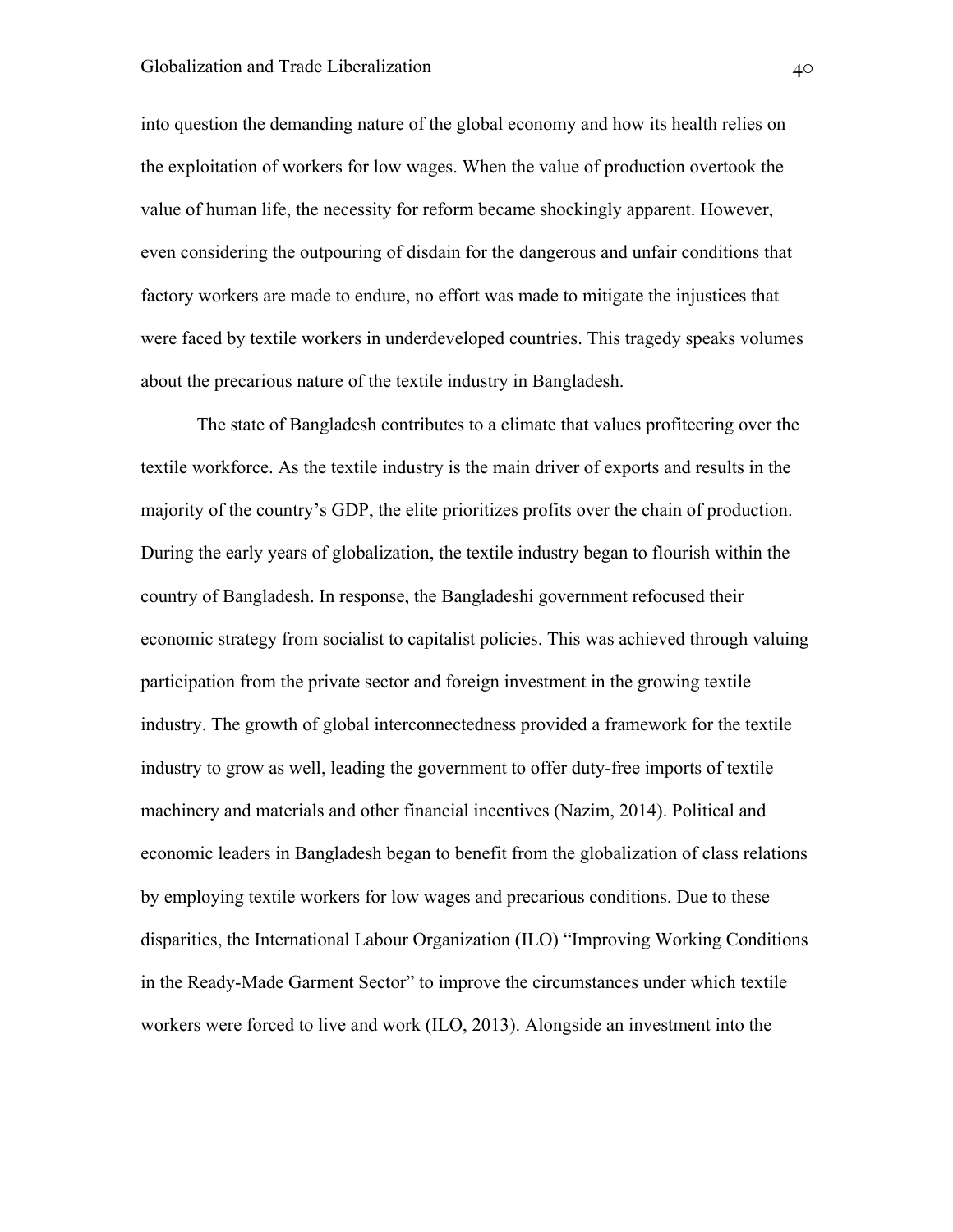textile and ready-made garment industry, the initiative was meant to improve the safety of everyday operations.

Since the rise of globalization in the late 1970s to early 1980s, trade unions have ignored their responsibility to textile workers in Bangladesh. The textile workforce grew at a quick pace, causing many economic, political and societal changes for labourers as a result. Amongst these changes was the opportunity for textile workers to organize to protect themselves from these shifts. One approach workers have attempted, to improve the standards of health and safety regulations, wages and relative working hazards is unionization. However, major labour unions chose to represent government interests in Bangladesh rather than those of workers (Rahman and Langford, 2012). Textile workers have come together with shared grievances over the conditions they are met with while working in the industry, yet have found no success in creating a safer workplace. Upon attempting to unionize, workers continue to be met with anti-worker sentiments and their requests are not taken seriously. Furthermore, when the formation of unions is successful, registering them with the government is often denied (Connell, 2020). However, this does not mean that workers in the textile industry are satisfied with this outcome. There have been significant displays of unrest surrounding the textile industry, including the

"labour unrest in the industrial district of Ashulia [which] led to the temporary closure of 60 factories, firing of 1600 garment workers, and the arrest and detention of at least 35 workers and labour organizers. Negotiations for a new minimum wage agreement for the sector were overdue, and factory-based grievances over working conditions and late payments coalesced in October 2016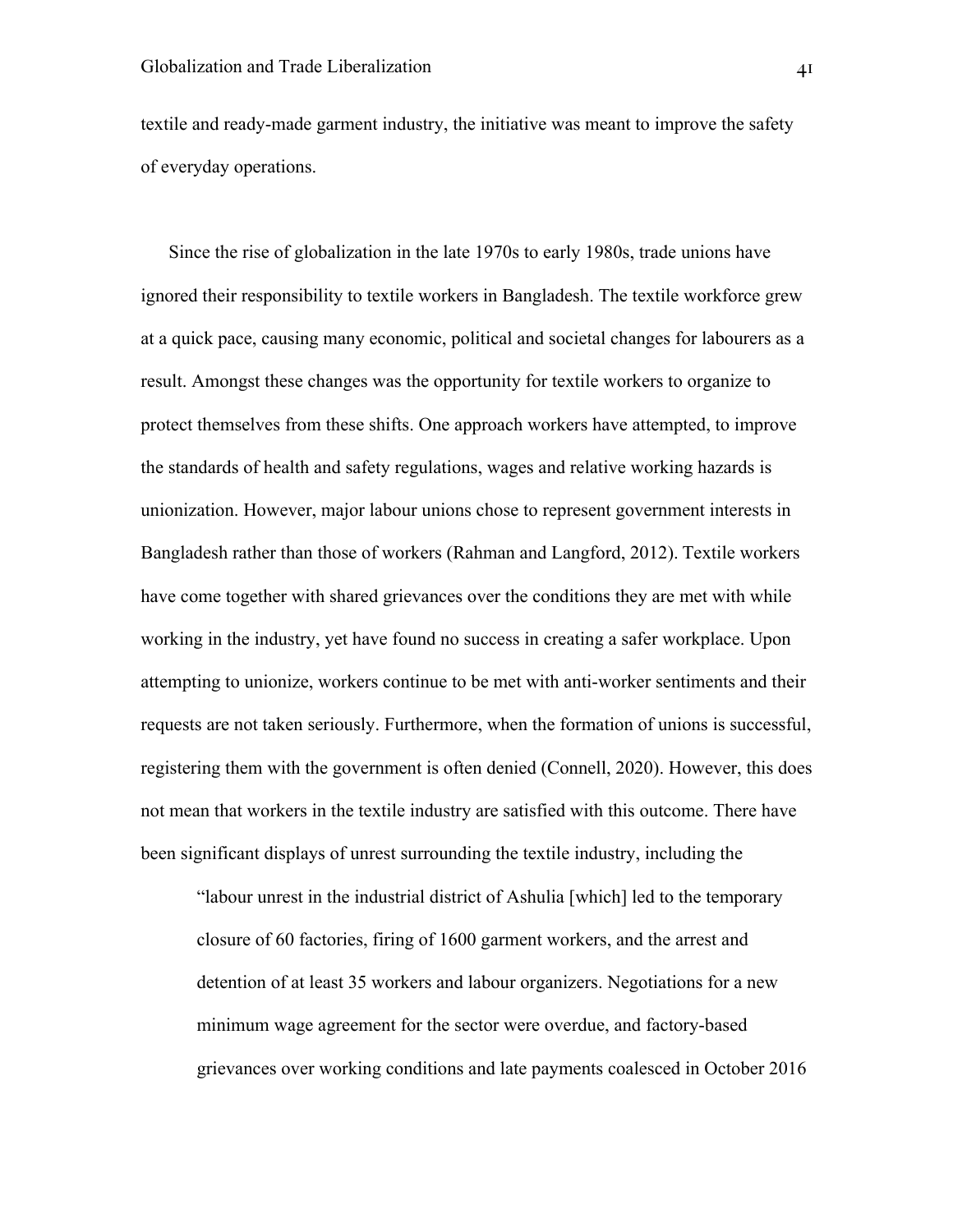over the death of a garment worker in Ashulia, seemingly from overwork" (Ashraf and Prentice, 2019).

Very little change has resulted from these acts of contention by textile workers. Elites chose to disengage from responsibility by reacting with disciplinary measures including firings. Meanwhile, the government took the side of the textile elites, allowing for the arrest of insubordinate workers. As many textile workers are not in the place to risk their livelihood, many do not participate in these displays. Challenges and alternatives for workers in the global South are still mediated through local and national processes, offering labour important avenues for organizing resistance (Mosoetsa and Williams, 2012). However, global economic forces are crucial in determining the conditions for labour, as these forces have a considerable amount of control over global labour standards and policy. In order for the conditions under which textile workers live and work to improve, an intervention must be made into the local and global political climate that surrounds the global textile industry.

The fashion and textile industry has had a profound effect on the country of Bangladesh's exports and its position in the global economy. Yet, this position has resulted in the nation remaining underdeveloped and challenged by globalization. Not unlike other states in the Global South, Bangladesh has shouldered the burden of globalization and dependency on multi-national corporations to fuel their economic growth through textile exports. In Bangladesh, apparel is a huge commodity and the countries greatest export. Many monopolized, multi-national companies have employed Bangladeshi factories to manufacture textiles and garments, making up a large percentage of their gross domestic product. Conversely, one in four Bangladeshi's makes their living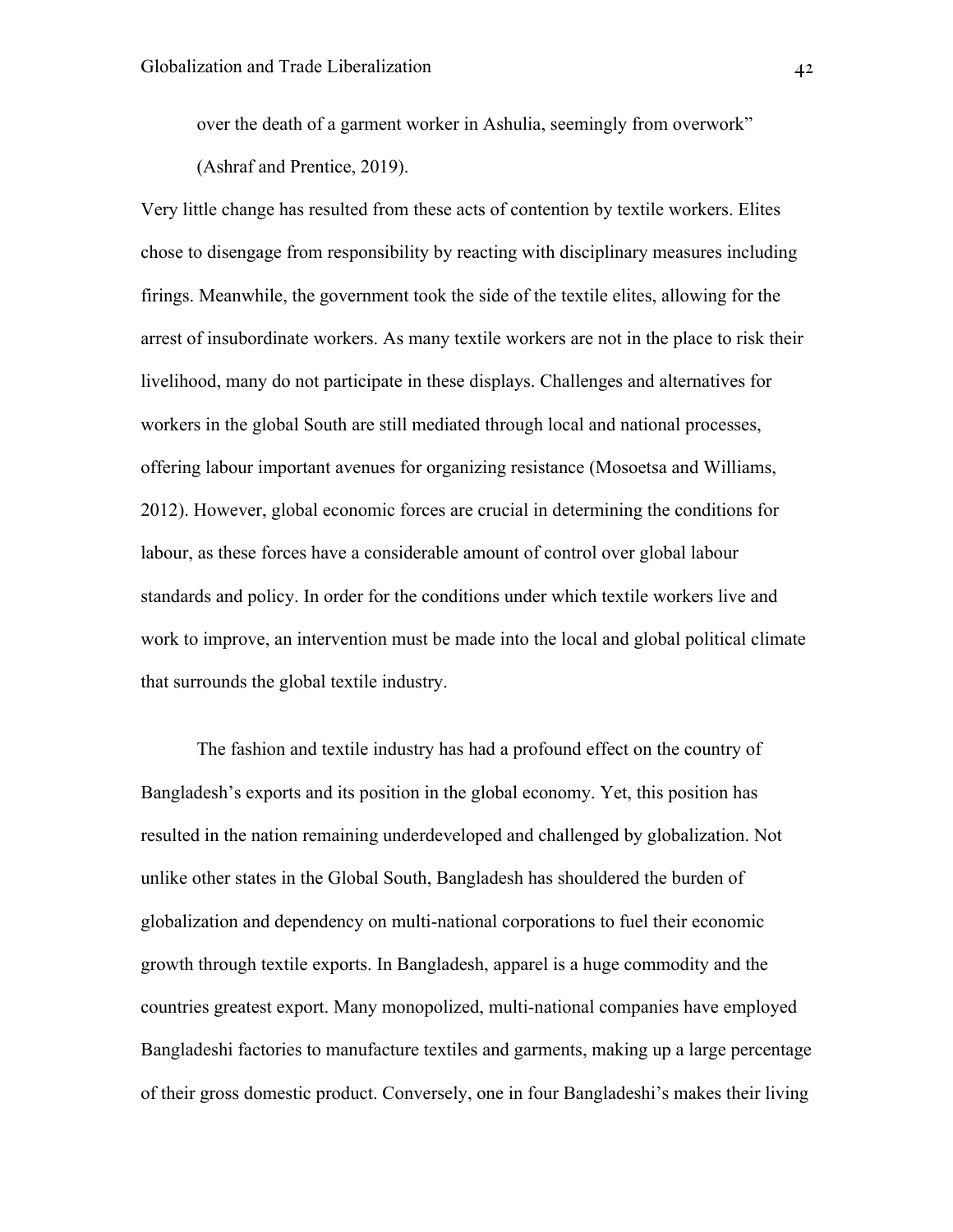from working in the textile industry (Granath, 2016). Moreover, approximately forty million people are connected to the global textile industry in Bangladesh (Sharma, 2015). Distribution centers, designers, couriers and consumers are all directly connected to the process of supporting the current climate of the apparel industry in Bangladesh. During the 2009-2010 fiscal year, Bangladesh's textile exports equalled approximately 13 billion dollars (Sikder, 2019). The immense growth that the textile industry has seen has come to fruition at a rapid pace. The trend of outsourcing manufacturing and production to Bangladesh grew their infrastructure and labour force within an amazing period of time. According to Ahmed,

"In the short space of 15 years, Bangladesh emerged as the eighth largest garment exporter to the United States by 1991. Approximately 100 different types of garments are now exported to 50 countries around the globe. A major source of foreign exchange, the garment sector grew at a compound rate of 125 percent from 1977 to 1991" (2004).

This growth has continued into the year 2021, with corporations broadening their distribution and earning potential through technological advancements and marketing opportunities. These changes have led to an immense amount of apparel being created and exported from Bangladesh. This massive influence over the economic structure of the state influences both the political sphere and the workforce.

As eighty percent of Bangladesh's gross domestic product is sourced from the textile industry, the attitude of local governments toward operations, factories and workers' rights are, at best, laissez-faire. The economic implications of the industry take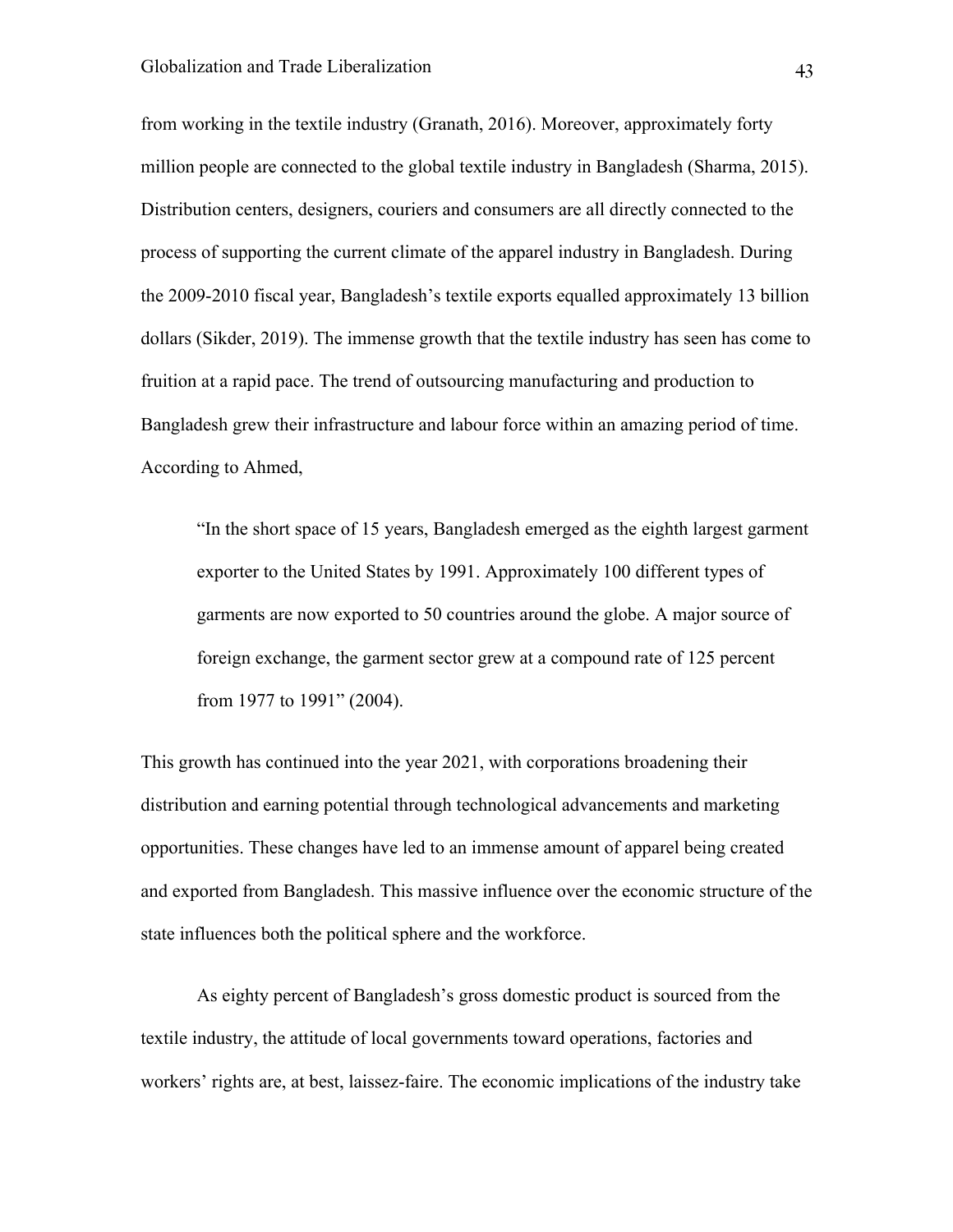precedent over the individuals who keep it running. Consequently, the government's methodology regarding the industry as a whole is not to disturb it. It has been made apparent through a lack of policy and action that government officials in Bangladesh value the profit that is made from cheap labour as it provides ease for the factory owners and buyers while discounting precarious workers. Although there have been political mobilizations by factory workers to inspire social, political and economic changes to the system, including a demand for fair wages and worker health and safety practices, these demands have not been taken seriously by political representatives or employers. Points of contention between workers and management have rarely seen success, even after catalytic events. This means that workers pay the ultimate price, as proposed changes to these conditions rarely make it onto the political agenda and lack representation. Workers have reported that they rarely receive breaks and are forced to work overtime without adequate compensation. Ironically, when workers' rights are brought to the forefront of the political conversation, they are not involved in the, "drawing up, implementing, monitoring and enforcing the company codes of which they are the purported beneficiaries" (Ngai, 2003). Regarding wages, the average factory worker in Bangladesh will make approximately less than one US dollar per hour. In fact, most factories in Bangladesh pay workers approximately 68 US dollars per month, with no benefits or break periods (ILO, 2015). Meanwhile, garment workers in the West are protected by a federal minimum wage, with many states requiring additional protections for employees. This wage does not account for the number of hours that employees put in or if employees are forced to work overtime, which is often the case due to corporate demands. This factor is the main driver behind Global North countries outsourcing their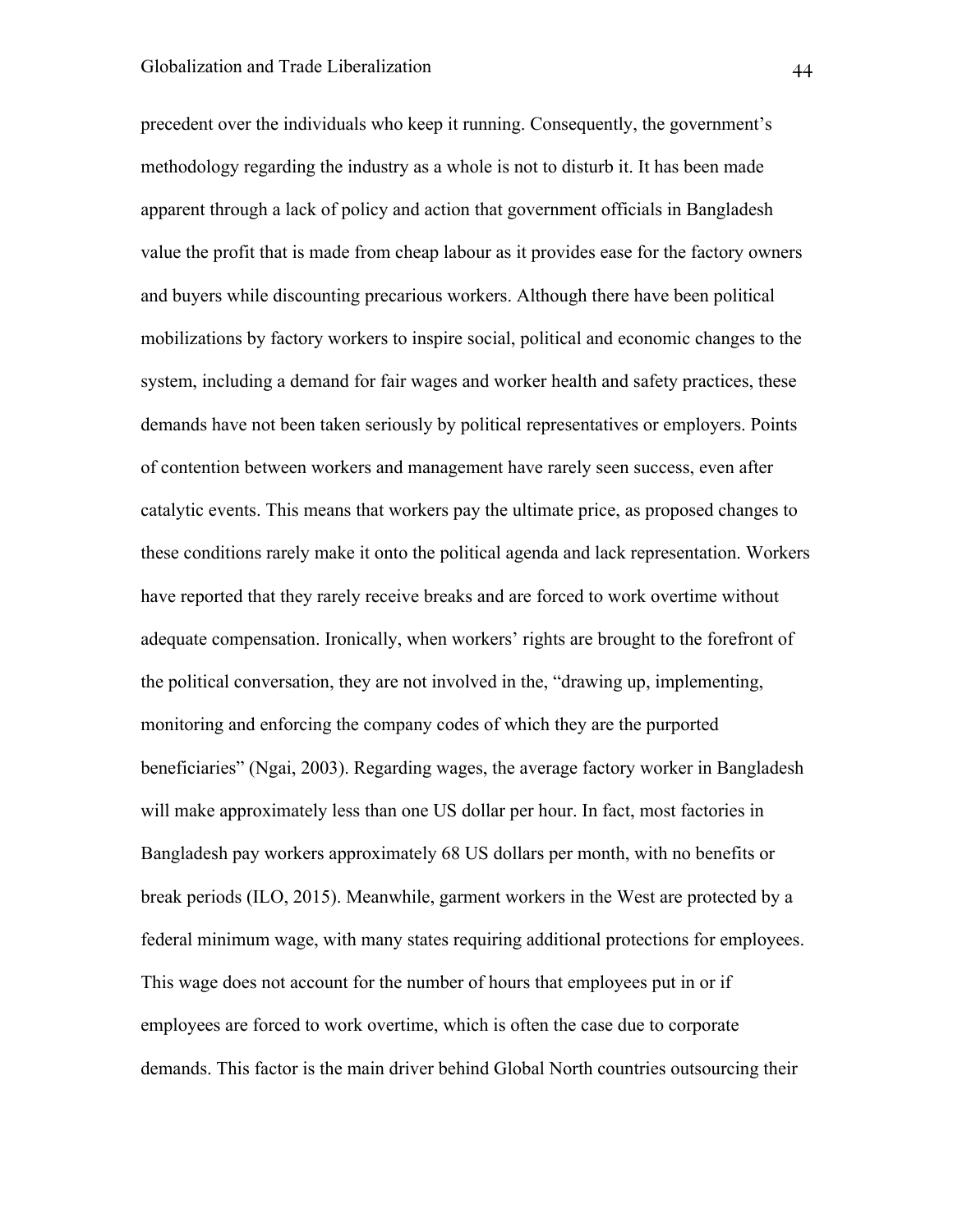production to the country. Bangladesh has been reported to have some of the lowest wages in the world, with a high percentage of individuals living under the poverty line: many being women and children (Kabeer and Mahmud, 2004).

Bangladeshi women are the backbone of the textile industry within the country. Aligned with the rise of globalization, the female labour force increased from "2.54 million to 10.02 million, implying an average growth rate of 16.7 percent per annum" since the mid-1980s (Habib, 2014). This demographic is the most significant when analyzing the names and faces who are handcrafting the garments that are worn in the West. Women are forced to work in precarious circumstances to help support their families in situations of poverty. Many young women are destined to work in the textile industry due to a lack of alternative opportunities and socio-economic circumstances within Bangladesh. This is due to factory jobs being one of the few socially acceptable ways for poorly educated women to earn a living (Fernandez-Stark, Fredrick and Gereffi, 2011). The main reason behind a female-driven workforce is not because of availability, but necessity. Many women are not able to take part in male-dominated careers, as Bangladesh's society has deemed certain jobs as socially acceptable (Ahmed, 2004). Therefore, women are forced to work in precarious jobs, usually resulting in textiles or the service industry. These are only a few of the highlighted factors that force female workers to live in impoverished and inhumane conditions. Independent of unsafe environments, low wages and sexual harassment on the factory floor are common threats to job security in Bangladesh (Rahman, 2014). Many factory owners hire women as a preference, as they can produce a workforce at a low cost. It is not uncommon for women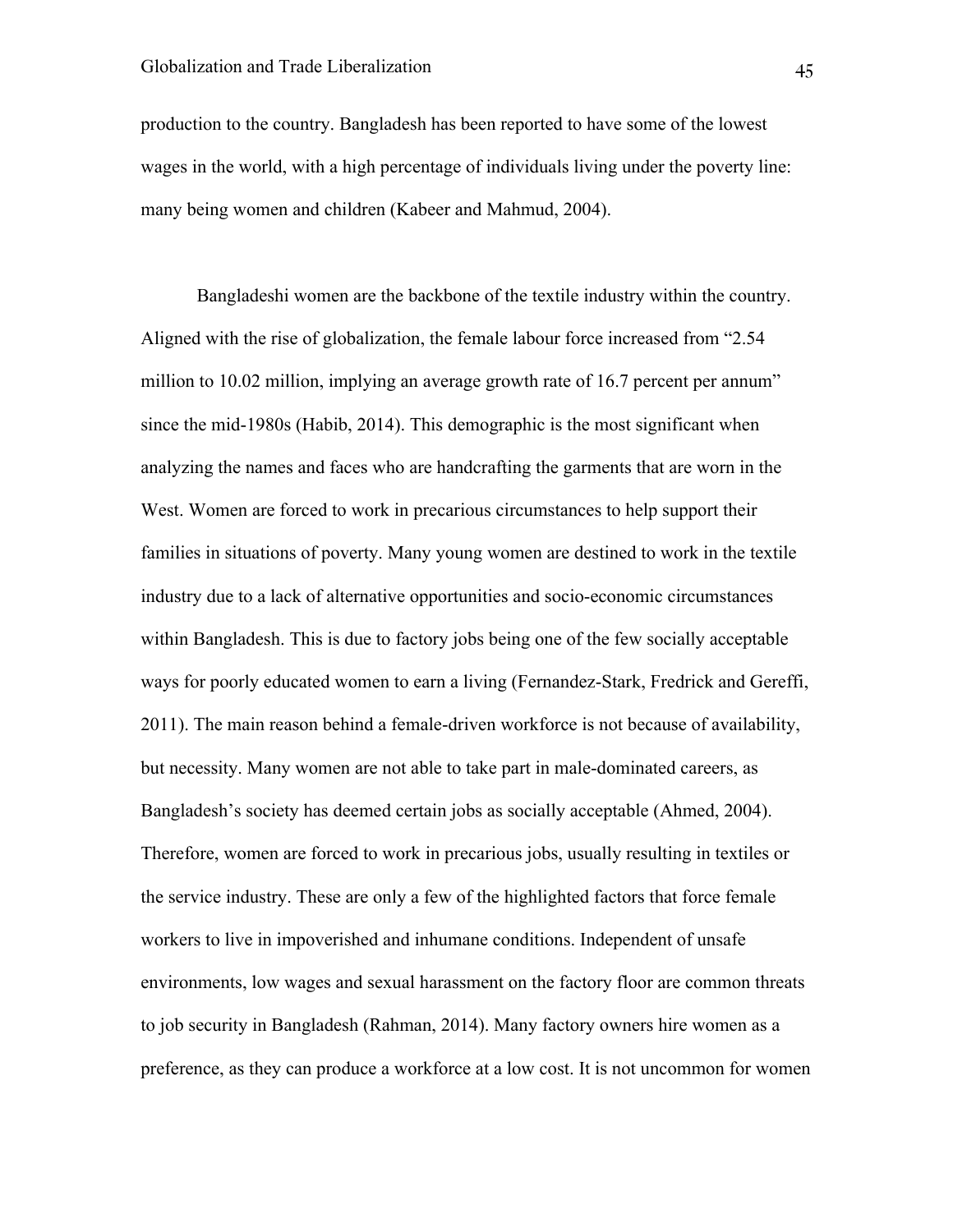and families to share homes or live in lodging that is provided by the workplace itself; many of which would not pass building codes (Khan and Wichterich, 2015). Other ethical concerns include trends of child labour, some of who are the primary breadwinners for their households. Child poverty and a lack of education opportunities have been at the forefront of the discussion surrounding the textile industry. Many women remain uneducated with a higher rate of illiteracy than in other developing countries. The International Labour Organization (ILO) has been specifically focused on lessening the prevalence of child poverty in recent years (Hasan et al., 2016). The textile industry in Bangladesh is surely a part of this problem, as the demand for textile factory workers has led owners to cut corners and employ underage individuals. This chain reaction creates a grim socio-economic state that has demeaned state capacity and nurtured poverty within the country. Though, with pressure from Western leadership and global governance organizations, this issue has been addressed in many manufacturing and mining industries. Although the issue has yet to be eradicated, emphasis has been put on child protection and welfare on a global level. While these protections are a step in the right direction to cure the injustices seen in Bangladesh, there is more restructuring that must take place to create an ethical and sustainable textile industry.

The primary reason Bangladesh has been able to attract industries to manufacture their goods is not solely because corporations can outsource labour for a cheaper price, but also due to paying little in tax. In 2012, the textile industry accounted for 45% of all industrial employment in the country yet only contributed 5% of Bangladesh's total national income (Sikder, 2019). Considering the massive financial impact the garment industry has on the state, there is little regulation when it comes to policy or social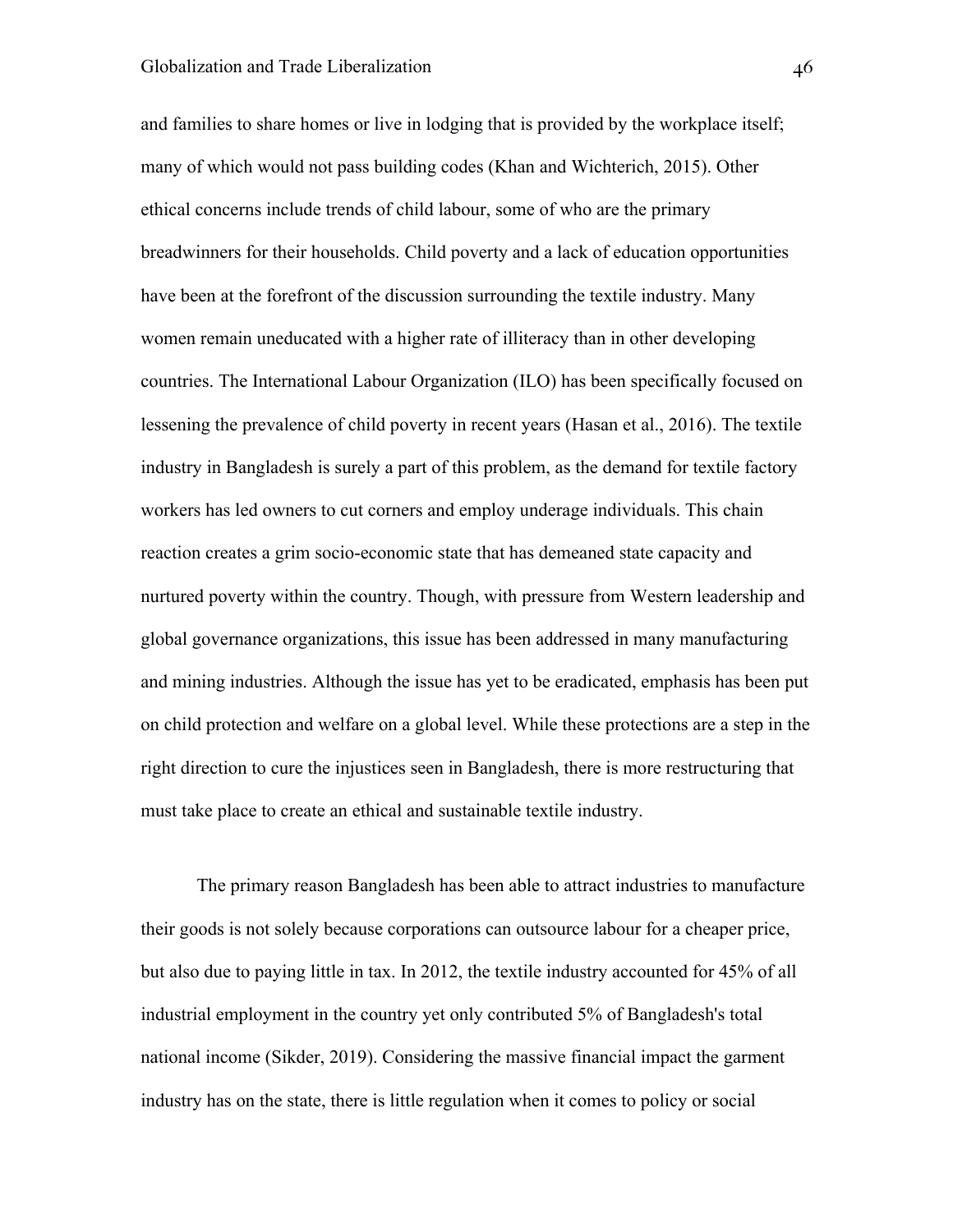welfare. Due to this, there have been many political displays by textile workers to try and put pressure on governments to create change in the industry through peaceful protests and education. However, with a flawed political and economic system, the government has neglected updating policies in favour of the advancement of civil society. Favour is given to factory owners who give precedent to their partnerships, significantly based in Europe and North America (Fernandez-Stark, Fredrick and Gereffi, 2011). This results in Bangladeshi cities not having money to spend on necessary infrastructure to correct public concerns, such as sewage disposal and proper sanitation (Hasan et al., 2019). The lack of progress on these issues rests on the government regime's prioritization of exports and GDP over social welfare. With both public and private global institutions being economically driven in Bangladesh, little social change has come to fruition since the onset of globalization and the liberalization of trade policies.

The case of Bangladesh depicts the current disconnect between the Global North and Global South: underdeveloped countries are being exploited for labour and resources while big businesses and institutions reap the benefits of their labour. The quest for international development remains stagnant for states that remain dependent on the Global North for their economic and political makeup. The interconnectedness of the global economy has resulted in a lack of sustainable development in countries in the Global South, including Bangladesh. The unique partnership that the Global North employs with Bangladesh has had an impact on their development as a country. The pressure to meet quotas set by corporations and fulfill trade agreements has left Bangladesh prioritizing the economic implications of states over their citizens. The textile industry is at the forefront of these issues, and can only be revised with internal and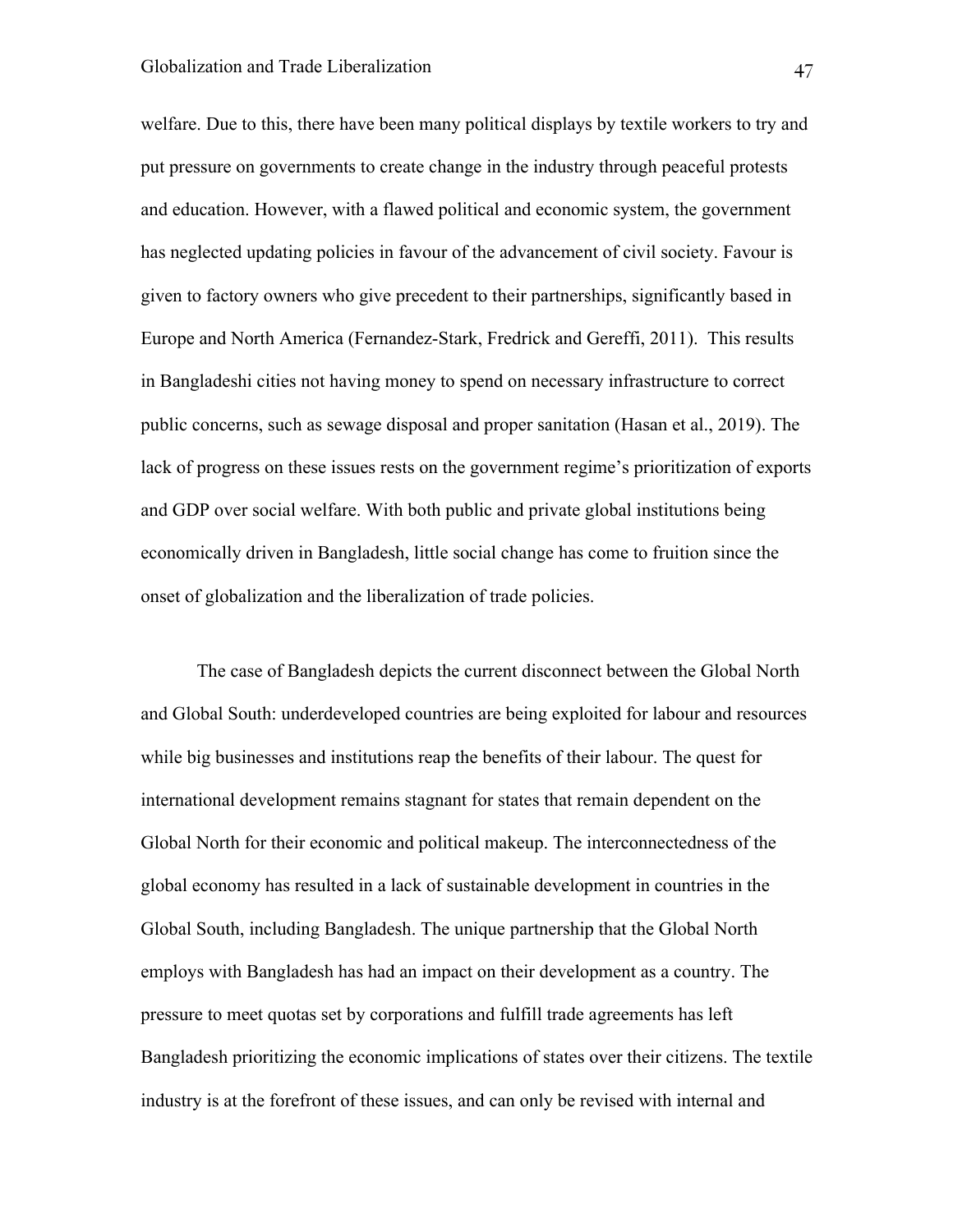external forces working together to create sustainable change. Opportunities for global governance institutions, political leadership and Western consumers exist in the current state of Bangladesh's textile industry.

In 2021, Bangladeshi textile workers are facing new challenges based on the pressures being put on the global landscape. Alongside imminent global challenges like climate change, new challenges such as the global COVID-19 pandemic have put additional pressures on the base of the global economy. Individuals all over the world have felt these pressures, with their severity being dependent on the sector in which one is employed. The globalized textile industry has felt global strains immensely in Bangladesh due to highlighting the challenges of wages, working hours and high demand. These challenges are in line with the theory surrounding the foundation of global capitalism being altered by the effects of the pandemic. According to Smith, for global capitalism to thrive, there is exploitation of low-wage workers where the production of consumer goods are sourced (2015). This is true not only for textile workers but precarious workers in sectors such as manufacturing, agriculture and the service industry. An economic disturbance due to a global crisis impacts those at the bottom of the supply chain.

As Bangladeshi textile workers are working precariously, global economic shifts directly affect operations. The current global textile market is currently projected to reach \$475 billion by the year 2025 (Berg and Amed, 2021). Yet, while some multi-national apparel brands compensated workers who were unable to return to work due to the global health crisis, many cancelled their orders with Bangladeshi textile factories. While some companies paid full wages and compensation to textile workers who were sick or unable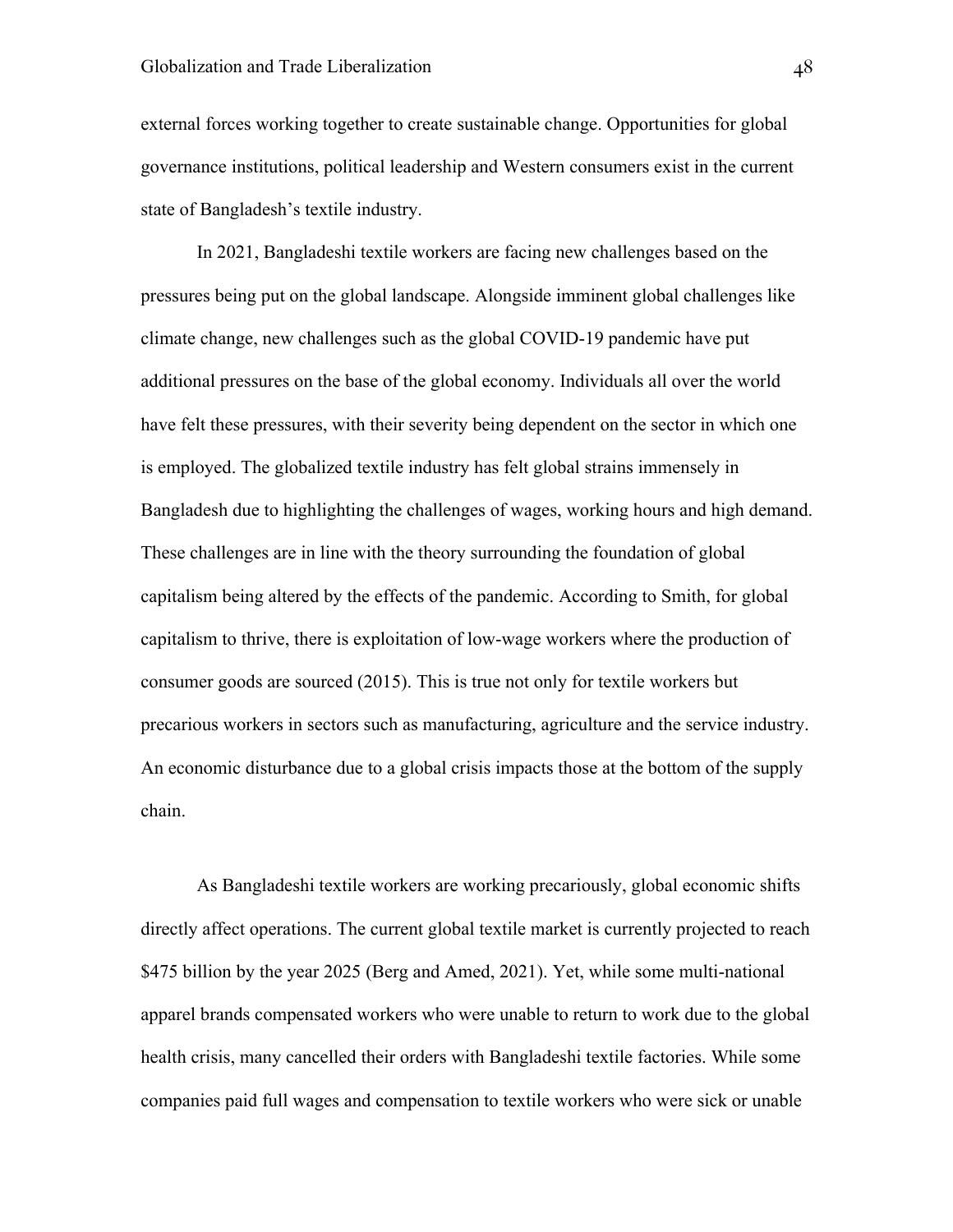## Globalization and Trade Liberalization 49

to return to work, others offered no compensation and did not fulfill orders that are crucial to the factory's survival (Frayer, 2020). The president of the Bangladesh Garment Manufacturers and Exporters Association reported orders have dropped by half and aren't expected to bounce back for another year. Similar to the tragedy that occurred in Rana Plaza years ago, the threat of job security takes precedent over matters of health and safety of Bangladeshi textile workers in these circumstances. Workers are forced to decide whether the risk of hunger or the risks associated with the global pandemic bear a heavier burden on their livelihood (Sen et al., 2020). Whether a national tragedy or international crisis, workers feel the impact of these events immensely. With such a fragile structure and security in the sector, global or national instances of strife have detrimental outcomes to the already precarious textile industry in Bangladesh.

Bangladesh's textile industry personifies the current global economic condition. Over time, Bangladeshi's have become reliant on the textile industry to fuel their economy, which has trickled down to fuelling the livelihood of those who keep it running. The competitive nature of this industry has caused factory owners to cut corners when referring to aspects of wages health and safety practices. Coupled with the presence of corporate greed and a lack of international intervention through global governance and other means, the Bangladeshi textile industry remains an exemplification of uneven global development between the Global North and Global South. Sustainability comes into question when looking at the case of Bangladesh, as the consequences of globalization are apparent when analyzing its indoctrination in the global textile and apparel market. For holistic and sustainable growth to occur in Bangladesh's textile industry, alterations must be made to current practices at all levels of the supply chain.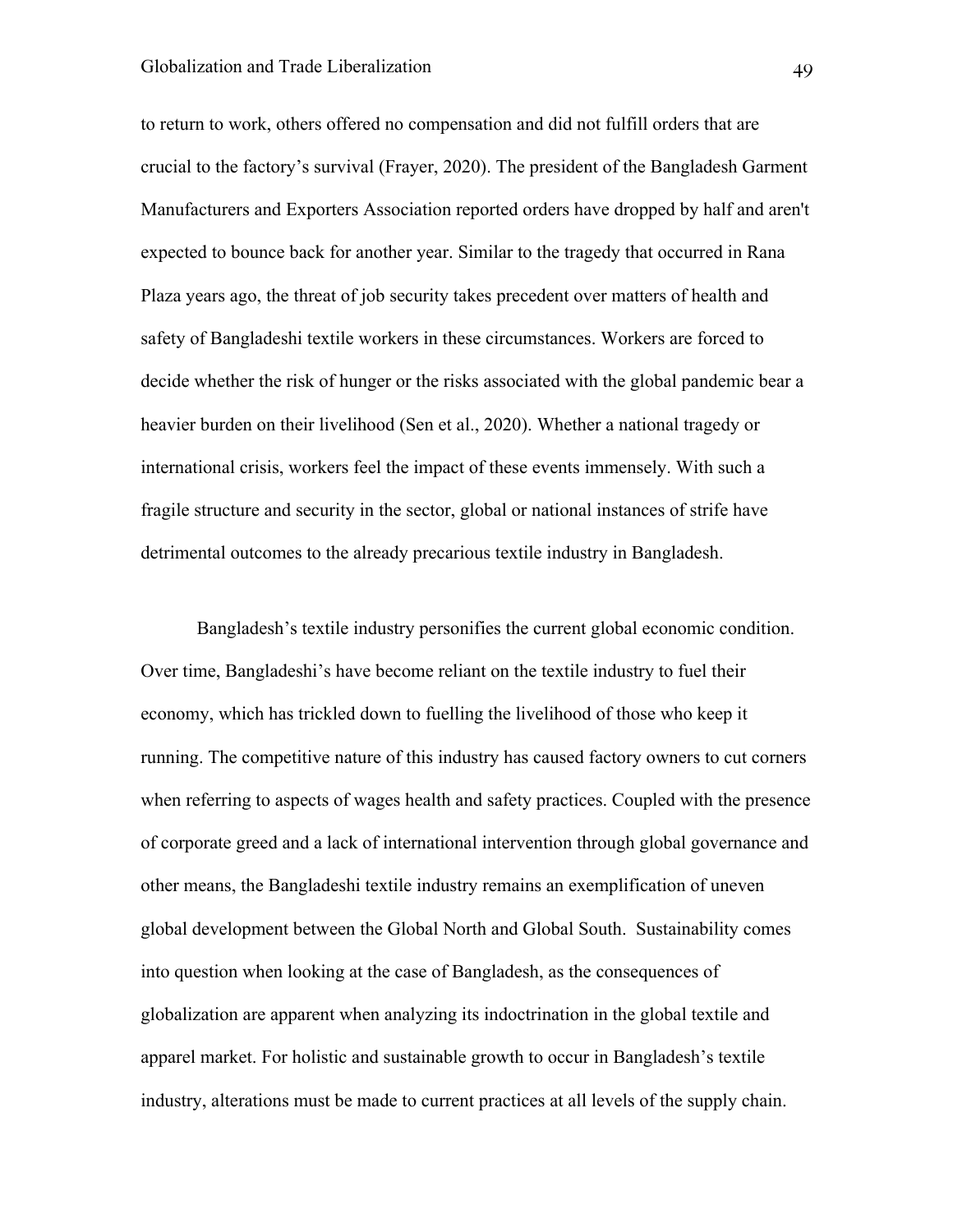### **CHAPTER SIX: CONCLUSION AND RECOMMENDATIONS**

Western society has grown to value ease and convenience when acquiring products and services. Many individuals do not think twice when taking part in shopping online or in stores, as convenience and pricing of goods surpass ethical sourcing and sustainability. Individuals who live in Global North countries likely own at least one piece of clothing with "Made in Bangladesh" printed on the tag due to the high volume of clothing produced and the popularity of the retail stores they are sold in. These means of production have only grown in demand, with the evolution of technology and buying power growing exponentially since the 1970s. Buying platforms, such as Amazon, have increased the availability of clothing and other items, as well as the efficiency with which they expect to be delivered to one's front door. These trends have alleviated pressure on the Western consumer while adding immense pressure to textile workers in Bangladesh.

Over time, states like Bangladesh have become economically dependent on countries in the Global North. These situations of dependency are multidimensional, and will only be solved by changes toward sustainable development (Odeh, 2010). As a result of globalization and the implications of trade liberalization, uneven economic growth has negatively affected textile workers in Bangladesh. The question of whether those who work in the textile industry have been in a weak position due to a globalized marketplace depends on the individualistic actors that either benefit or suffer due to a globalized world. The textile industry, being Bangladesh's largest export, has been exemplified as an industry that has thrived economically due to globalization and trade liberalization.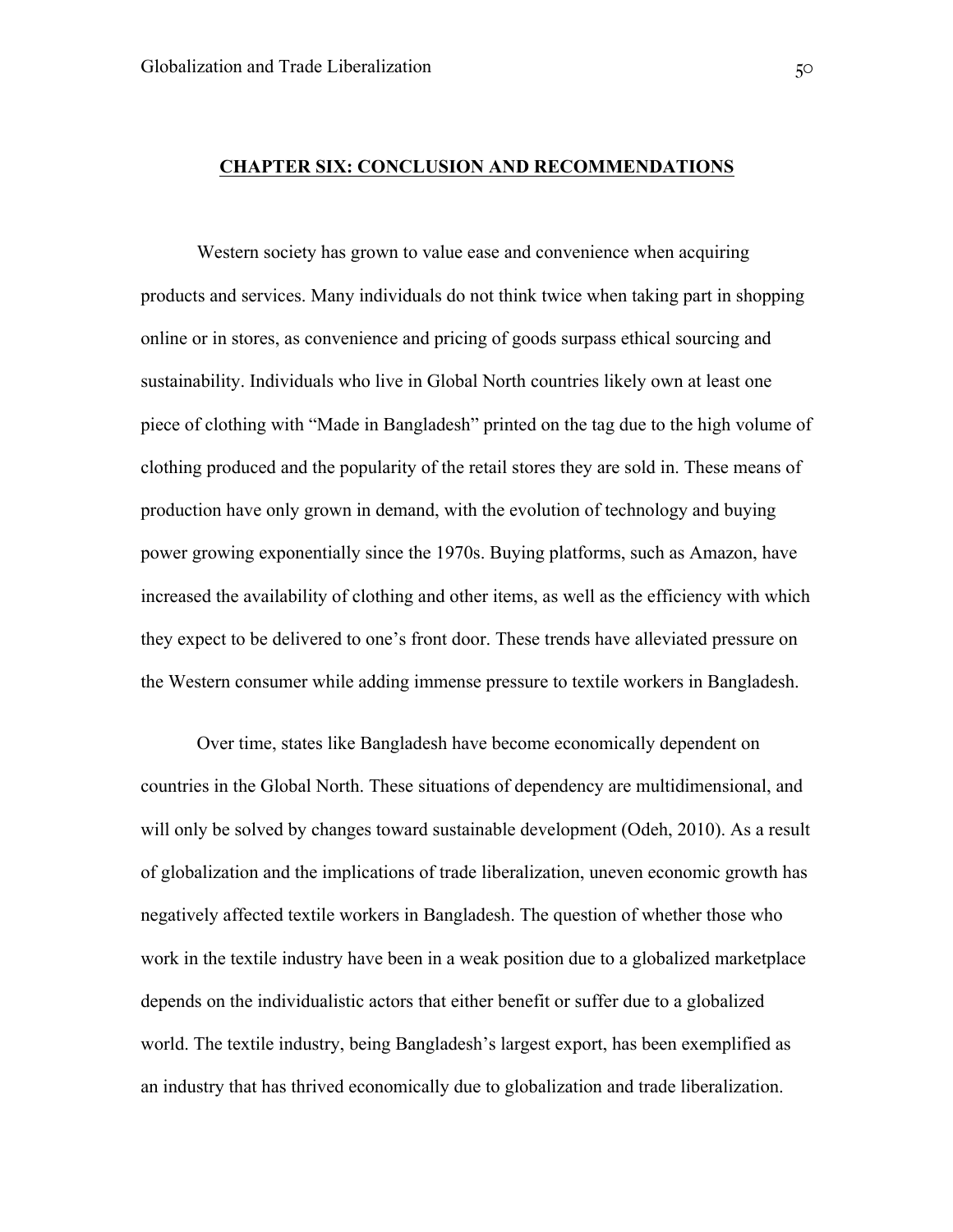Yet, the balancing scales have been skewed toward major economic actors who have outsourced their labour or led these operations, rather than those who are taking part in this precarious work. A focus on holding corporations accountable through fair trade policies would be a positive movement for the globalized textile industry.

Using qualitative methods and analyzing quantitative data, a review of past literature defines and answers this research question. Combining methodologies allows one to arrive at a conclusion on whether or not globalization has had a positive or negative effect on the textile industry in Bangladesh. As the phenomenon of globalization continues to evolve, the pressures put on the textile industry continue to grow as well. Through analyzing past discourse, it is evident that the current state of the textile industry requires a revolution. A review of previous literature provides important qualitative and quantitative, as well as theoretical and numerical, support for this argument. Articles that provide diverse outlooks on the current state of global development are relevant to the evolution of Bangladesh's textile industry.

Bangladesh has taken efforts to diversify trade, discover innovative markets for their exports, both traditional and non-traditional, and embrace new partnerships with countries in the Global South (Jalil, 2011). These efforts are in direct conflict with the current state of globalization and the states that have power over the global social order through trade policies, global governance and other economic and political truths. Taking charge of economic growth and state capacity will detract from the dependency that is currently necessary for Bangladesh to prosper and develop. However, with a level of dependency that exists politically, economically and socially, it will require restructuring value chains that have evolved with globalization. There is optimism within relevant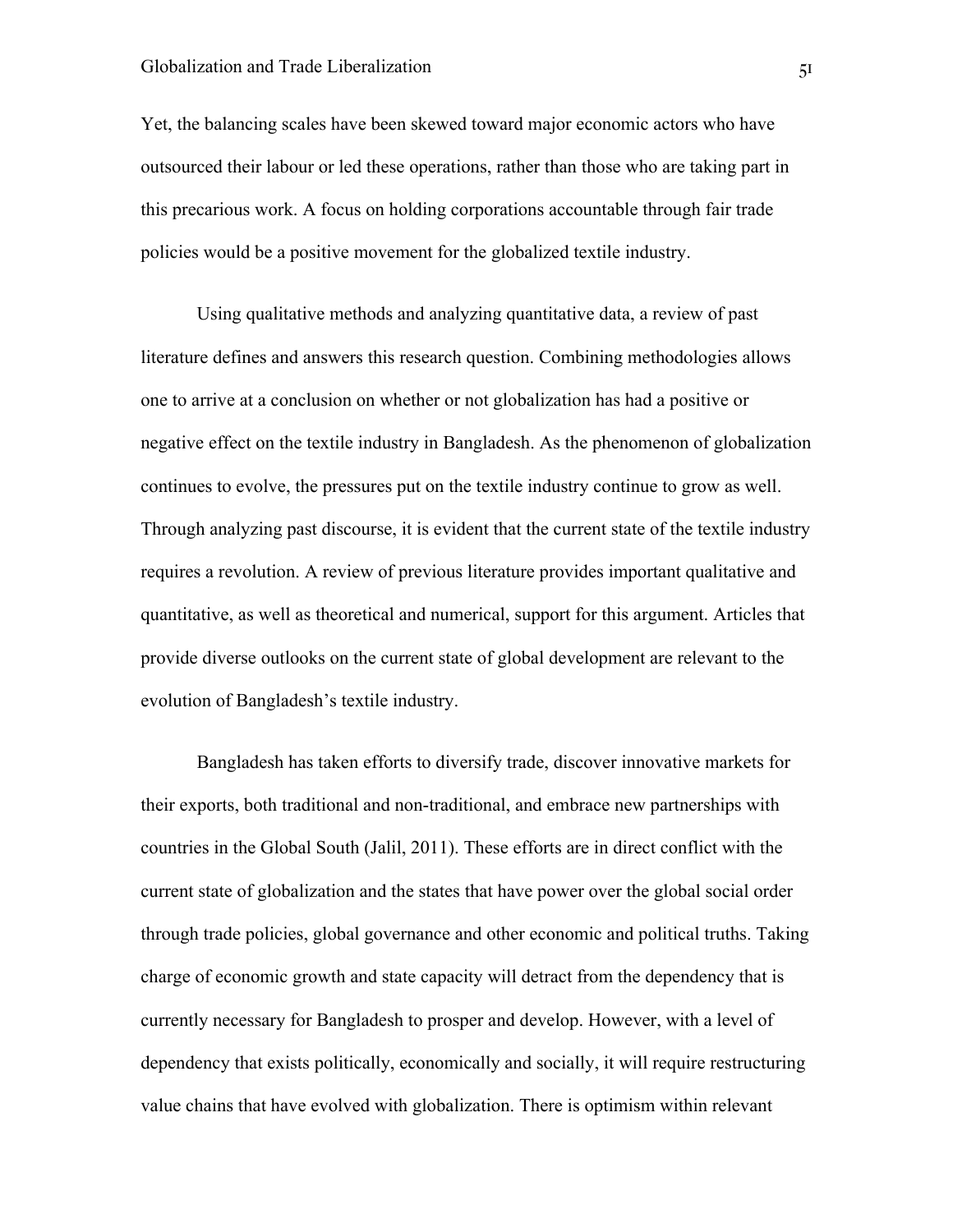## Globalization and Trade Liberalization 52

literature regarding the potential for developing states to become a greater part of the global community through ethical practices and changes within states. However, this will take action from several parties who are involved in multi-lateral trade, governance and multi-national corporations. This includes an emphasis on global governance, as well as strategic partnerships to ensure adequate compensation and worker health and safety practices. In order for the Global North and Global South to have equal opportunities in the age of globalization, states must work together and take accountability for the internal and external consequences of a homogeneous global market. While globalization and development have created interconnectedness among states, their polarizing effects can be seen through the ready-made garment and textile industry. Using practical and theoretical research, one can be able to further understand the complexities that exist as a result of the changing world and make globalization work for all.

Although these habits of over-consumption have become fashionable in recent years, overconsumption directly impacts textile workers in Bangladesh and other precarious workers creating these garments. While sustainable shopping may decrease the amount of waste that is put into landfills, impoverished countries, like Bangladesh, rely on the textile industry to support their economic growth. However, by not contributing to corporations that outsource labour and create waste through shipping, excessive water usage and the garments themselves taking up space in landfills, transnational apparel companies may be forced to change their methods of production. By shifting one's agenda to not solely prioritize profit, the narrative surrounding outsourcing labour in the textile industry can change. This may begin with checking the tag on low-priced items and identifying further when it states, "Made in Bangladesh." Initiatives from global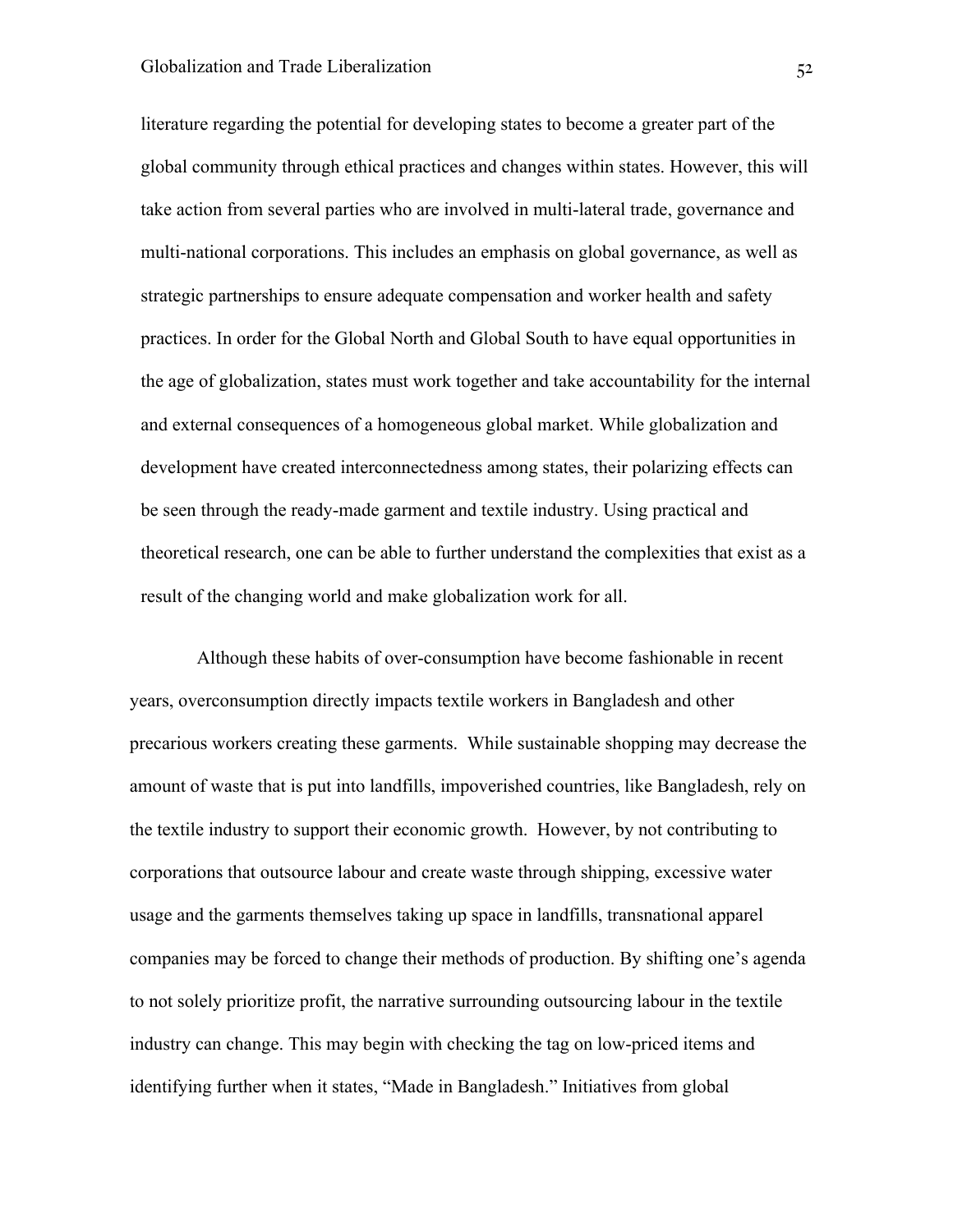governance institutions, as well as grassroots changes in the Global North, will further incentivize a global shift in fairness and equality.

#### **RECOMMENDATIONS**

There are both positive gains and negative criticisms regarding the phenomenon of globalization. Globalization is a profitable opportunity, but the weaker players can become genuine participants and seize the opportunities it offers only if there is a new mindset and an equalized approach. This approach must be universal and pluralistic, and operationalized in the context of global framework that establishes justice, mutual cooperation, supremacy of law and ensure equality of opportunities for all (Hossen, 2014). In order to change the course of the negative effects globalization has had on developing states, economic, institutional and societal changes will have to be made. This not only includes private corporations but public organizations and global governance. Otherwise, it will simply hamper the rapid economic growth that the world has been consistently seeing at the expense of developing states.

By acknowledging the impact that globalization has had on the textile industry, specifically in Bangladesh, recommendations can be highlighted in support of sustainability and development. There is a strong presence in academia regarding the need for intervention in the globalized textile market. While globalization has created a positive trajectory in the global economy, current markets rest on the exploitation of individuals who are the backbone of creating these products and services. Global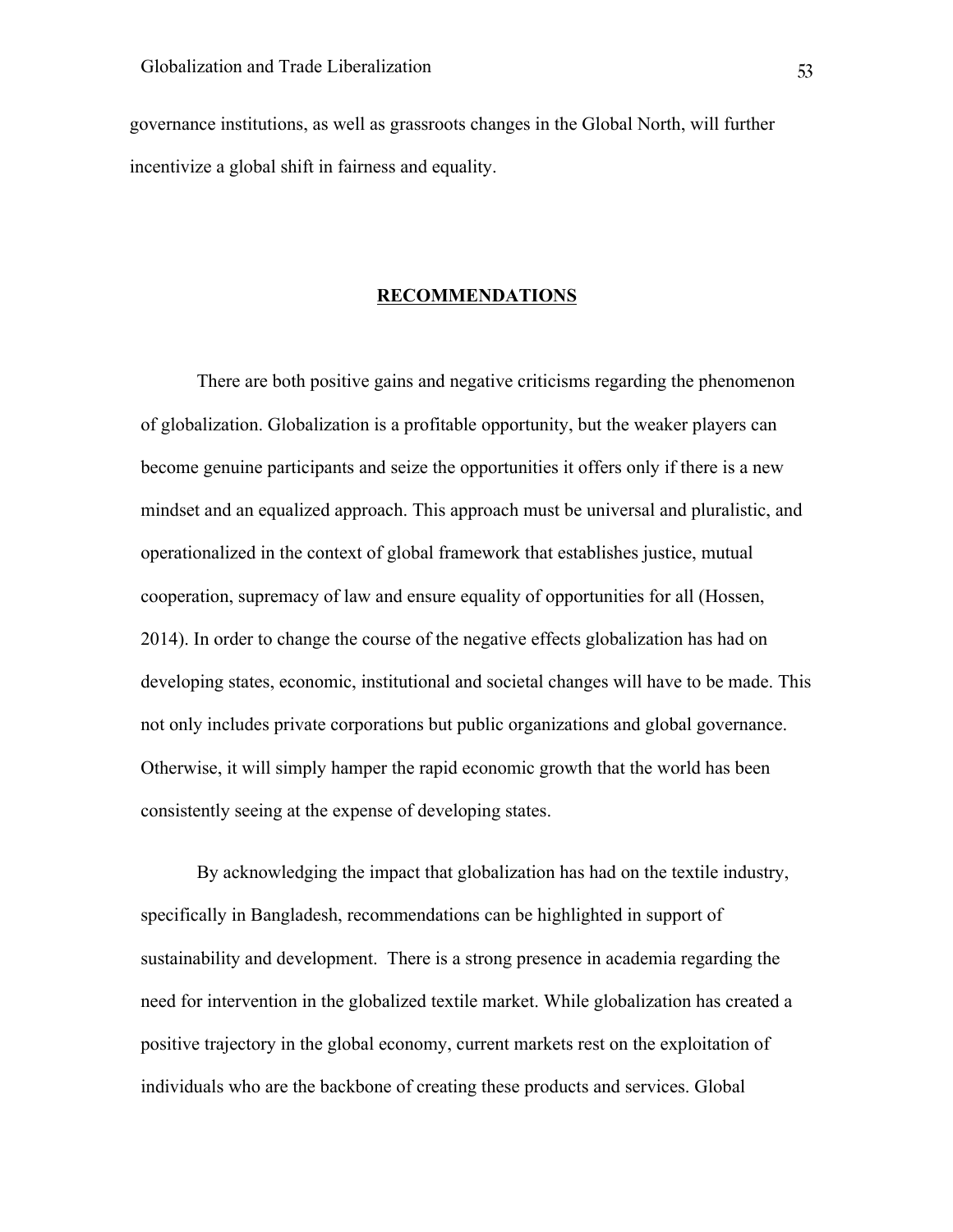# Globalization and Trade Liberalization 54

leadership in politics, business and society have the opportunity to intervene in the sourcing and manufacturing of goods, as well as the regulatory practices that encompass trade and international commerce. This includes leaders in global governance, such as the International Labour Organization, who have set forth recommendations and programs to aid underdeveloped countries in the age of globalized labour practices (ILO, 2014). Yet, Countries such as the United States have been particularly poignant when looking at countries that have strong ties in outsourcing goods and services. Several foundational economic actors have the onus to reshape their practices surrounding developing nations. Recommendations have been highlighted to depict some necessary changes that may alter the current inadequacies in the global textile industry.

Reframing the current landscape of the textile industry is vitally important to workers in Bangladesh. Unfortunately, several grassroots attempts to create positive changes have only been successful when backed by large corporations or a significant public outcry. As prominent leaders in the textile industry, multi-national corporations that outsource their manufacturing to developing countries have a duty to ensure ethical practices in textile factories. Corporations specializing in apparel have the potential to utilize their socio-economic influence to introduce and implement ILO conventions and practice social dialogue (Granath, 2016). Corporations have the ability to influence the implementation of domestic and international regulatory policies that are in favour of fair working practices in textile factories, specifically in developing states such as Bangladesh. According to Yang,

Bangladesh faces a serious challenge in maintaining its competitiveness…This challenge should serve as a wake-up call for policymakers. With its vast labour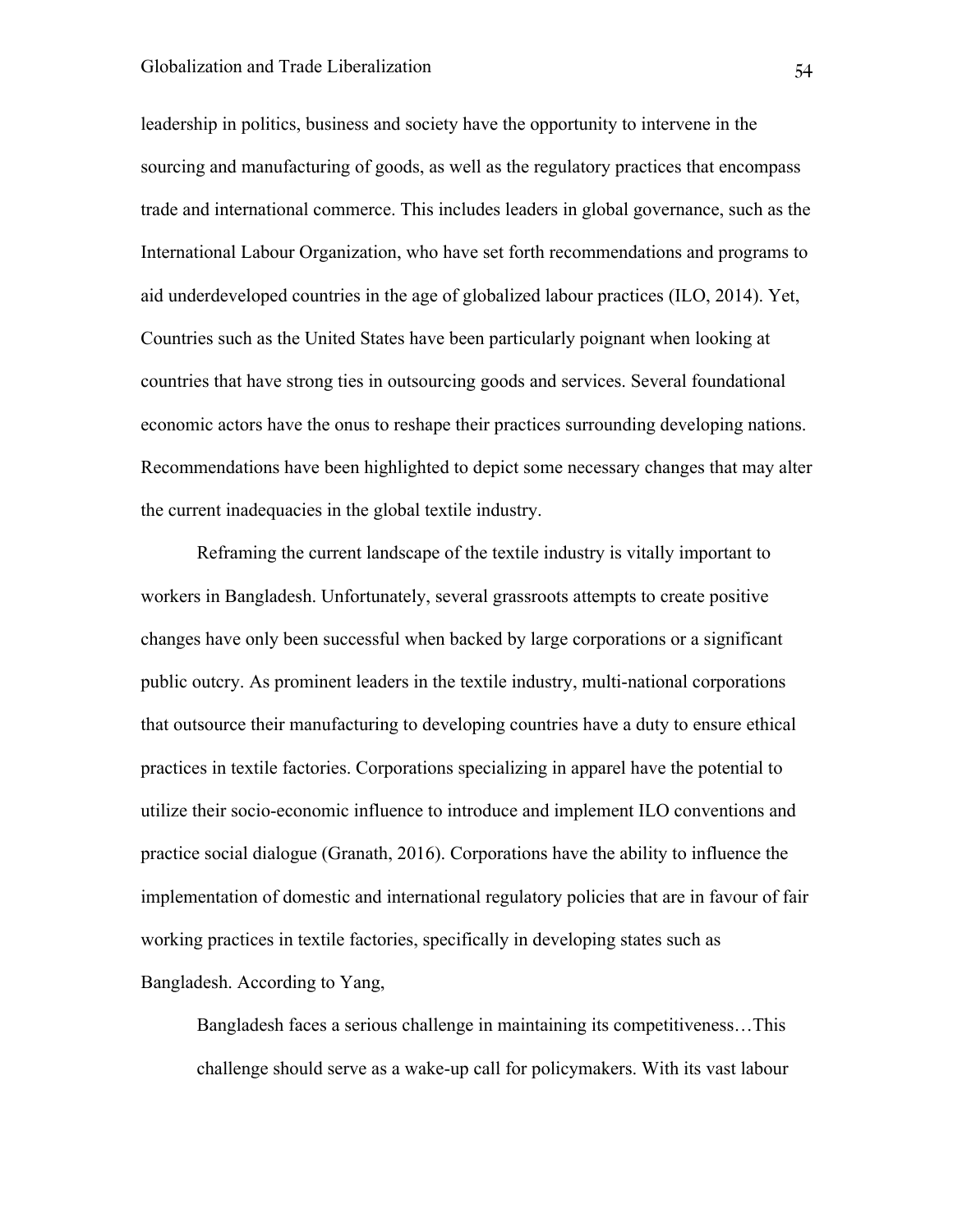resources, Bangladesh has great potential to expand its exports of RMGs and other labour-intensive exports if its key structural weaknesses can be overcome. Bangladesh needs to make determined efforts to raise productivity through accelerated structural reforms (2004).

Although labour provisions are important at all levels of governance, international institutions are important considering the globalized supply chain involved in textiles. Several global governance institutions, such as the World Trade Organization and International Labour Organization, have taken an initiative to trade and labour standards to ensure individual rights are being protected. International governmental institutions can influence national governments to change regulatory policies and shape the future of global value chains (Islam et al., 2017). However, the ability for concrete domestic policies to allow workers to advocate for themselves continues to be a point of contention. This includes the opportunity for unionization within the textile workforce and breaking down the barriers between the formation of unions and the state of Bangladesh. Many precarious workers fear for their livelihood when engaging in protests for wages, fair working hours and liveable conditions. Apparel corporations have the ability and, arguably, the responsibility to advocate on behalf of textile workers manning the factories they outsource to. Moreover, leading companies in the apparel space have the obligation to set an example for other apparel companies that follow suit in exploitative practices. Although competition has been deemed economically healthy and necessary to capitalism, the current textile industry is surviving on paper-thin margins and little product innovation (Antoshak, 2016). Consumerism has begun to appreciate socially responsible practices, thus creating a new competitive playing field. In a survey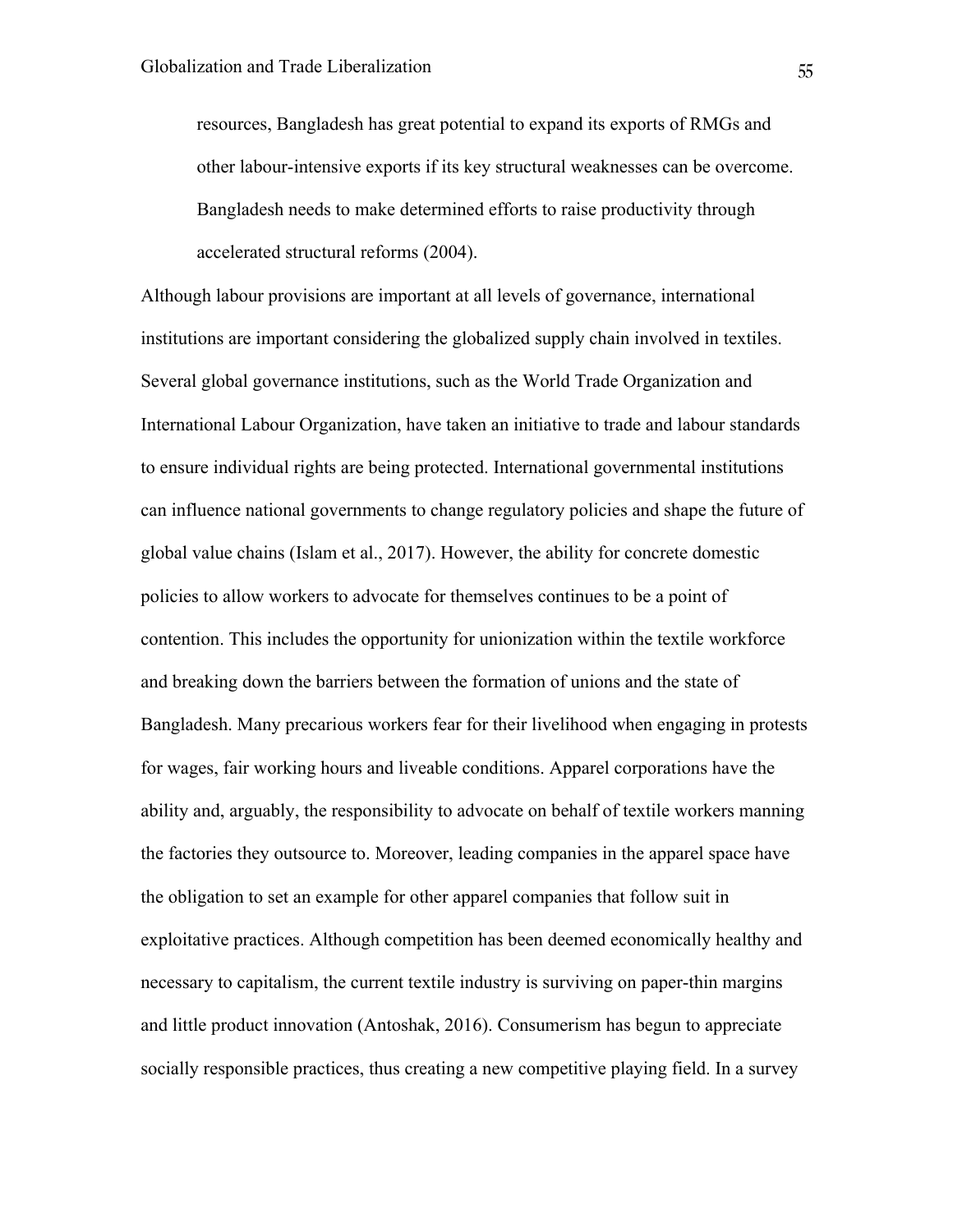conducted by the International Textile and Apparel Association, participants agreed that topics related to labour practices in and trade with developing countries, consumerism and aspects of environmental protection were of the utmost importance (Dickson and Eckman, 2006). Social responsibility and ethics in textiles, as well as related industries, follow suit with trends of sustainability. Regarding worker's wages, apparel companies have the ability to advocate for the workers creating their garments. While multi-national apparel corporations are only one level of the supply chain that encompasses ready-made garments, they fall near the top of the chain of command. Therefore, these embedded corporations have the resources and power to engage in socially responsible practices and change the structure of the textile industry, as it is currently known.

Acknowledging the negative consequences of global capitalism, an alternative question can then be posed probing how multi-national corporations can reverse the negative impacts globalization has had on the fashion industry and in countries such as Bangladesh. The answer could be fair-trade fashion: an effort made by companies to resist shopping around for the cheapest labour, but rather take into consideration the political social and moral implications of their production. Fair-trade is an institutional arrangement that entails workers making fair wages, being treated properly, and working in safe conditions (WFTO, 2012). Major players have ignored various human rights concerns regarding precarious workers within the textile industry living conditions, exploitation and child abuse. The theory behind fair trade includes paying a higher price for fair-trade clothing to ensure profits end up back with workers, rather than just factories or multi-national companies. There has been an upward shift toward the concept of fair-trade products not only in the fashion industry, but also among other transnational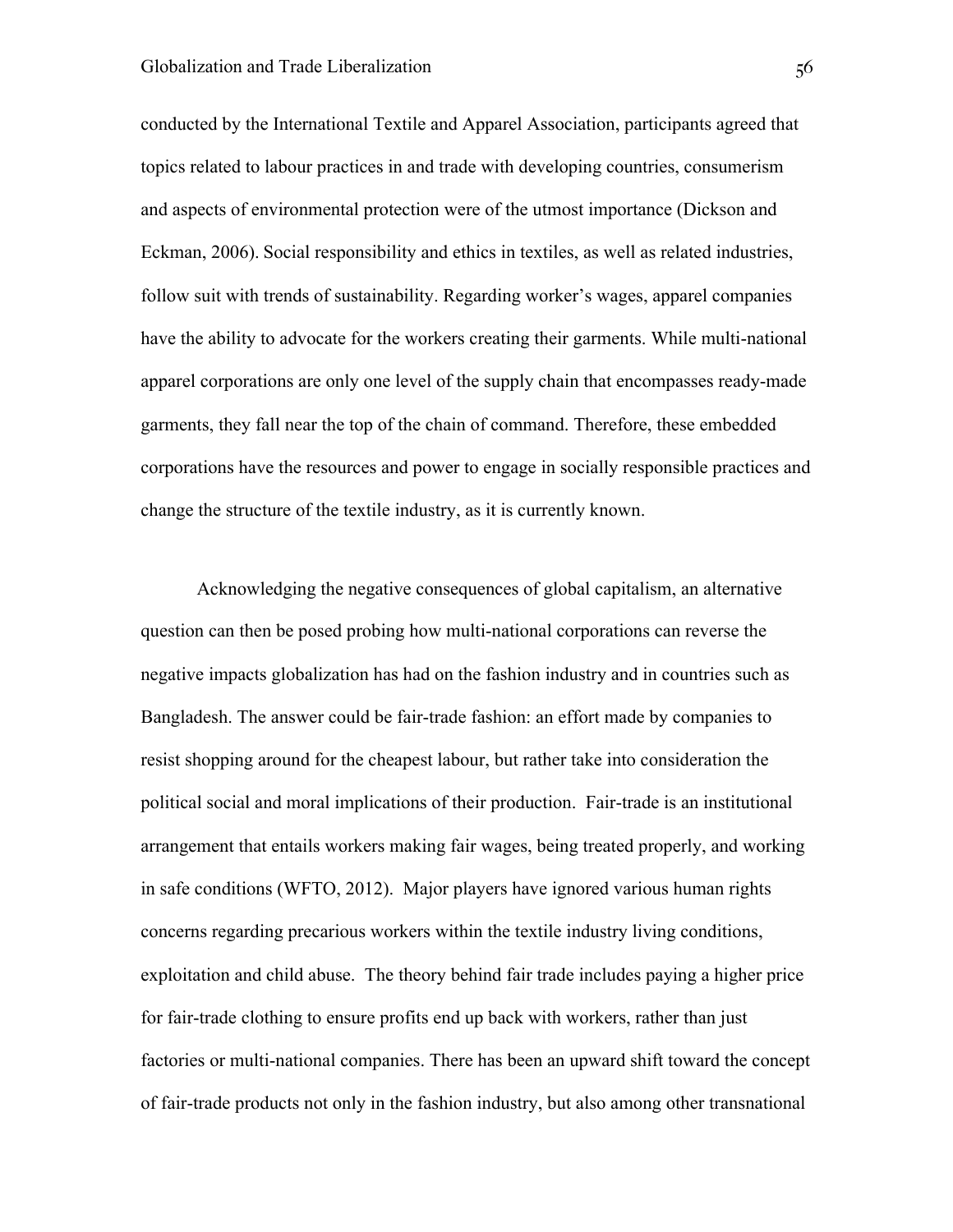corporations outsourcing manufacturing from the Global South (Natalia et al., 2017). Unfortunately, fair-trade items usually require a greater retail cost than a similar product manufactured by a corporation that does not implement fair-trade practices. Ideally, the more that consumers would pay for these manufactured goods would trickle down to individual states providing the labour rather than multi-national corporations accumulating more wealth than is deemed "necessary" by many critics. Additionally, several companies that take part in fair-trade practices have been noted to take part in profit sharing and providing benefits to workers outside of higher wages. This can include childcare, education, health benefits and shorter working hours. These benefits can directly support marginalized groups in certain societies: particularly women with children (McKaraher, 2020).

Another aspect fair-trade efforts address is environmental concerns caused by globalized manufacturing. With the vast amount of clothing that is being manufactured and sold worldwide, more waste is being created within countries that may not have proper infrastructure or sanitation policies to effectively deal with it. In the Global North, the transition to "fast fashion" is sometimes "heralded as the democratization of fashion in which the latest styles are available to all classes of consumers, the human and environmental health risks associated with inexpensive clothing are hidden throughout the lifecycle of each garment" (Bick, Halsey and Ekenga, 2018). Even so, efforts have been made to eradicate environmental concerns regarding "fast fashion" by some large corporations. Recycling programs and thrift shopping have been integrated into popular culture and adopted by major retailers, within Canada and beyond. This includes targeted recycling programs, like Textiles for Textiles (T4T), as well as initiatives from brands such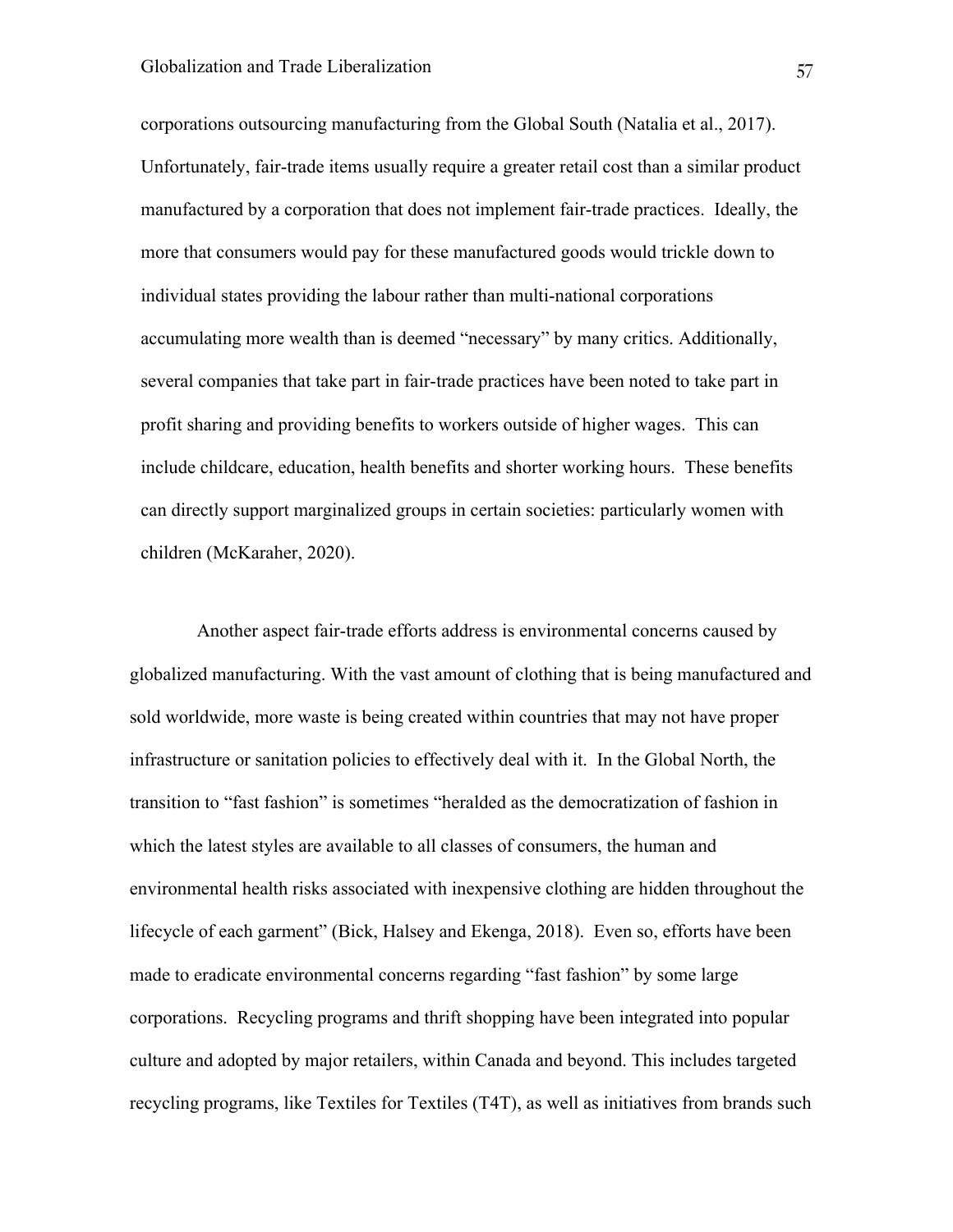as Patagonia (Chavan, 2014). While sustainable shopping may decrease the amount of waste that is put into landfills, impoverished countries, like Bangladesh, rely on the textile industry to support their economic growth. However, by not contributing to corporations that outsource labour and create waste through shipping, excessive water usage and the garments themselves taking up space in landfills, transnational apparel companies may be forced to change their methods of production.

Globalization has created a common marketplace for buyers all over the world whose choices fuel trade and connectivity. Consumers influence the globalized industry through their product choices, how much one buys, maintenance preferences, as well as how and when they discard clothes (Soyer and Dittrich, 2021). Sustained consumer behaviour allows for multinational apparel corporations to continue doing business as usual: employing low-skilled workers to meet irrevocable quotas with little compensation. Whether making sustainable purchases, buying fair trade products or buying locally, shifting away from purchasing mass-produced apparel removes the economic incentive for apparel corporations. It is recommended that before making a purchase, one might consider corporate social responsibility and ethical sourcing. Many apparel brands based in the US and EU have shifted their attention to socially responsible business practices after consumer backlash. Igniting events, such as the Rana Plaza tragedy, have been influential to shed light on these practices and change consumer behaviour in support of those affected by the tragedy. However, after time has passed, public outcry against unethical practices in textile factories has waned. Since then, there has been an emphasis on environmental and economic narratives that encompass the need for change in the textile industry. Due to this, workers and their allies all over the world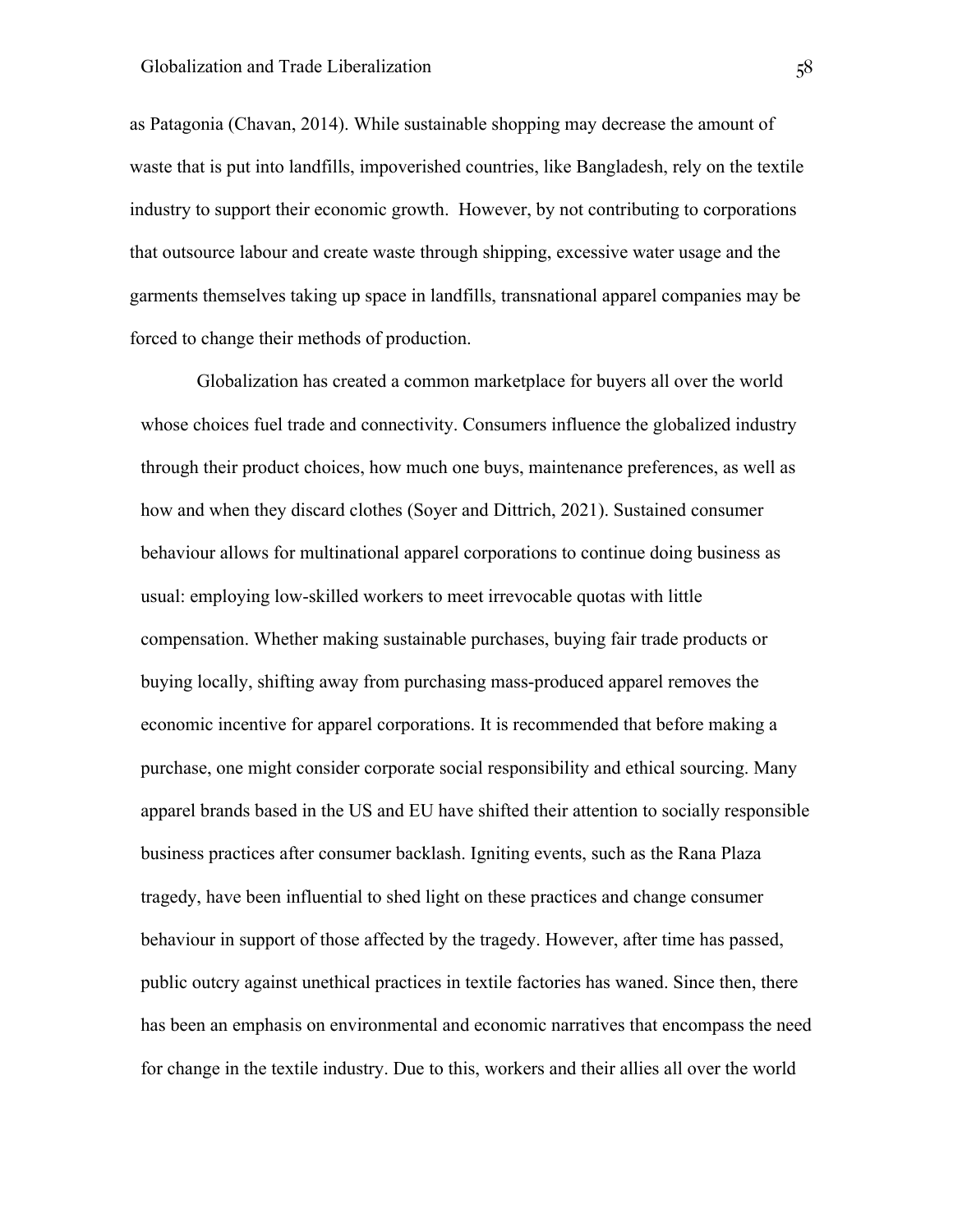are undoubtedly putting pressure on apparel companies to ethically source their materials and support workers. In order to change the course of globalization, grassroots initiatives can influence the trajectory of liberalizing trade and sustainability. Although there must be an emphasis on change throughout the supply chain, the sustainable choices of consumers can massively influence the current state of the textile industry in Bangladesh and beyond.

In sum, as seen through the textile industry in Bangladesh, globalization has affected development in the Global South. Textile workers, such as Sampa Akter, work extensive hours a day in a Bangladeshi textile factory, sewing garments destined for retail stores around the world. Workers like Sampa earn their livelihoods in an industry that is responsible for the majority of the countries exports in Bangladesh. Yet, limited compensation and hazards create a network of inequality in the supply chain. What can be depicted through the personification of the textile industry in Sampa's story is one individual's ease rests on the implications of another individual's unnecessary hardship. In a world preoccupied with consumption, changes are being made to the socio-economic landscape that fuels globalization. In order to make globalization and trade liberalization sustainable, efforts can be made by grassroots initiatives, global governance and policy reform. These changes rest in the narrative surrounding the level of consumption necessary and the cost at which products and services are rendered. Emphasis has been put on the hardships that individuals of a lower socio-economic status have had to endure, specifically in developing countries. By putting a name to the injustices that individuals in Bangladesh and beyond must endure, one can begin to understand the real price behind the clothing one consumes.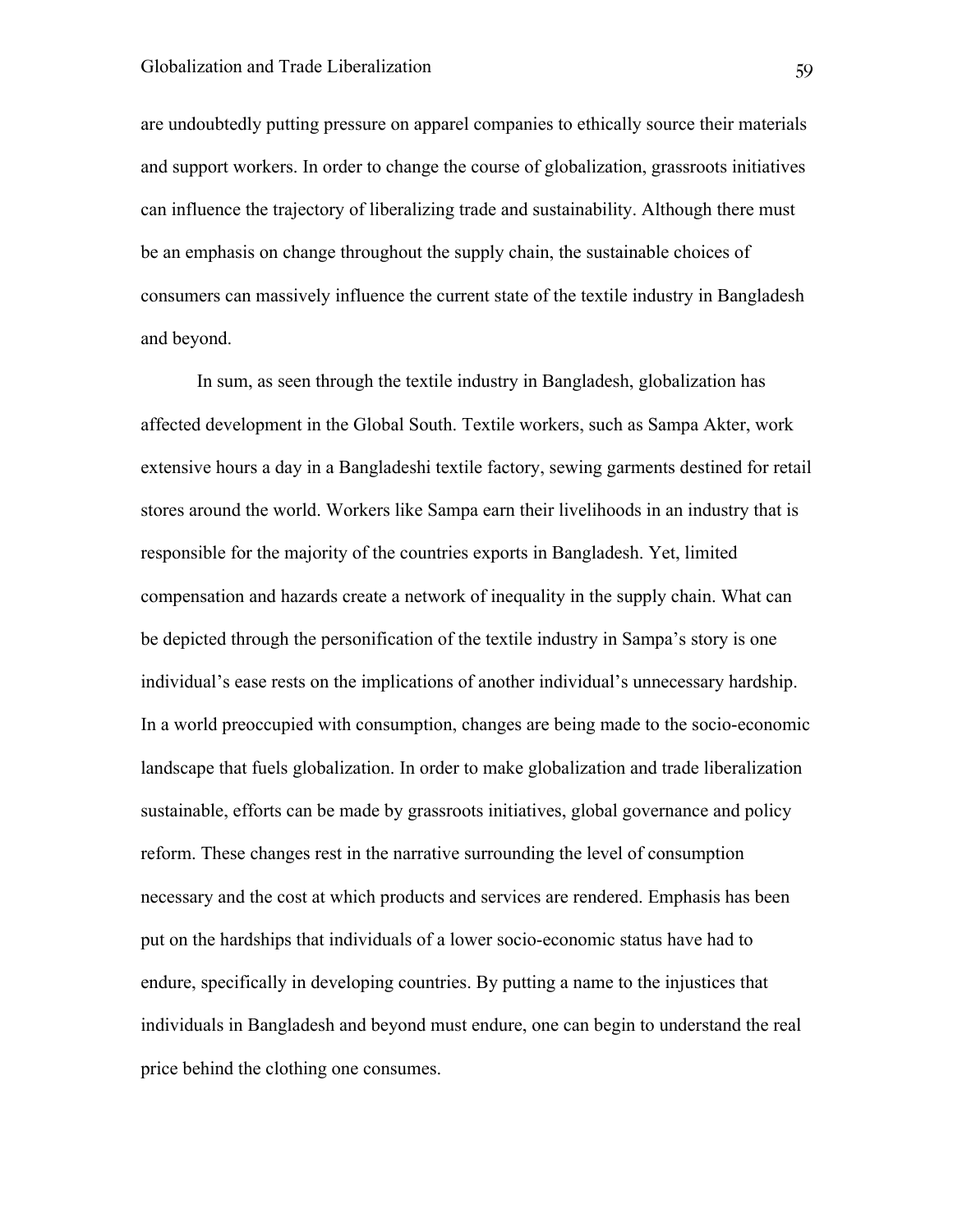#### **REFERENCES**

Ahmed, F. E. (2004). The rise of the Bangladesh garment industry: Globalization, women workers, and voice. *NWSA journal*, 34-45.

Ahmed, N. (2006). Addressing Workers' Rights in the Textile and Apparel Industries: Consequences for the Bangladesh Economy. *World Development, 37*(3), 661- 675. doi:10.1016/j.worlddev.2008.06.003

- Akinrinade, S., & Ogen, O. (2008). Globalization and de-industrialization: South-South neo-liberalism and the collapse of the Nigerian textile industry. *The Global South*, 159-170.
- Ali, M., & Habib, M. (2012). Supply Chain Management of Textile Industry: A Case Study on Bangladesh. *International Journal of Supply Chain Management, 1*(2).
- Antoshak, R. (2016). Beyond Globalization: A Changing Textile and Apparel Industry. *Consults to the Global Fiber, Textile and Apparel Industries*.
- Arrighi, G. (2001). Global capitalism and the persistence of the north-south divide. *Science & Society*, *65*(4), 469-476.
- Ashraf, H., & Prentice, R. (2019). Beyond factory safety: labour unions, militant protest, and the accelerated ambitions of Bangladesh's export garment industry. *Dialect Anthropol*, 93-107.
- Basheer, A. (2015). Globalization or colonization: post-colonial Civic Education in Palestine, Jordan, and the US. *Journal of Education & Social Policy Vol*, *2*.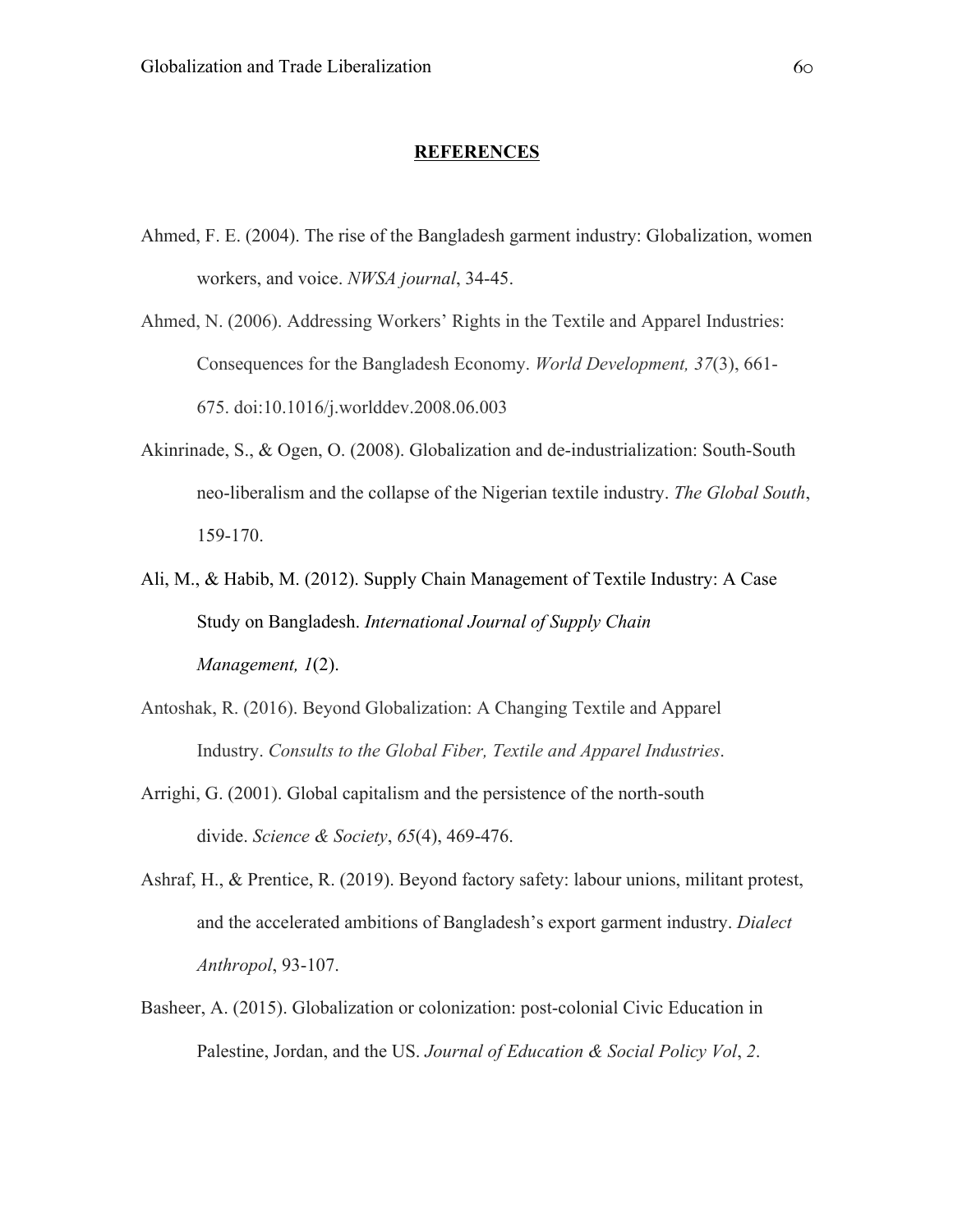- Benetti, M. R. (2016). *The effects of globalization on the fashion industry* (Doctoral dissertation, Univerisdade de Lisboa. Faculdade de Arquitetura).
- Berg, A., & Ahmed, I. (2020). The State of Fashion. *Business of Fashion*, *McKinsey & Company*.
- Bick, R., Halsey, E., & Ekenga, C. C. (2018). The global environmental injustice of fast fashion. *Environmental Health, 17*(1). doi:10.1186/s12940-018-0433-7
- Caleca, A. (2014). The effects of globalization on Bangladesh's ready-made garment industry: The high cost of cheap clothing. Brooklyn Journal of International Law, 40(1), 279-320.
- Chavan, R. B. (2014). Environmental sustainability through textile recycling. *J Textile Sci Eng S*, *2*, 2.
- Connell, T. (2020). Bangladesh Garment Workers: New blocks to form Unions. *Solidarity Center*. Retrieved from https://www.solidaritycenter.org/bangladeshgarment-workers-new-blocks-to-form-unions/
- Curran, L. & Nadvi, K. (2015), Shifting trade preferences and value chain impacts in the Bangladesh textiles and garment industry, *Cambridge Journal of Regions, Economy and Society*, Volume 8, Issue 3, p. 459–474, https://doiorg.ledproxy2.uwindsor.ca/10.1093/cjres/rsv019
- Dickson, M. A., & Eckman, M. (2006). Social Responsibility: The Concept As Defined by Apparel and Textile Scholars. *Clothing and Textiles Research Journal*, *24*(3), 178–191. https://doi.org/10.1177/0887302X06293031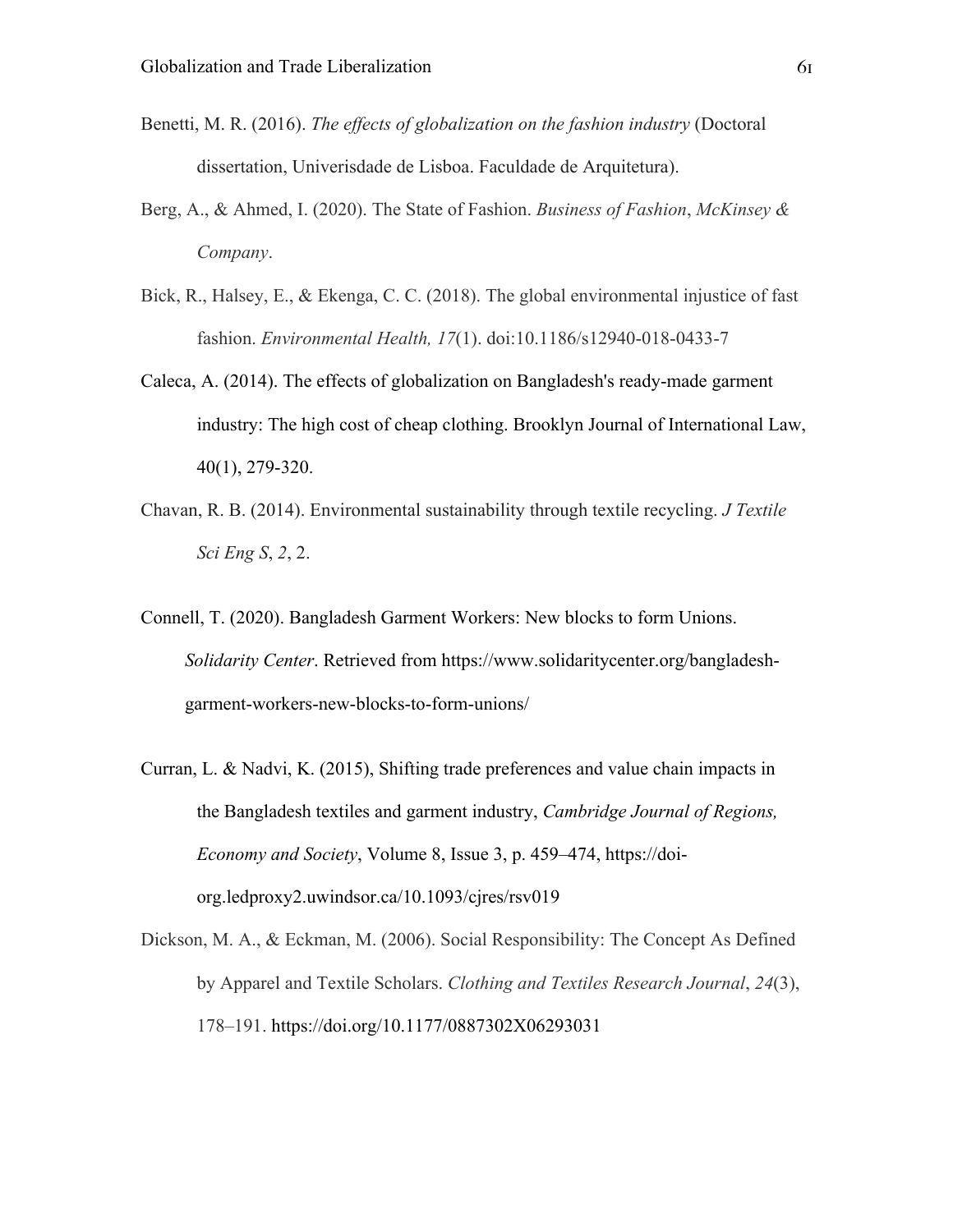- Dobson, W. & Jacquet, P. (1998). "Financial Services Liberalization in the World Trade Organization," Peterson Institute Press: All Books, *Peterson Institute for International Economics*, 59.
- Drori, G. S. (2010). Globalization and technology divides: Bifurcation of policy between the "digital divide" and the "innovation divide". *Sociological Inquiry*, *80*(1), 63- 91.
- Fathi, N. (2020). Safety First: Bangladesh Garment Industry Rebounds. Retrieved fromhttps://www.ifc.org/wps/wcm/connect/news\_ext\_content/ifc\_external\_c orporate\_site/news and events/news/insights/bangladesh-garment-industry
- Fernandez-Stark, K., Frederick, S., & Gereffi, G. (2011). The apparel global value chain. *Duke Center on Globalization, Governance & Competitiveness*.
- Fischer, S. (2003). Globalization and its challenges. *American Economic Review*, *93*(2), 1-30.
- Forbes Magazine. (2020). World's Most Valuable Brands 2020. Retrieved from https://www.forbes.com/companies/zara/#600605b74877
- Frayer, L. (2020, June 05). For Bangladesh's Struggling Garment Workers, Hunger Is A Bigger Worry Than Pandemic. Retrieved from https://www.npr.org/2020/06/05/869486297/for-bangladeshs-struggling-garmentworkers-hunger-is-a-bigger-worry-than-pandemic
- French, J. J., & Martin, M. (2013). The roof is on fire: The ethical minefield of the textile industry in Bangladesh. *Journal of the International Academy for Case Studies*, *19*(7), 75.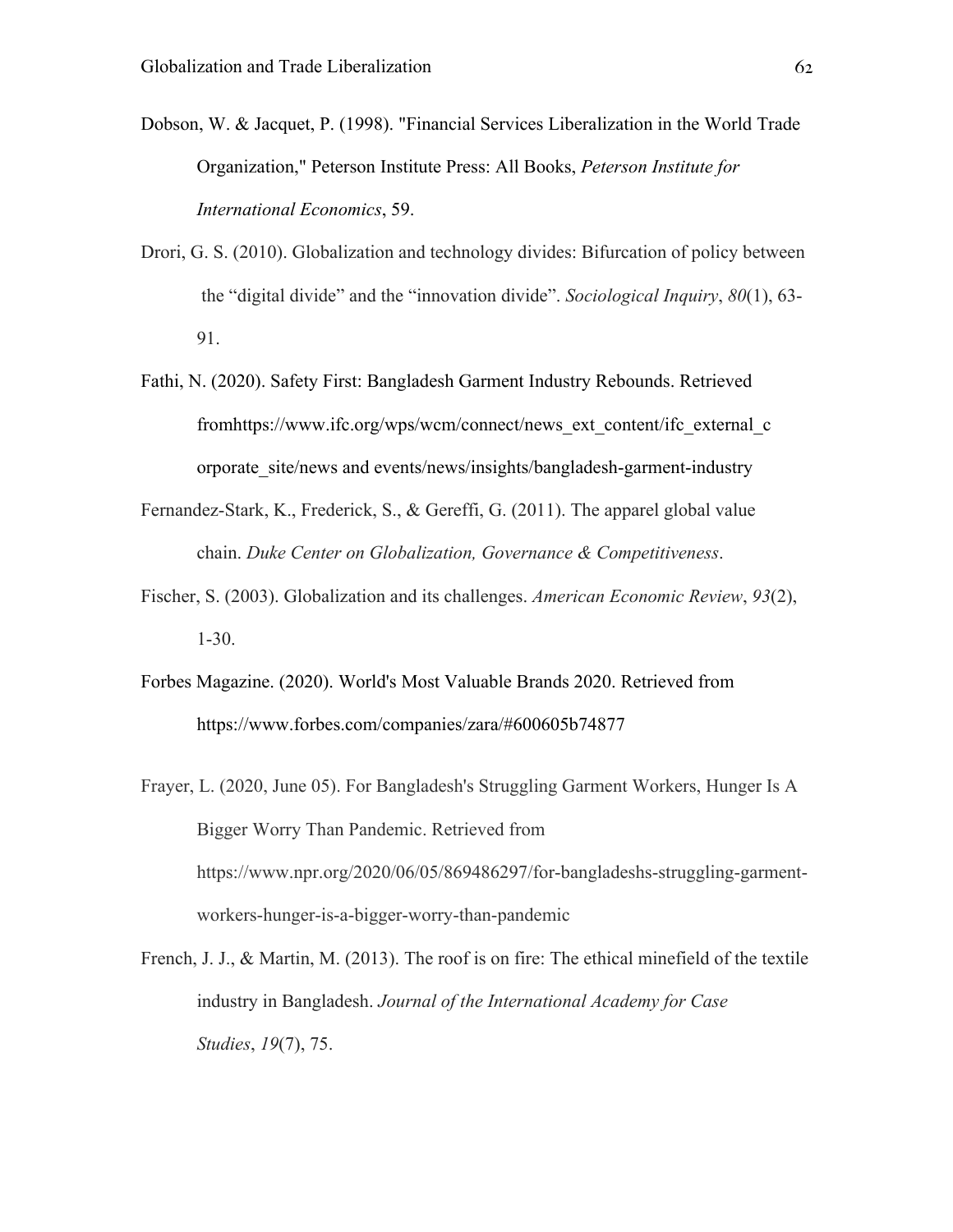- Global Trade Alert Initiative. (2016). Financial Market Data. *World Trade Organization*.
- Granath, S. (2016). The Practice of Social Dialogue in the Readymade Garment factories in Bangladesh. *Master thesis in Sustainable Development at Uppsala University*, 1-55.
- Habib, M. (2014). *Women in the garment industry of Bangladesh; a paradox of women empowerment and transformation of structural violence* (Master's thesis, UiT Norges arktiske universitet).
- Hanushek, E. A. (2013). "Economic growth in developing countries: The role of human capital", *Economics of Education Review*, Volume 37, 204-212, https://doi.org/10.1016/j.econedurev.2013.04.005.
- Harrington, A. R. (2011). Corporate Social Responsibility, Globalization, the Multinational Corporation, and Labor: An Unlikely Alliance. *Albany Law Review, 75(1),* 483-510.
- Hasan, K. F., Mia, M. S., Rahman, M. M., Ullah, A. A., & Ullah, M. S. (2016). Role of textile and clothing industries in the growth and development of trade & business strategies of Bangladesh in the global economy. *International Journal of Textile Science*, *5*(3), 39-48.
- Hasan, M. K., Shahriar, A., & Jim, K. U. (2019). Water pollution in Bangladesh and its impact on public health. *Heliyon*, *5*(8), e02145. https://doi.org/10.1016/j.heliyon.2019.e02145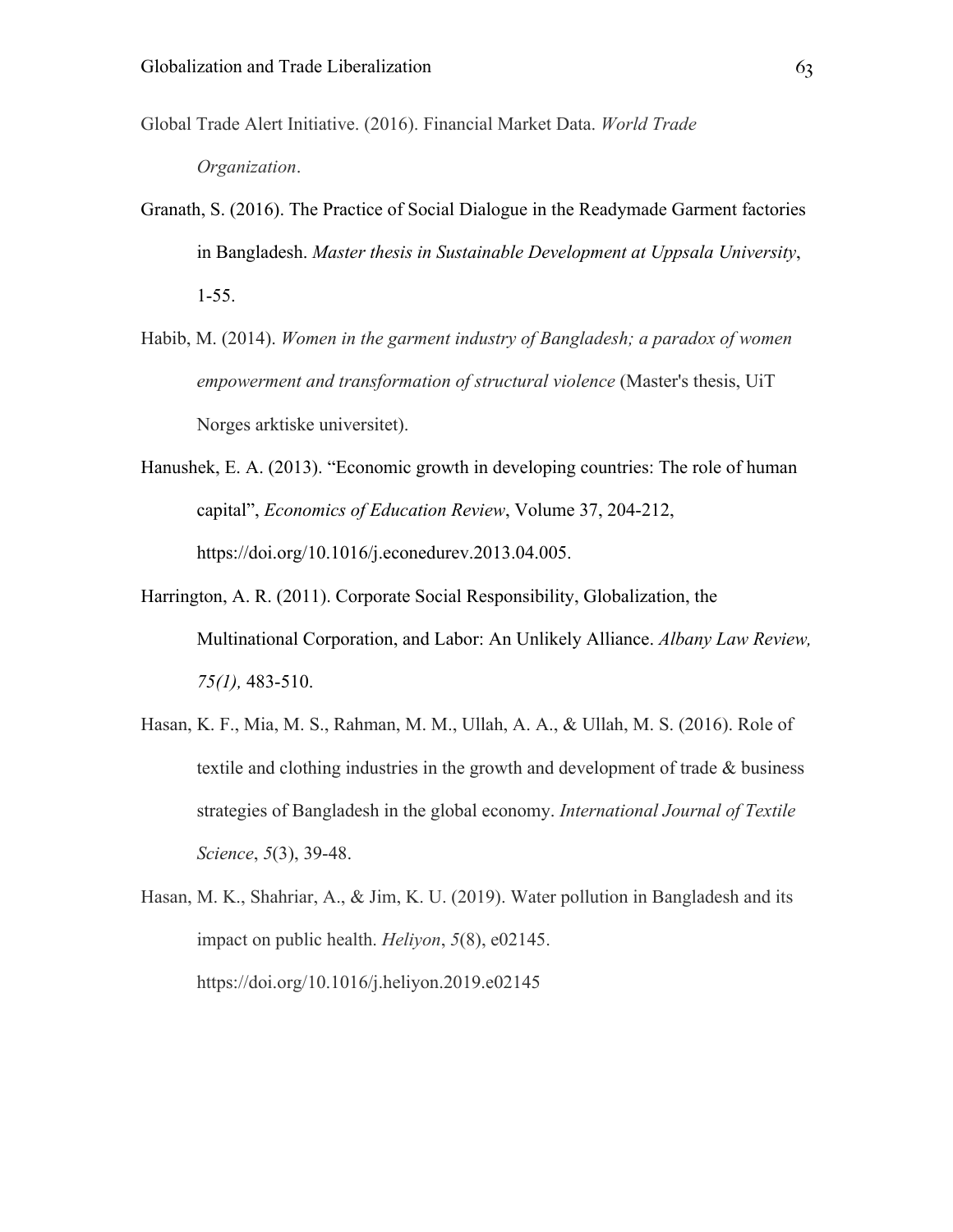- Höllerer, M. A., Walgenbach, P., & Drori, G. S. (2017). The consequences of globalization for institutions and organizations. *The SAGE handbook of organizational institutionalism*, 214-242.
- Horner, R. (2019). Towards a new paradigm of global development? Beyond the limits of international development. *Progress in Human Geography, 44*(3), 415-436. doi:10.1177/0309132519836158
- Hossen, A. (2014). Globalization and its impacts on Garments Sector in Bangladesh. *Journal of Economics and Sustainable Development*, *5*(24).

International Labour Organization. (2013). Major ILO programme aims to make Bangladesh garment industry safer. *International Labour Organization*. http://www.ilo.org/dhaka/Informationresources/Publicinformation/Pressreleases/ WCMS\_226720/lang--en/index.htm

- International Labour Organization. (2014, September 16). Occupational safety and health in the textiles, clothing, leather and footwear sector. Retrieved from https://www.ilo.org/safework/industries-sectors/WCMS\_219033/lang- en/index.htm
- International Labour Organization. (2015). Labour Standards in Global Supply Chains. Retrieved from https://www.ilo.org/wcmsp5/groups/public/---ed\_protect/-- protrav/---travail/documents/publication/wcms\_436867.pdf
- International Monetary Fund. (2001). Global Trade Liberalization and the Developing Countries. *IMF*.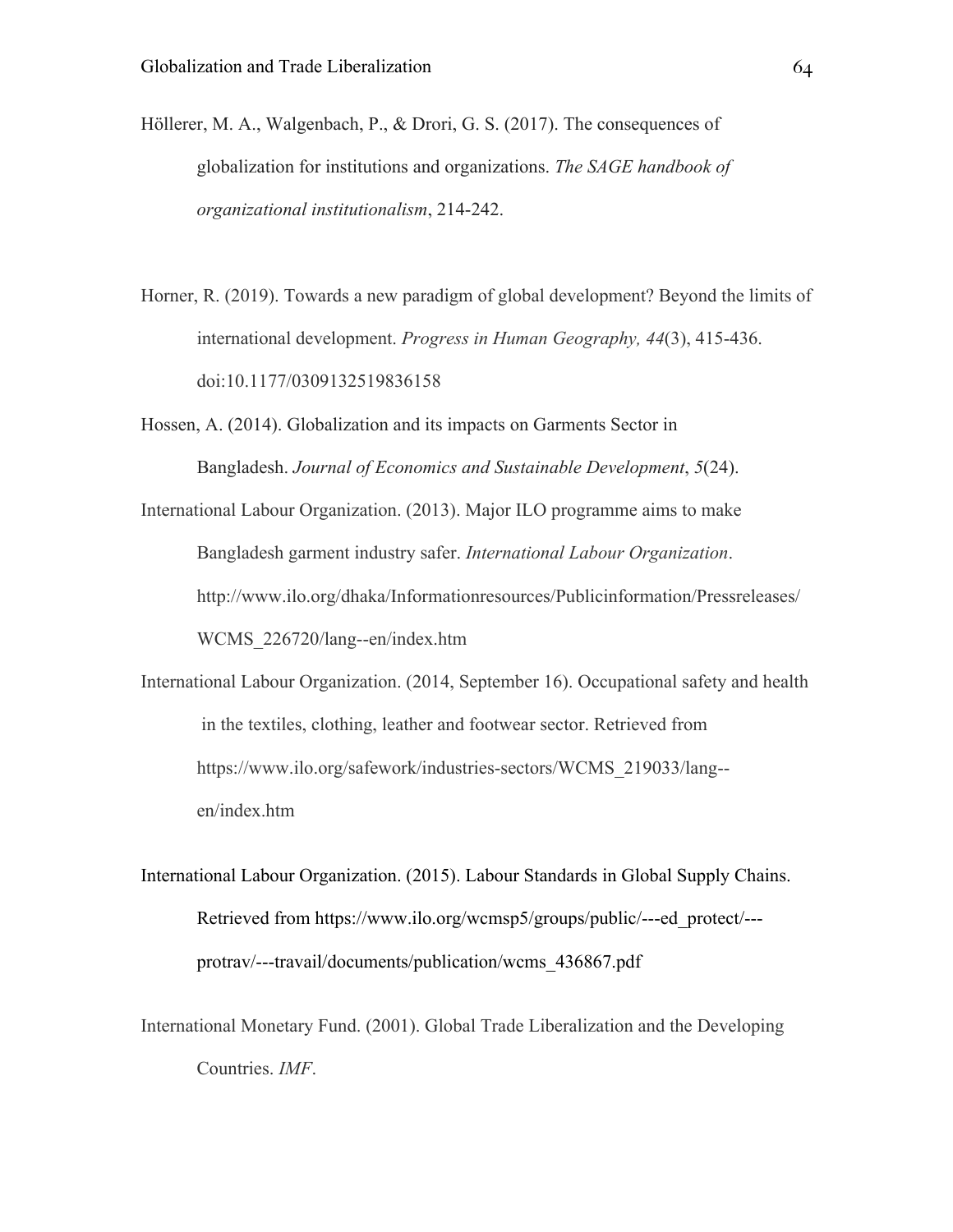- Islam, M., Khan, A. M., & Islam, M. (2013). Textile Industries in Bangladesh and Challenges of Growth. *Research Journal of Engineering Sciences, 2*(2), 31- 37.
- Islam, M. T., Khattak, A., & Stringer, C. (2017). A governance deficit in the apparel industry in Bangladesh: Solutions to the impasse?. In *Governing Corporate Social Responsibility in the Apparel Industry after Rana Plaza* (pp. 111-145). Palgrave Macmillan, New York.
- Jalil, D. (2011). Globalization and its impact on Bangladesh economy. *State University of Bangladesh*.
- Kabeer, N., & Mahmud, S. (2004). Rags, riches and women workers: export-oriented garment manufacturing in Bangladesh. *Chains of fortune: Linking women producers and workers with global markets*, 133-164.
- Kabir, M., Singh, S., & Ferrantino, M. J. (2019). The Textile-Clothing Value Chain in India and Bangladesh: How Appropriate Policies Can Promote (or Inhibit) Trade and Investment. *World Bank Policy Research Working Paper*, (8731).
- Kameer, N. and Mahmud, S. (2004), Globalization, gender and poverty: Bangladeshi women workers in export and local markets. J. Int. Dev., 16: 93- 109. https://doi.org/10.1002/jid.1065
- Khan, M. S., & Reinhart, C. M. (1990). Private investment and economic growth in developing countries. *World development*, *18*(1), 19-27.
- Khan, M. R. I., & Wichterich, C. (2015). *Safety and labour conditions: the accord and the national tripartite plan of action for the garment industry of Bangladesh* (No. 38). Global Labour University Working Paper.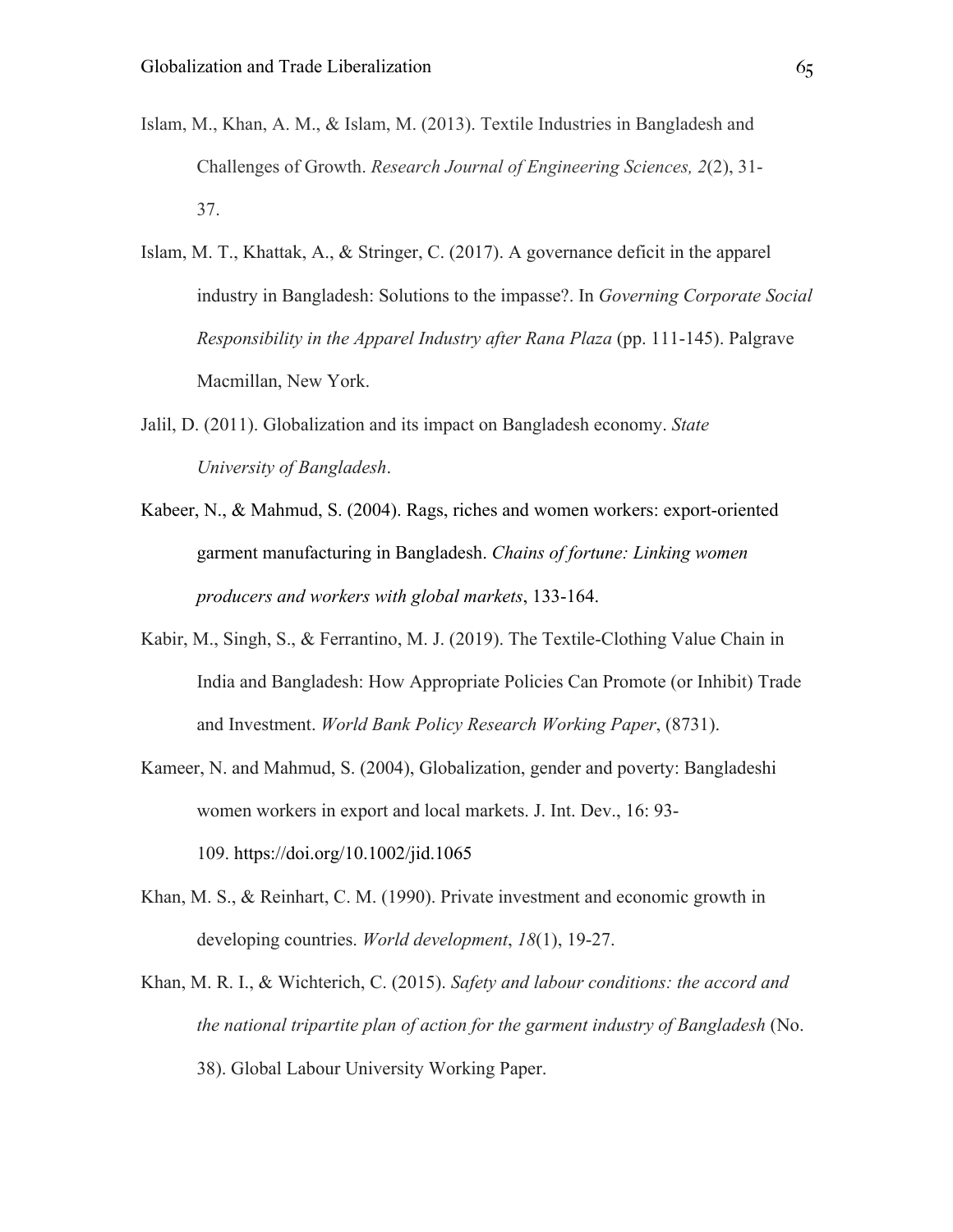- Ledezma, Victoria. (2017). Globalization and Fashion: Too Fast, Too Furious. *Laurier Undergraduate Journal of the Arts*, (4)
- Lee, E. (2005). Trade Liberalization and Employment. *Department of Economic and Social Affairs, 5*.
- Lee, J. (2010). Global commodity chains and global value chains. In *Oxford Research Encyclopedia of International Studies*.
- Li, Y., Zhao, X., Shi, D., & Price, X. (2014). Governance of Sustainable Supply Chains in the Fast Fashion Industry. *European Management Journal*.
- Linden, A. R. (2016). An Analysis of the Fast Fashion Industry. *Senior Projects*, 30. https://digitalcommons.bard.edu/senproj\_f2016/30
- Little, W., Vyain, S., Scaramuzzo, G., Cody-Rydzewski, S., Griffiths, H., Strayer, E., & Keirns, N. (2014). Introduction to sociology–1st Canadian edition. *BC Campus: Victoria, BC, Canada*.
- Masum, M. (2016). The Bangladesh textile-clothing industry: a demand-supply review. *Social Syst. Stud*, *9*, 109-139.
- Meraj, M. (2013). Impact of globalization and trade openness on economic growth in Bangladesh. *Ritsumeikan Journal of Asia Pacific Studies, 32*, 40-51.
- Mittelman, J. (2002). Globalization: An Ascendant Paradigm? *International Studies Perspectives*, vol. 3, no. 1, 1-14.
- Morrison, W. (2019). China's Economic Rise: History, Trends, Challenges, and Implications for the United States. *Congressional Research Service*.
- Mosoetsa, S., & Williams, M. (2012). Labour in the global South: challenges and alternatives for workers. *International Union Rights*, *19*(3), 28-28.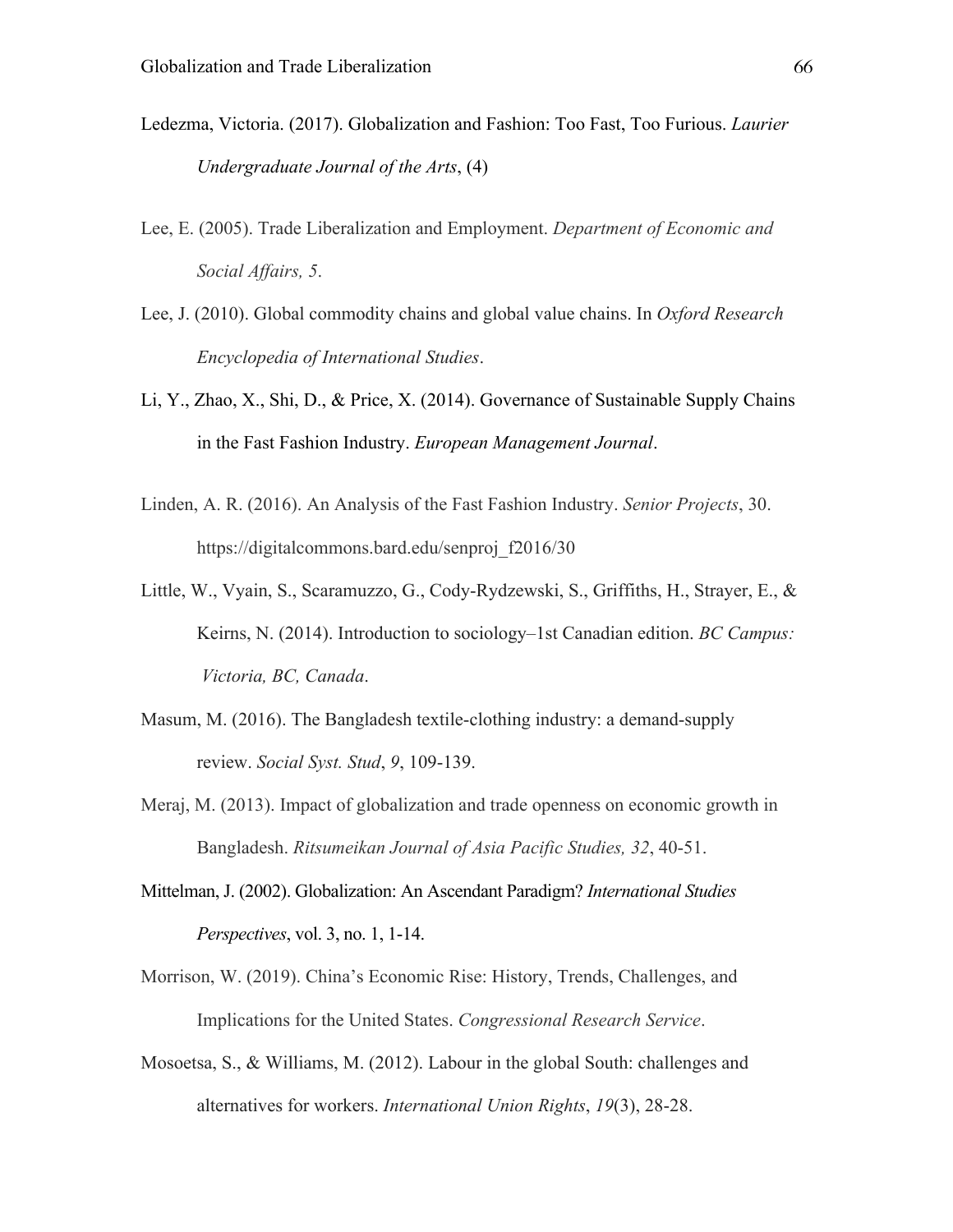- Mostafiz, I., Musteen, M. C., Saiyed, A., & Ahsan, M. (2021). Covid-19 and the global value chain: immediate dynamics and long-term restructuring in the garment industry. *Journal of Business Research*.
- Natalia, M., Trevor, B. M., & Sabrina, S. A. (2017). Fair Trade and Sustainability in the British Textile Industry: An Evolution from Exploitation towards Global 'Equality'. *J Textile Sci Eng*, *7*(324), 2.
- Nazim, M. U. (2014). Role of Ready-Made Garment Sector in Economic Development of Bangladesh. *Journal of Accounting, Business and Management*, 21: 54-70.
- Ngai, R. L. (2003). Barriers and Transition to Modern Growth. *CEP Discussion Papers*. Centre for Economic Performance, LSE.
- Odeh, L. E. (2010). A comparative analysis of global north and global south economies. *Journal of Sustainable Development in Africa*, (Volume 12, No.3)
- Osmani, S. R. (2005). The impact of globalization on poverty in Bangladesh. *Policy Integration Department Working Paper No. 65, International Labour Organization: Geneva*.
- Paul, R. (2021). Bangladesh exports up 15% as global demand for garments rebounds. Retrieved from https://www.reuters.com/world/asia-pacific/bangladesh-exports-up-15-global-demand-garments-rebounds-2021-07-06/
- Paulicelli, E., & Clark, H. (2009). *The fabric of cultures fashion, identity, and globalization*. London: Routledge.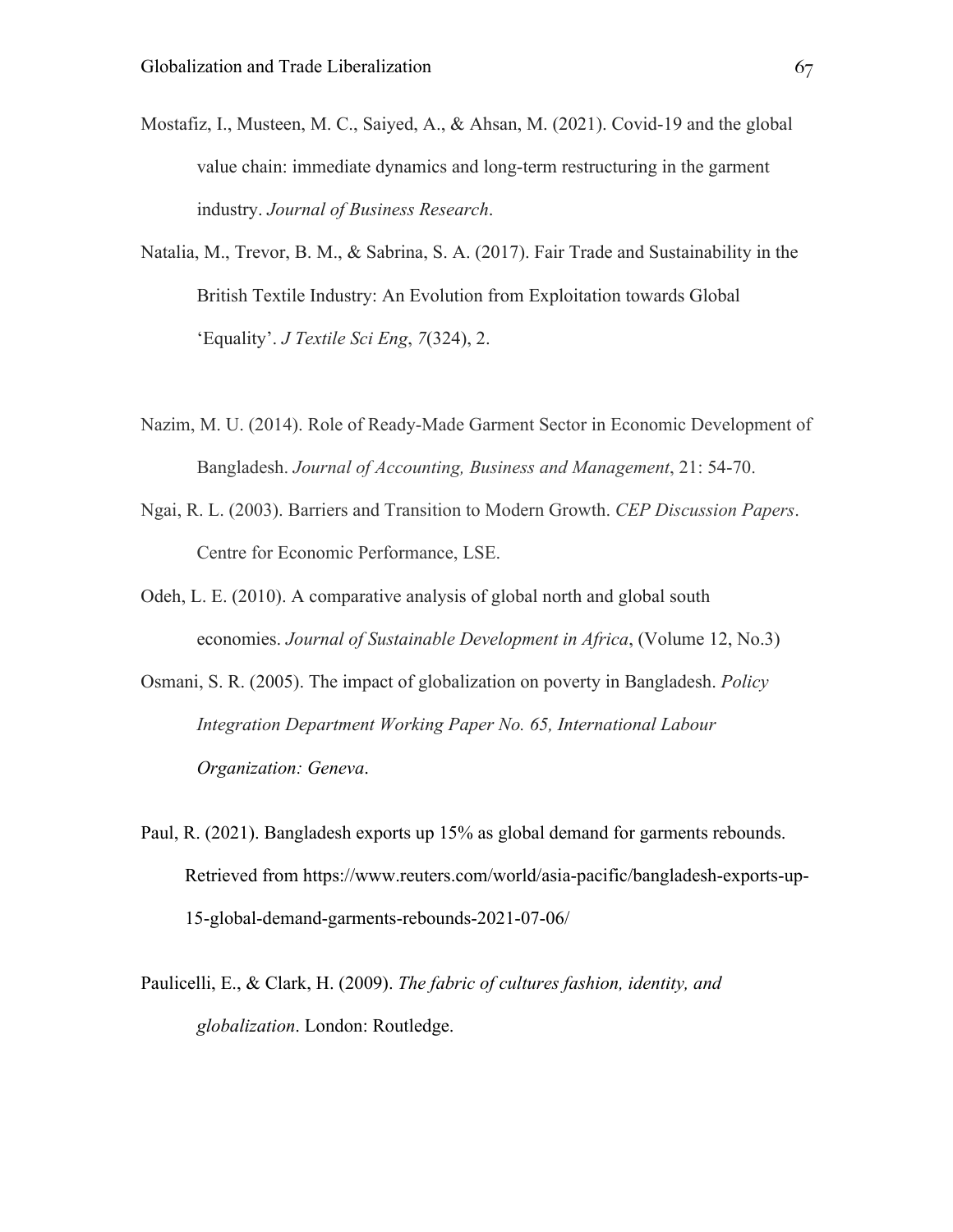- Piore, Michael. (1997). The Economics of the Sweatshop. In No Sweat: fashion, free trade, and the rights of garment workers, New York: Verso.
- Rahma, N., & Rakhmawati, A. F. (2019, November). Race to the Bottom: Sweatshop Industry Existence in Bangladesh and Its Impact on Social Cultural. In *ASEAN/Asian Academic Society International Conference Proceeding Series* (pp. 548-552).
- Rahman, S. (2014). *Broken promises of globalization: The case of the Bangladesh garment industry*. Lanham: Lexington Books.
- Rahman, Z., & Langford, T. (2012). Why labour unions have failed Bangladesh's garment workers. *Labour in the global south*, 87-106.
- Rashid, S. F. (2009). Strategies to reduce exclusion among populations living in urban slum settlements in Bangladesh. *Journal of health, population, and nutrition*, *27*(4), 574.
- Robbins, D. J. (2003). The Impact of Trade Liberalization Upon Inequality in Developing Countries. *International Policy Group,* (13).
- Sakamoto, M., Ahmed, T., Begum, S., & Huq, H. (2019). Water pollution and the textile industry in Bangladesh: flawed corporate practices or restrictive opportunities?. *Sustainability*, *11*(7), 1951.

Scholte, Jan. (2002). What Is Globalization? The Definitional Issue - Again. CSGR.

Sen, S., Antara, N., Sen, S., & Chowdhury, S. (2020). The Unprecedented Pandemic'COVID-19'Effect on the Bangladesh Apparel Workers by Shivering the Apparel Supply Chain. *Journal of Textile and Apparel, Technology and Management*, *11*(3), 1-20.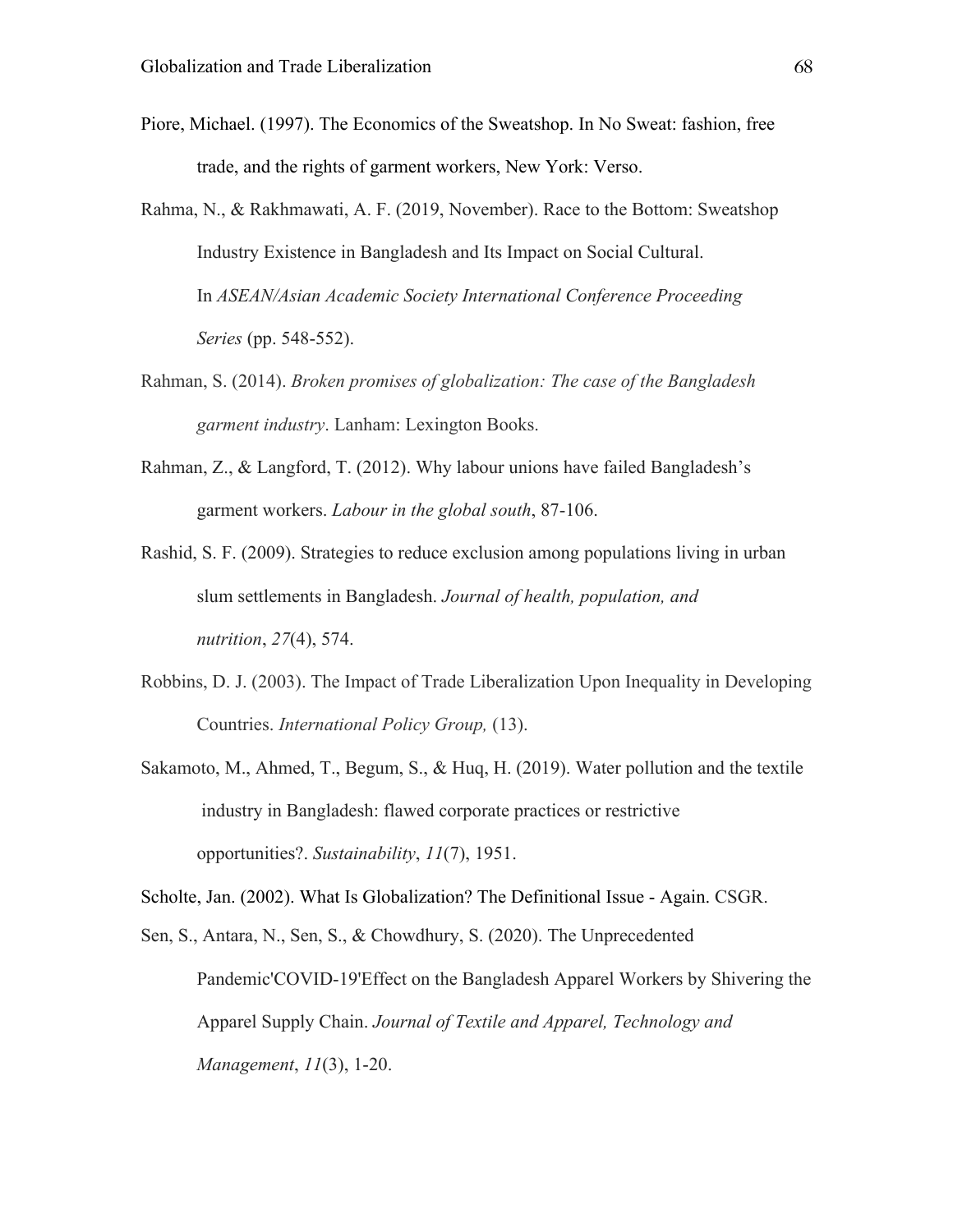Shamshad Begum & Abul F.M. Shamsuddin (1998) Exports and economic growth in Bangladesh, *The Journal of Development Studies*, 35:1, 89-

114, DOI: 10.1080/00220389808422556

Sharma, M. S. (2015). SUSTAINABILITY STRATEGIES OF COTTON TEXTILE INDUSTRY IN INDIA AND CHINA-A COMPARATIVE STUDY. *JAGRAN INTERNATIONAL JOURNAL*, 88.

Simpson, J. A., Weiner, E. S. C., & Oxford University Press. (1989). *The Oxford English Dictionary*. Oxford: Clarendon Press.

- Sikder, A. R. (2019). A review of Textile industry in Bangladesh. *International Journal of Advanced Multidisciplinary Research, 6*(3), 9-14. doi: 10.22192/ijamr
- Smith, John. (2012). The GDP Illusion: Value Added versus Value Capture. Monthly Review. 64. 86-102. 10.14452/MR-064-03-2012-07\_6.
- Smith, John. (2015). Imperialism in the Twenty-First Century: Globalization, Super-Exploitation, and Capitalism Final Crisis. Monthly Review. 67. 82.

10.14452/MR-067-03-2015-07\_6.

- Sniegocki, J. (2008). Neoliberal globalization: critiques and alternatives. *Theological Studies*, *69*(2), 321-339.
- Soyer, M. & Dittrich, K. (2021). Sustainable Consumer Behavior in Purchasing, Using and Disposing of Clothes. *Sustainability*, 13, 8333. https://doi.org/10.3390/su13158333
- Stiglitz, J. E. (2007). *Making globalization work*. New York: W.W. Norton & Company.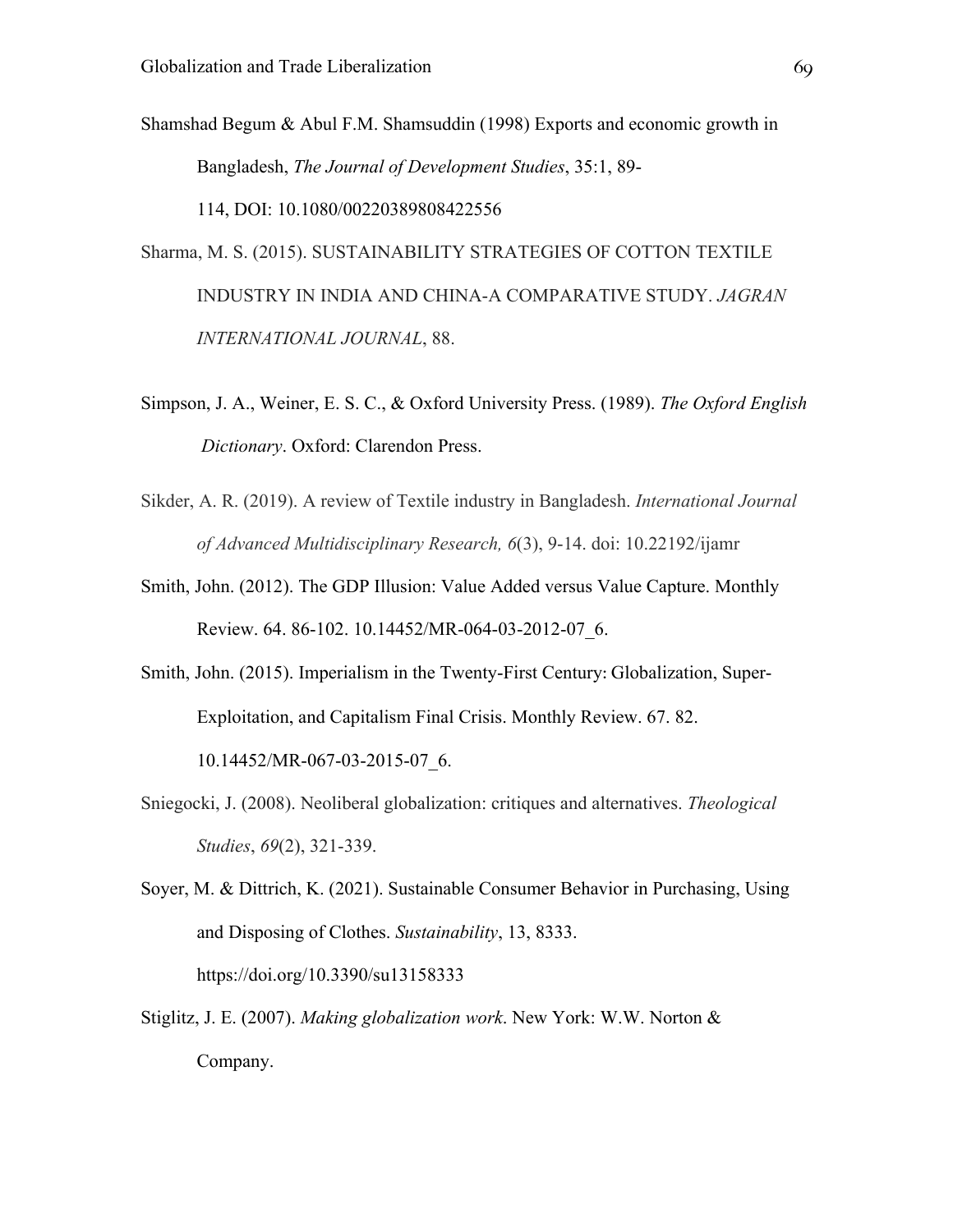- Strange, R., & Magnani, G. (2017). The performance consequences of manufacturing outsourcing: Review and recommendations for future research. *Breaking up the Global Value Chain*.
- Tandon, N. & Reddy, E. (2013). A Study on Emerging Trends In Textile Industry In India. *International Journal of Advancements in Research & Technology*, 2(7),  $267 - 276$ .
- Tarrow, S. (1995). Bridging the Quantitative-Qualitative Divide in Political Science. *The American Political Science Review, 89*(2), 471-474. doi:10.2307/2082444
- United Nations. (2020). World Social Report 2020: Inequality in a Rapidly Changing World. *Department of Economic and Social Affairs*.
- Walsh, M. (1979). The Democratization of Fashion: The Emergence of the Women's Dress Pattern Industry. *The Journal of American History*, *66*(2), 299–313. https://doi.org/10.2307/1900878

Wolf, M. (2004). *Why globalization works* (Vol. 3). Yale University Press.

- World Bank. (2021, February 1). Bangladesh Receives \$500 Million from World Bank to Improve Road and Digital Connectivity in Western Region. Retrieved from https://www.worldbank.org/en/news/press-release/2021/02/01/bangladeshreceives-500-million-from-world-bank-to-improve-road-and-digital-connectivityin-western-region
- World Bank. (2021). The World Bank in Bangladesh: Overview. Retrieved from https://www.worldbank.org/en/country/bangladesh/overview#1

World Fair Trade Organization. (2012). Impact of Globalization in Textile Industry.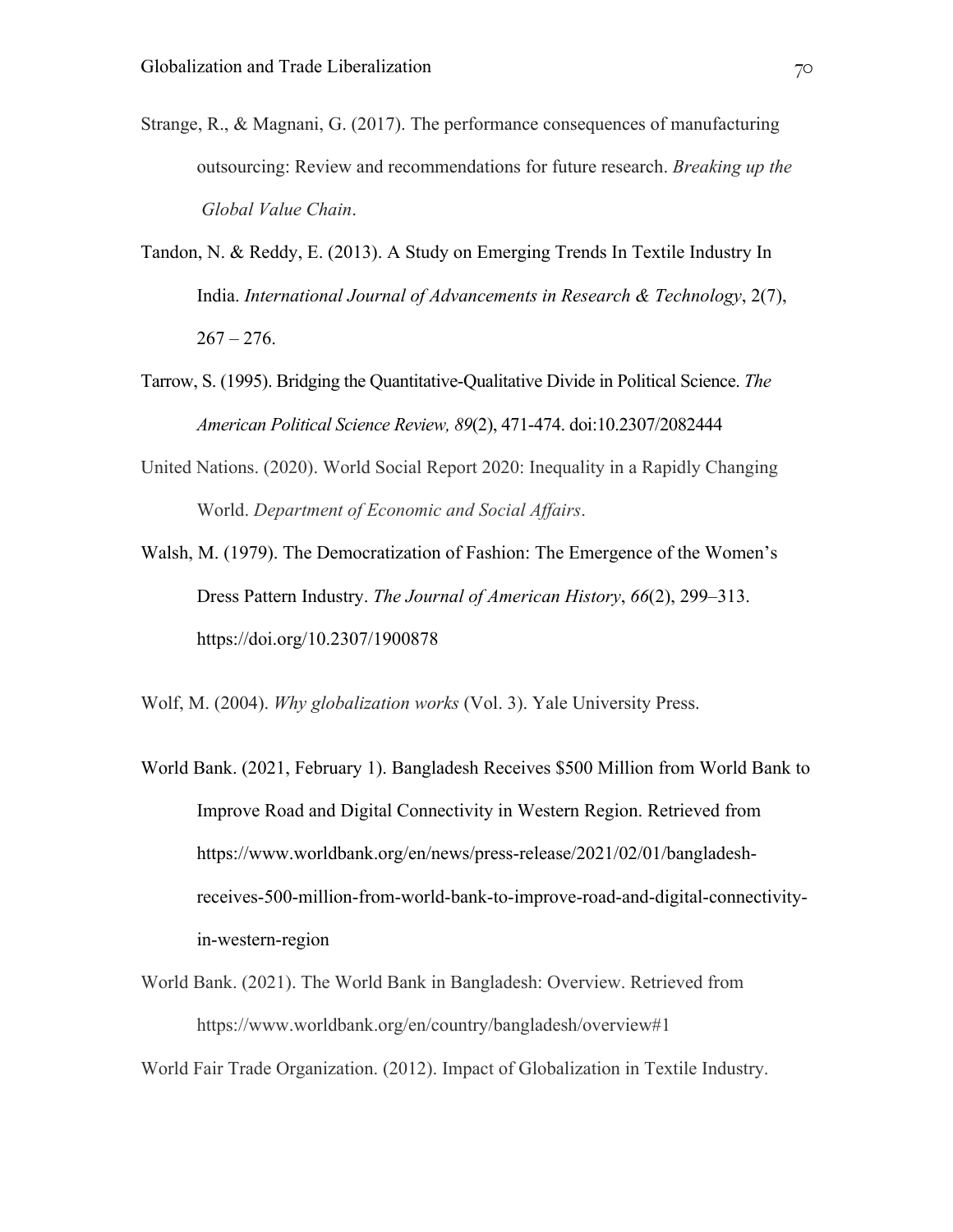World Trade Organization. (2016). Top Ten Clothing Exporters. *World Trade* 

*Organization Annual Report*.

Yang, Yongzheng. (2004). The End of Textiles Quotas: A Case Study of the Impact on Bangladesh.